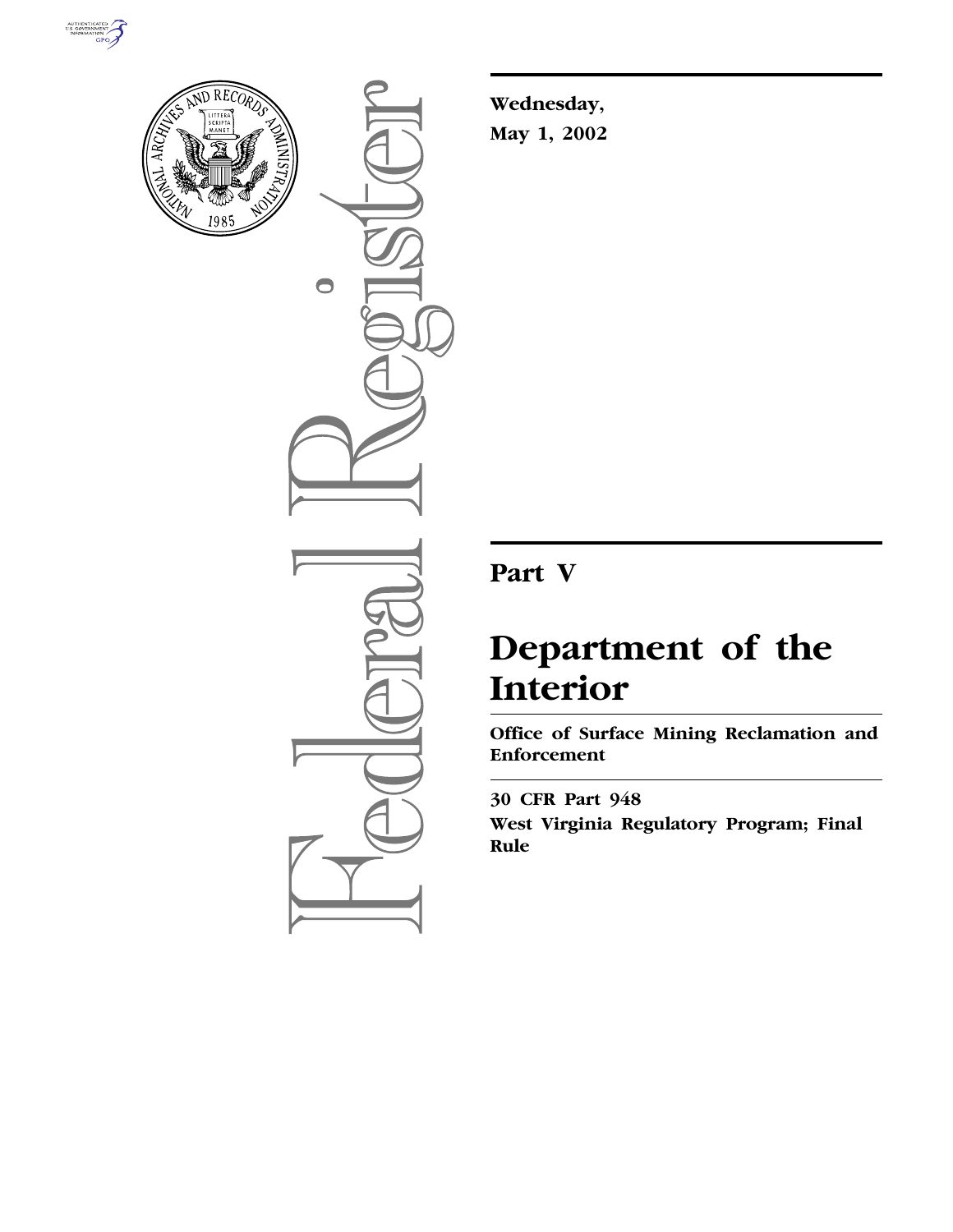# **DEPARTMENT OF THE INTERIOR**

**Office of Surface Mining Reclamation and Enforcement**

#### **30 CFR Part 948**

**[WV–088–FOR]**

# **West Virginia Regulatory Program**

**AGENCY:** Office of Surface Mining Reclamation and Enforcement, Interior. **ACTION:** Final rule; approval of amendment.

**SUMMARY:** We, the Office of Surface Mining Reclamation and Enforcement (OSM), are approving proposed amendments to the West Virginia regulatory program (the ''West Virginia program'') authorized under the Surface Mining Control and Reclamation Act of 1977 (SMCRA or the Act). The amendments consist of the State's responses to several required program amendments codified in the Federal regulations at 30 CFR 948.16. The amendments are intended to revise the West Virginia program to be consistent with the corresponding Federal regulations and SMCRA.

**EFFECTIVE DATE:** May 1, 2002.

**FOR FURTHER INFORMATION CONTACT:** Mr. Roger W. Calhoun, Director, Charleston Field Office, 1027 Virginia Street East, Charleston, West Virginia 25301. Telephone: (304) 347–7158, Internet address: *chfo@osmre.gov.*

# **SUPPLEMENTARY INFORMATION:**

I. Background on the West Virginia Program II. Submission of the Amendments

III. OSM's Findings

IV. Summary and Disposition of Comments V. OSM's Decision

VI. Procedural Determinations

# **I. Background on the West Virginia Program**

Section 503(a) of the Act permits a State to assume primacy for the regulation of surface coal mining and reclamation operations on non-Federal and non-Indian lands within its borders by demonstrating that its State program includes, among other things, ''a State law which provides for the regulation of surface coal mining and reclamation operations in accordance with the requirements of the Act \* \* \*; and rules and regulations consistent with regulations issued by the Secretary pursuant to the Act.'' See 30 U.S.C. 1253  $(a)(1)$  and  $(7)$ . On the basis of these criteria, the Secretary of the Interior conditionally approved the West Virginia program on January 21, 1981. You can find background information on the West Virginia program, including the Secretary's findings, the disposition

of comments, and the conditions of the approval in the January 21, 1981, **Federal Register** (46 FR 5915). You can also find later actions concerning the West Virginia program and program amendments at 30 CFR 948.10, 948.12, 948.13, 948.15, and 948.16.

# **II. Submission of the Amendments**

By letter dated November 30, 2000 (Administrative Record Number WV– 1189), West Virginia sent us an amendment to its program, under SMCRA (30 U.S.C. 1201 *et seq.*). The amendment includes numerous attachments and was submitted in response to the following required program amendments: 30 CFR 948.16(a),  $\bar{d}$ dd $\bar{d}$ , (ee), (oo), (tt), (xx), (mmm), (nnn),  $(000)$ ,  $(qqq)$ ,  $(sss)$ ,  $(vvv)(1)$ ,  $(2)$ ,  $(3)$ , and (4), (www), (xxx), (zzz), (aaaa), (bbbb), (ffff), (gggg), (hhhh), (iiii), (jjjj), (kkkk), (llll), (mmmm), (nnnn), (oooo), and (pppp).

However, in a previous decision dated October 1, 1999 (64 FR 53200), we found that the State had satisfied the required amendment codified at 30 CFR 948.16(mmm) and, therefore, it was removed.

In another previous decision dated August 18, 2000 (65 FR 50409), we found that the State had satisfied the required amendments codified at 30 CFR 948.16(www) and (xxx), and, therefore, we removed them.

We announced receipt of the proposed amendment in the January 3, 2001, **Federal Register** (66 FR 335–340). In the same document, we opened the public comment period and provided an opportunity for a public hearing or meeting on the amendment's adequacy (Administrative Record Number WV– 1194). We did not hold a public hearing or meeting, because no one requested one. The public comment period ended on February 2, 2001. However, a public commenter requested an extension of the public comment period, and to accommodate that request we extended the comment period to February 28, 2001. We received comments from one environmental organization and three Federal agencies.

We are also including in this final rule document our decisions on the State's responses to required program amendments that were submitted to us as part of a separate program amendment package dated May 2, 2001. We will address the remainder of the May 2, 2001, amendment in a separate final rule document at a later date. In a letter dated May 2, 2001 (Administrative Record Number WV–1209) West Virginia Department of Environmental Protection (WVDEP) submitted revisions to its Surface Mining Reclamation

Regulations, Code of State Regulations (CSR) 38–2. Enrolled Committee Substitute for House Bill 2663 (Administrative Record Number WV– 1210) that passed the Legislature on April 14, 2001, and was signed into law by the Governor on May 2, 2001, authorized WVDEP to promulgate the regulatory revisions. A notice (66 FR 28682) announcing receipt and a public comment period on the amendment was published in the **Federal Register** on May 24, 2001 (Administrative Record Number WV–1213). The amendments that we are deciding here were submitted by WVDEP to address the required amendments codified at 30 CFR 948.16(xx), (qqq), (zzz), (ffff), (gggg), (hhhh), (jjjj), (nnnn), and (pppp). The comment period closed on the program amendment on June 25, 2001. We received comments on the State's responses to the required amendments noted above from two Federal agencies.

We are also including in this final rule document our decisions on the State's responses to required program amendments that were submitted to us as part of a separate program amendment package dated November 28, 2001. We will address the remainder of the November 28, 2001, amendment in a separate final rule document at a later date. The amendments that we are deciding here were submitted by WVDEP to address the required amendments codified at 30 CFR 948.16(kkkk), (llll), and (mmmm). A notice (67 FR 4689–4692) announcing receipt and a public comment period on the program amendment package was published in the **Federal Register** on January 31, 2002 (Administrative Record Number WV–1267). The public comment period closed on March 4, 2002. We received comments on the required amendments noted above from three Federal agencies.

On January 15, 2002 (Administrative Record Number WV–1271), we met with the State to discuss the required amendments codified at 30 CFR 948.16. In that meeting, WVDEP agreed to provide us with further clarification on how and when they would provide additional information, amend policies set forth in its Permit, Inspection and Technical Handbooks, or propose rulemaking that would resolve specific issues.

By letter dated February 26, 2002, WVDEP sent us a status report regarding the required program amendments codified at 30 CFR 948.16 (Administrative Record Number WV– 1276). The report included 14 attachments, and outlined actions taken in an attempt to satisfy the required program amendments. The actions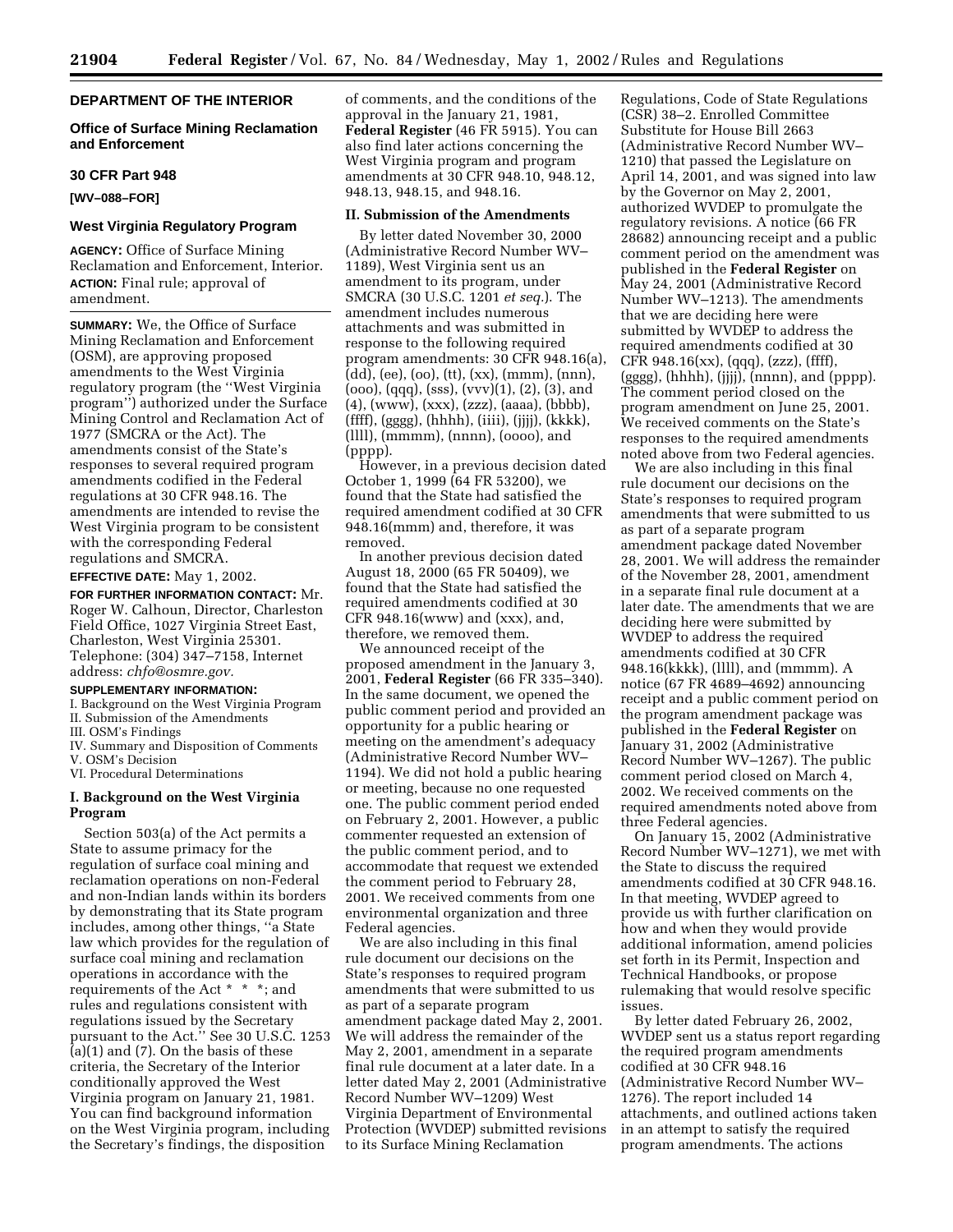include proposed policies, rules and laws, form changes, and referrals to legal staff. Several actions include further justification of why WVDEP considers the State program to be sufficient. WVDEP stated that the law and rule changes would be proposed during the 2002 regular legislative session, and that none of the proposed revisions would be implemented without OSM approval.

By letter dated March 8, 2002, WVDEP sent us revisions to two of the attachments it had sent us in its February 26 letter (Administrative Record Number WV–1280). The March 8, 2002, letter also included one new attachment intended to address the required amendment at 30 CFR 948.16(sss).

In the March 25, 2002, **Federal Register** (67 FR 13577–13585) we reopened the comment period to provide the public an opportunity to review and comment on the topics discussed in the January 15, 2002, meeting; WVDEP's February 26 and March 8, 2002, submittals; and related information that we provided to WVDEP (Administrative Record Number WV– 1285). The comment period closed on April 9, 2002. We received comments from one industry group and two Federal agencies.

#### **III. OSM's Findings**

Following are the findings we made pursuant to SMCRA and the Federal regulations at 30 CFR 732.15 and 732.17 concerning the proposed amendments to the West Virginia program. We are approving these amendments and removing the required amendments. Any revisions that we do not specifically discuss below concern nonsubstantive wording or editorial changes.

We are presenting our findings below in the following format: a description of the required amendment codified at 30 CFR 948.16; followed by a quotation or a description of the State's response to the required amendment; and our finding.

1. *Blasting.* 30 CFR 948.16(a) provides that West Virginia must submit copies of proposed regulations or otherwise propose to amend its program to provide that all surface blasting operations (including those using less than five pounds and those involving surface activities at underground mining operations) shall be conducted under the direction of a certified blaster.

#### *State Response*

This required program amendment should be removed. Current language in [subsection] 6.1 of the rules states ''a blaster certified by

the Division of Environmental Protection shall be responsible for all blasting operations''. A letter dated August 30, 1994 from James Blankenship (OSM) to David C. Callaghan (WVDEP Director) stated ''required amendment 30 CFR 948.16(a) will be removed because the state has removed the offending language''. (Federal counterpart 816.61(c))

In the above referenced August 30, 1994, letter (Administrative Record Number WV–934) we acknowledged that the West Virginia program does require all blasting operations to be conducted by a certified blaster. Revised CSR 38–2–6.1 provides that ''a blaster certified by the Department of Environmental Protection shall be responsible for all blasting operations including the transportation, storage and use of explosives within the permit area in accordance with the blasting plan.'' We find, therefore, that the requirement of 30 CFR 948.16(a) is satisfied and can be removed.

2. *Revegetation.* 30 CFR 948.16(dd) provides that West Virginia must submit proposed revisions to Subsection CSR 38–2–9.3 of its Surface Mining Reclamation Regulations or otherwise propose to amend its program to establish productivity success standards for grazing land, pasture land and cropland; require use of the 90 percent statistical confidence interval with a one-sided test using a 0.10 alpha error in data analysis and in the design of sampling techniques; and require that revegetation success be judged on the basis of the vegetation's effectiveness for the postmining land use and in meeting the general revegetation and reclamation plan requirements of Subsections 9.1 and 9.2. Furthermore, West Virginia must submit for OSM approval its selected productivity and revegetation sampling techniques to be used when evaluating the success of ground cover, stocking or production as required by 30 CFR 816.116 and 817.116.

#### *State Response*

Productivity: The WVDEP has developed a policy (Attachment 1) that will use productivity standards developed by the Natural Resources Conservation Service (NRCS) or other publications of the United States Department of Agriculture. These standards will be compared to yields obtained from the particular site.

Ground cover: WVDEP has reviewed the modified Rennie-Farmer Method in addition to methods used in other states and has developed a policy (Attachment 1) which references section 3 of ''Technical Guides of Reference Areas and Technical Standards for Evaluating Surface Mine Vegetation in OSM Regions I and II,'' by Robert E. Farmer, Jr. *et al.,* OSM\_J5701442/TV–54055A, 1981, U.S. Department of the Interior, Office of Surface Mining Reclamation and Enforcement.

*Productivity:* As discussed in the May 23, 1990, **Federal Register**, the State's regulations at Subsection 9.3(f) required the measurement of productivity, but they did not establish productivity success standards for grazing land, pasture land and cropland (55 FR 21322). In addition, the State failed to select and submit its productivity sampling technique(s) to be used in evaluating productivity.

WVDEP submitted a policy on February 26, 2002, addressing this issue. The policy was revised and resubmitted to us on March 8, 2002, as Attachment 1. The policy provides that the productivity standards for grazing land and hayland will be based upon determinations for similar map units as published in the productivity tables in NRCS soil surveys for the county or from average county yields recognized by the U.S. Department of Agriculture (USDA). We note that ''The West Virginia Bulletin,'' which is published annually by the West Virginia Agricultural Statistics Service, in cooperation with the USDA, lists average county yields for various principal crops throughout the State. The yields for grazing land or hayland will be measured in material produced per acre or animal units supported. The success of production shall be equal to or greater than that of the standard obtained from the tables. The evaluation methods for productivity to be used are described in Section 1 of ''Technical Guides of Reference Areas and Technical Standards for Evaluating Surface Mine Vegetation in OSM Regions I and II,'' by Robert E. Farmer, Jr. *et al.*, OSM J5701442/TV-54055A, 1981, U.S. Department of the Interior, Office of Surface Mining Reclamation and Enforcement.

CSR 38–2–9.3.f of the State's existing Surface Mining Reclamation Regulations, which establishes the success standard for grazing land and pasture land, provides where the postmining land use requires legumes and perennial grasses, the operator shall achieve at least a ninety (90) percent ground cover and a productivity level as set forth in the (Technical) Handbook during any two years of the responsibility period except for the first year. The State does not intend to revise the Technical Handbook that is referenced in its rules. Instead, the proposed policy will become part of the Permitting or Inspector Handbook.

According to the policy, the productivity success standard for cropland will be determined using yields for reference crops from unmined lands. Reference crop yields shall be determined from the current yield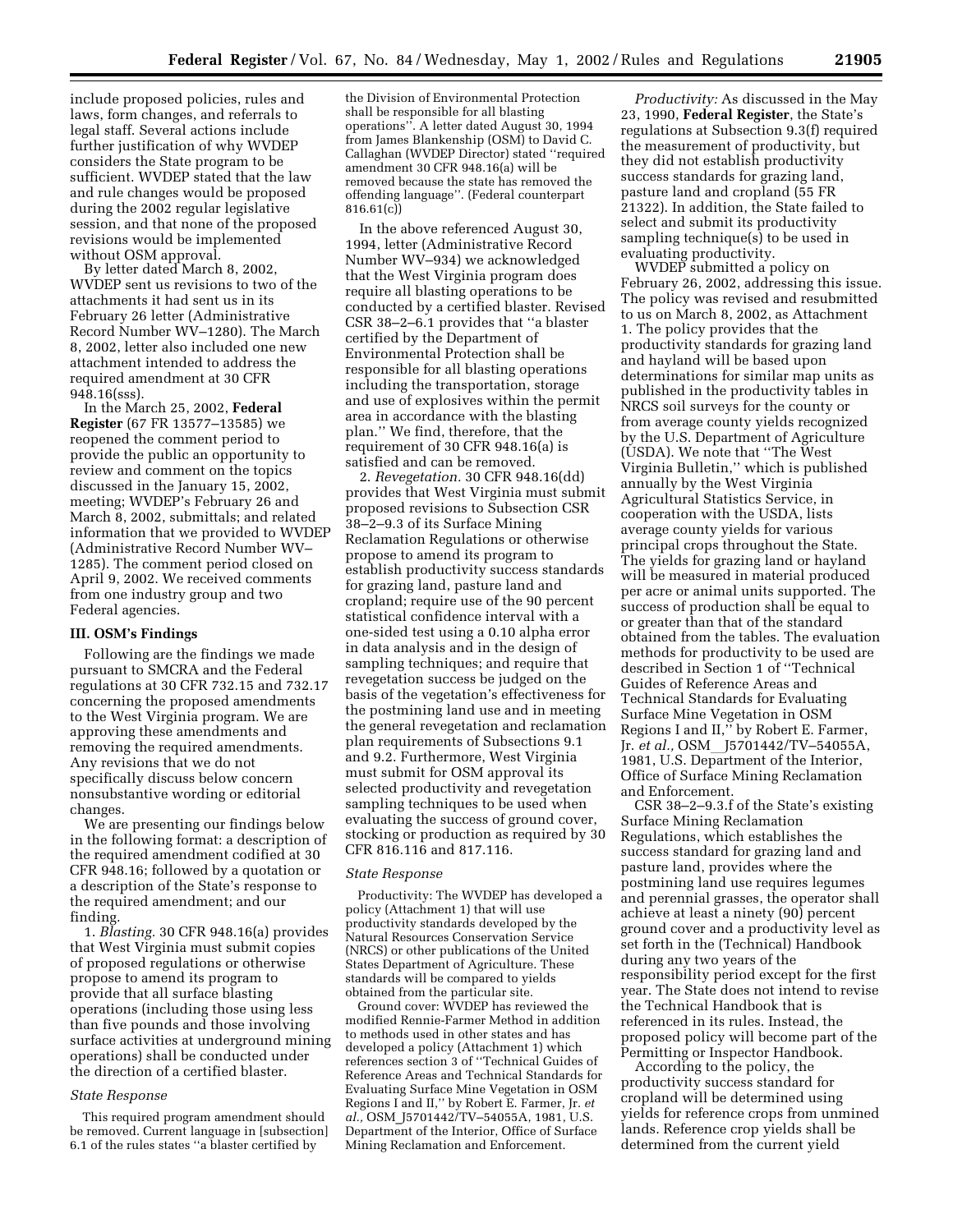records of representative local farms in the surrounding area or from the average county yields recognized by the U.S. Department of Agriculture. The success of production shall be equal to or greater than that of the reference crop from unmined areas. Evaluation methods for productivity to be used are described in Section 1 of the ''Technical Guides of Reference Areas and Technical Standards for Evaluating Surface Mine Vegetation in OSM Regions I and II,'' by Robert E. Farmer, Jr. *et al.,* OSM J5701442/TV-54055A, 1981, U.S. Department of the Interior, Office of Surface Mining Reclamation and Enforcement.

The policy further provides that the company (permit applicant) is responsible for providing WVDEP with copies of the productivity tables and/or data used to determine reference crop yield. Where the USDA or other agricultural data for productivity does not exist for a particular county, the applicant will work with WVDEP and USDA to develop standards for the proposed area.

CSR 38–2–9.3.f.2 provides that for areas to be used for cropland, the success of crop production from the mined area shall be equal to or greater than that of the approved standard for the crop being grown over (the) last two (2) consecutive seasons of the five growing season liability period. The proposed policy clarifies that the success standard for cropland is based on yields for reference crops from ''unmined'' lands. The policy further provides that reference crop yields shall be based on current yield records of representative local farms in the surrounding area or from the average county yields. The existing rules do not provide for the use of reference areas in evaluating the productivity success of cropland. As proposed in the policy, an operator will be required to use reference areas in the vicinity of the proposed mining operation or average county yield records in setting the success standard when cropland is the approved postmining land use. To ensure that management levels and other factors are given proper consideration, we recommend that yield data from both the reference areas and county records be given equal weight when establishing productivity success standards for cropland.

We encourage WVDEP to cite in its rules and/or policy the specific productivity standards developed by NRCS and the other publications of the USDA that the State plans to use. We also recommend the use of the ''West Virginia Bulletin'' published by the WV Department of Agriculture and the

USDA. A copy of ''West Virginia Bulletin 2001, No. 32'' was provided to WVDEP on February 6, 2002. NRCS officials say that some soil surveys lack sufficient information to rate the yields for a particular soil type, especially in certain mining counties, and most yield information is based on higher levels of management. Although the WV Bulletin lacks yield information based on soil type, NRCS concurs that a combination of reports may be best to use, especially when the soil survey states that the soil is too variable to rate. Nevertheless, the lack of reference to specific publications does not render the proposed policy less effective than the Federal requirements. When submitting permit applications or permit modifications for existing operations with agricultural postmining land uses, applicants will be expected to include productivity data from the most current NRCS soil surveys and USDA publications for WVDEP review and approval. The applicant will be required to consult with WVDEP, NRCS and USDA to verify existing information or to develop data when production data is insufficient or missing for a particular county or area.

CSR 38–2–9.3.d and 9.3.e provide that when evaluating vegetative success, WVDEP must use a statistically valid sampling technique with a 90 percent statistical confidence interval. The proposed policy requires the use of a sampling technique for measuring productivity as set forth in Section 1 of the ''Technical Guides of Reference Areas and Technical Standards for Evaluating Surface Mine Vegetation in OSM Regions I and II.'' Section 1 is entitled, ''Planning and Evaluating Agricultural Land Uses on Surface-Mined Areas.''

As mentioned above, 30 CFR 948.16(dd) requires the establishment of productivity success standards for grazing land, pastureland, and cropland. Because the proposed policy establishes productivity success standards for grazing land, pastureland and cropland that are no less effective than those standards set forth in 30 CFR 816.116 and 817.116, this portion of the required amendment has been satisfied and can be removed. In addition, because State rules at CSR 38–2–9.3.d and 9.3.e require the use of a statistically valid sampling technique with a 90 percent statistical confidence interval and the proposed policy provides for the use of a productivity sampling technique that uses a 90-percent statistical confidence interval (i.e., one-sided test with a 0.10 alpha error) for measuring grazing land, pastureland and cropland, that portion of the required amendment has been satisfied and can be removed.

*Ground Cover:* As discussed in the May 23, 1990, **Federal Register** (55 FR 21322), the State program did not require that revegetation success be judged on the basis of the vegetation's effectiveness for the postmining land use and in meeting the general revegetation and reclamation plan requirements of Subsections 9.1 and 9.2. Furthermore, the State has failed to submit for OSM approval its selected revegetation sampling techniques to be used when evaluating ground cover.

Initially, WVDEP submitted its modified Rennie-Farmer Method as its preferred method for evaluating the success of ground cover. After further evaluation of that method and other State methods, WVDEP submitted a policy on February 26, 2002, and revised it on March 8, 2002, which provides that ground cover success shall be based on the Rennie and Farmer technique described in Section 3 of the ''Technical Guides of Reference Areas and Technical Standards for Evaluating Surface Mine Vegetation in OSM Regions I and II,'' by Robert E. Farmer, Jr. *et al.*, OSM J5701442/TV-54055A, 1981, U.S. Department of the Interior, Office of Surface Mining Reclamation and Enforcement. Section 3 is entitled, ''An Inventory System for Evaluating Revegetation of Reclaimed Surface Mines to Forest Resource Conservation Standards,'' and contains a statistical technique for evaluating ground cover and stockings.

CSR 38–2–9.3.d and 9.3.e. provide that when evaluating vegetative success, WVDEP must use a statistically valid sampling technique with a 90 percent statistical confidence interval. Ground cover, production, or stocking can only be considered equal to the approved success standard when they are not less than 90 percent of the success standard. When evaluating vegetative success, an inspection report must be filed by the inspector. Only after the applicable success standards have been met and documented can Phase II or Phase III bond release be approved by the State.

Because State rules at CSR 38–2–9.3 and the proposed policy require the use of a statistical sampling technique for measuring ground cover and that measurement technique requires the use of a 90-percent statistical confidence interval (i.e., one-sided test with a 0.10 alpha error), that portion of the required amendment at 30 CFR 948.16(dd) has been satisfied and can be removed.

The West Virginia program at CSR 38–2–9.1.a. and 9.1.d. provide for the establishment of a diverse, effective and permanent vegetative cover of the same seasonal variety native to the area of disturbed land, or introduced species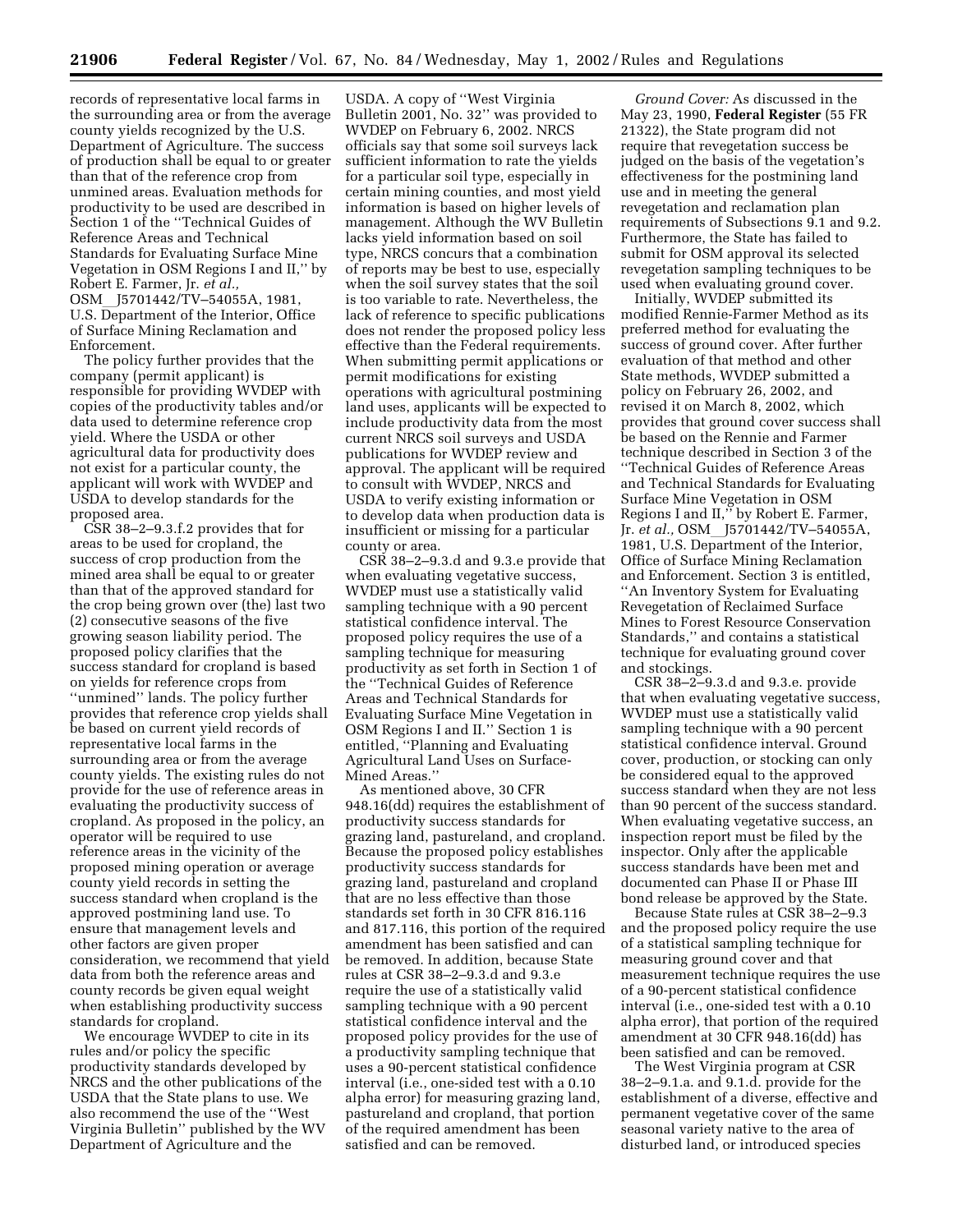that are compatible with the approved postmining land use. The requirement that the established vegetation be compatible with the approved postmining land use satisfies the requirement at 30 CFR 948.16(dd) which states that revegetation must be judged on the basis of the vegetation's effectiveness for the postmining land use. Therefore, that portion of 30 CFR 948.16(dd) has been satisfied and can be removed.

30 CFR 948.16(dd) also requires that the West Virginia program contain the requirement that revegetation success be judged on the basis of the vegetation's effectiveness in meeting the general revegetation and reclamation plan requirements of subsections CSR 38–2– 9.1 and 9.2. As mentioned above, CSR 38–2–9.3.e., concerning the final bond release inspection, satisfies this requirement by providing that, ''. . . if applicable standards have been met, the Director shall release the remainder of the bond.'' CSR 38–2–12.2.c.3 further provides that only upon successful completion of the reclamation requirements of the Act, these rules and the permit conditions, may final bond release be approved by the Director. The ''applicable standards'' referred to at CSR 38–2–9.3.e. include the revegetation success standards and the ''reclamation requirements'' at CSR 38– 12.2.c.3 would include all other requirements of the West Virginia program, including those requirements at CSR 38–2–9.1 and 9.2. Therefore, the remaining portion of 30 CFR 948.16(dd) has been satisfied and can be removed.

3. *Prime Farmland.* 30 CFR 948.16(ee) provides that West Virginia must submit documentation that the NRCS has been consulted with respect to the nature and extent of the prime farmland reconnaissance inspection required under Subsection 38–2–10.1 of the State's Surface Mining Reclamation Regulations. In addition, the State shall either delete paragraphs (a)(2) and (a)(3) of Subsection 38–2–10.2 or submit documentation that the NRCS State Conservationist concurs with the negative determination criteria set forth in these paragraphs.

# *State Response*

Comments from NRCS resolve this issue (WV Administrative Record No. WV–1203). The NRCS stated in their comment letter dated February 9, 2001, to OSM that all prime farmlands in the State have been mapped and are available. WVDEP has contacted the NRCS and has drafted a letter seeking further concurrence (Attachment 1A).

In an attempt to clarify these issues and to gain further insight into NRCS

comments of February 9, 2001 (Administrative Record Number WV– 1203), we had several discussions with NRCS officials about these issues. Through these discussions we learned that NRCS does not have soil surveys completed for all counties in West Virginia. NRCS has completed soil surveys for approximately 98 percent of the State. They have draft reports for Logan, Mingo, Lincoln, and McDowell Counties that still need to be published. The final reports will not be published until late 2002 or early 2003. In the meantime, NRCS will have to conduct soil investigations in counties that do not have completed soil surveys. NRCS does not feel that it is necessary to conduct prime farmland reconnaissance inspections in all counties of West Virginia. However, the procedural details for identifying and protecting prime farmland within the State need to be negotiated through a memorandum of understanding (MOU) or an exchange of letters between NRCS and WVDEP.

In its February 25, 2002, letter that comprised Attachment 1A, WVDEP provided NRCS a copy of its rules governing prime farmlands at CSR 38– 2–10. WVDEP requested that NRCS address its reconnaissance inspection requirements and concur with its negative determination criteria.

WVDEP described the State's reconnaissance inspection process as it currently exists. Included in that description were the following criteria, one or more of which can be the basis for a prime farmland negative determination: (1) No historical use of the land as cropland; (2) The slope of the land in the permit area is greater than 10 percent; (3) Other factors (i.e., rocky surface, frequent flooding) disqualify the land as prime farmland; and (4) A soil survey by a qualified person.

The letter further stated that WVDEP reviews the applicant's information in the application and will check county soil survey maps. The soils in the area are compared to a list from ''West Virginia's Prime Farmland Soil Mapping Units'' by NRCS (Attachment 3P). If the soils in the proposed mining area are not on the list, then the negative determinations are approved. If the negative determination is not approved, then the NRCS is consulted. If prime farmland is identified, then a much more detailed plan is required.

For counties where no mapping has been published, WVDEP's procedure is described in Attachment 2P. If the slopes are less than 10 percent and the area has historically been used as cropland, then NRCS is consulted.

WVDEP further stated that the criteria for both the slope and the rocky or flooded land were based on NRCS literature. Of all the soils identified in the ''West Virginia's Prime Farmland Soil Mapping Units'' document, not one has a slope greater than 10 percent and that same document says that prime farmland cannot be in areas that are flooded frequently nor in areas that are rocky (10 percent cover of rock fragments coarser than 3 inches).

Attachment 2P contains a proposed policy regarding prime farmlands identifications. The policy provides that soil surveys prepared by the NRCS will be the basis for the final determination of prime farmlands in West Virginia involving surface mining permits. In the cases where soil surveys are not complete in a county and prime farmland involvement is possible, the NRCS will conduct a soil survey for the permit area for final determination.

If a permit application contains any areas with less than 10 percent slope and it is evident the area has been used for crops at least 5 years out of the last 20 years, it is possible that these areas could be considered prime farmland.

If this condition is present, the applicant should check the NRCS soil survey for that county. If a soil survey does not exist for a particular county, the applicant should consult the local NRCS District Conservationist for a prime farmland determination.

In counties where soil surveys have been published, the applicant must locate the permit on the soils map and by using the symbols on the map, determine the soil types in the proposed area. Then, comparison with the attached list of soils constituting prime farmlands in West Virginia will have to be made. If the soil type is considered prime farmland on the list, the District Conservationist for that county must be contacted for final determination.

If the permit application involves prime farmland, all provisions of Sections 507(b)(16) and 515(b)(7) of Public Law 95–87 (Sections 22–3– 9(a)(15) and 22–3–13(b)(7) of the West Virginia Surface Coal Mining and Reclamation Act) and Section 10 of the West Virginia Surface Mining Reclamation Regulations will apply.

Attachment 3P contains the publication entitled, ''West Virginia's Prime Farmland Soil Mapping Units.'' This publication contains a listing prime farmland soil mapping units throughout the State. The publication is dated April 1982.

As discussed in the May 23, 1990, **Federal Register** (55 FR 21322), although the State's negative determination criteria appeared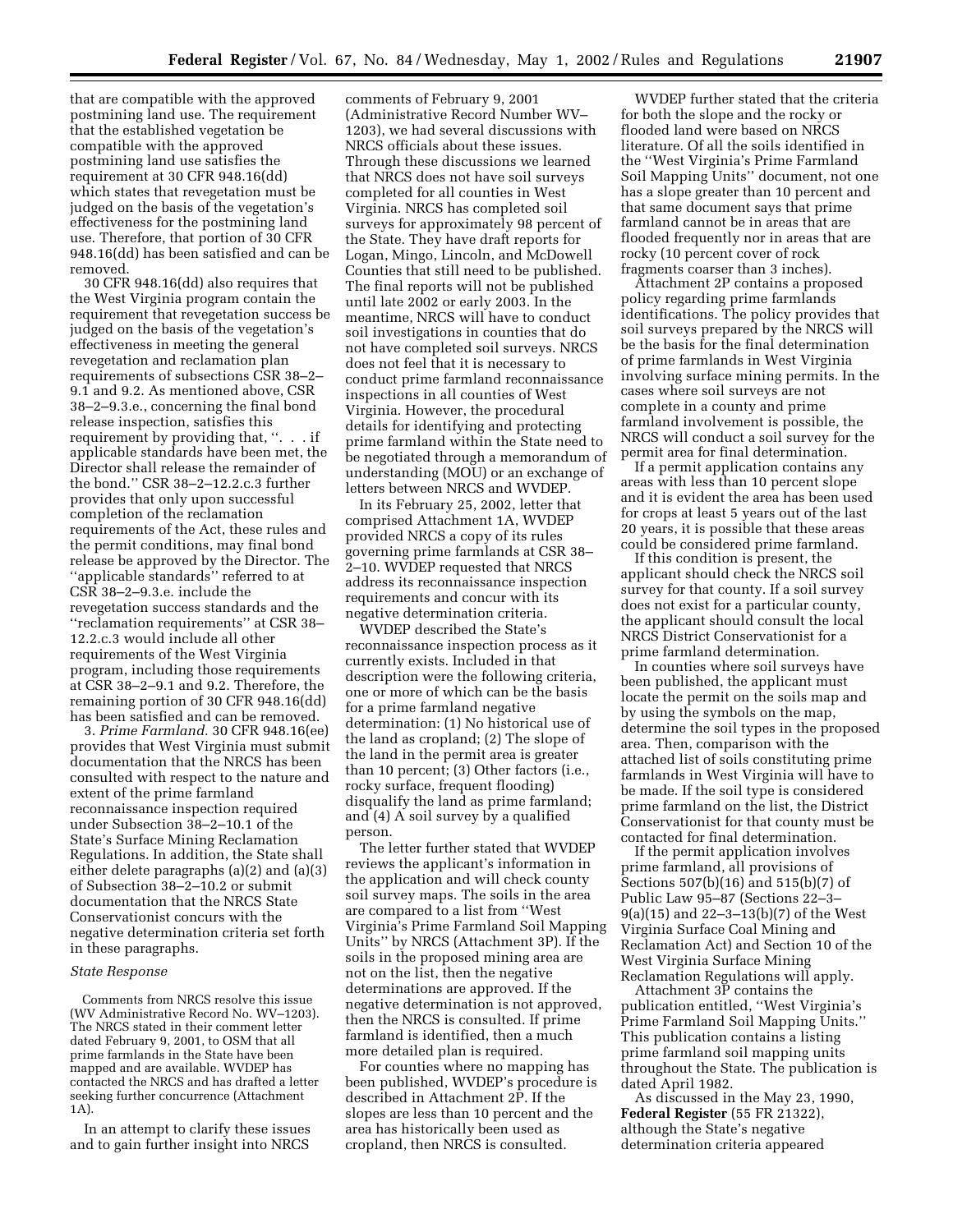generally consistent with the national criteria established at 7 CFR 657, Federal rules allow the NRCS to alter these criteria and establish others. Furthermore, the definition of ''prime farmland'' at 30 CFR 701.5 vests responsibility for establishing prime farmland qualification criteria with the U.S. Secretary of Agriculture. To ensure that the State program is no less effective than the Federal definition of ''prime farmland'' in 30 CFR 30 CFR 701.5, West Virginia was required to submit documentation that the NRCS has concurred with all negative determination criteria contained in Subsection 10.2, except those of paragraph (a)(1), which pertain to historical use for cropland. In addition to demonstrating compliance with the consultation requirements of 30 CFR 785.17(b)(1), the State was to submit documentation that it has consulted with the NRCS State Conservationist in determining the nature and extent of the reconnaissance inspection.

On March 7, 2002, NRCS responded to WVDEP's inquiries regarding prime farmland (Administrative Record Number WV–1290). The NRCS acknowledged that it is the Federal agency with delegated authority under law to make determinations on the existence of prime farmland. NRCS acknowledged that it provides information on prime farmland through the soil survey program as part of its technical assistance effort to the fourteen soil conservation districts in West Virginia.

With respect to reconnaissance inspections, NRCS acknowledged that it could be satisfied by using locally available information. The soil map units in the soil survey are listed for prime farmland and are cross-referenced in the local Field Office Technical Guide. NRCS found that the reconnaissance inspection procedures outlined in WVDEP's proposed policy, ''Prime Farmlands Identifications,'' Attachment 2P, were acceptable to them. However, they requested that WVDEP change ''SCS'' to ''NRCS.''

In regard to the negative determination criteria, NRCS stated that its definitions were not consistent with several parts of CSR 38–2–10. Because cropping history is not considered in the NRCS definition of prime farmland, it could not agree with any historic use of the land as set forth in Subsections 10.2.a.1 through 10.2.a.1.C. According to the NRCS, prime farmland can be cultivated, cropland, pasture, or forestland. However, it cannot be built up land or water. The Federal regulations at 30 CFR 701.5 define prime farmland to mean those lands

which are defined by the Secretary of Agriculture in 7 CFR Part 675 and which have historically been used for cropland. The State's requirements regarding historical use as cropland, like the Federal definition of prime farmland at 30 CFR 701.5, is consistent with Section 701(20) of SMCRA. That section defines prime farmland to have the same meaning as that previously prescribed by the Secretary of Agriculture on the basis of such factors as moisture availability, temperature regime, chemical balance, permeability, surface layer composition, susceptibility to flooding, erosion characteristics, and which historically have been used for intensive agricultural purposes. As discussed above, West Virginia was required to submit documentation that the NRCS concurs with all negative determination criteria contained in Subsection 10.2, except those of paragraph (a)(1), which pertain to historical use for cropland. In addition, the State's regulations at subsection 10.2.a.1 through 10.2.a.1.C are substantively identical to the Federal regulations at 30 CFR 701.5 (definition of ''historically used for cropland''). NRCS concurred with Subsection 10.2.a.2 and 10.2.a.3 relating to slopes greater than 10 percent and the presence of stones on the surface. It also agreed with Subsection 10.2.a.4 and recommended the use of soil surveys in making negative determinations.

NRCS concluded that nearly all areas in the State have basic information on prime farmland. If new mapping is in progress, they would provide advance information at the mapping scale used. Generally, NRCS makes prime farmland determinations at the scale of mapping used for the soil survey, either 1:12,000 or 1:24,000. This information is published through the soil survey or the local Field Office Technical Guide and provided through West Virginia's fourteen soil conservation districts. NRCS stated that it was presently updating its prime farmland statewide list.

Because the NRCS concurs with the State's negative determination criteria set forth at CSR 38–2–10.2.a.2 and 10.2.a.3, regarding steepness, stoniness and flooding, OSM finds that the State prime farmland requirements at CSR 38–2–10.2 are no less effective than the Federal requirements at 30 CFR 785.17. Therefore, that portion of the required amendment at 30 CFR 948.16(ee) regarding negative determination criteria has been satisfied and can be removed.

In addition, the State was to submit documentation demonstrating that it had consulted with the NRCS in

determining the nature and extent of the reconnaissance inspection as provided under CSR 38–2–10.1. As mentioned above, the NRCS found the reconnaissance inspection procedures outlined in WVDEP's proposed policy, ''Prime Farmlands Identifications,'' to be acceptable. Because the NRCS concurs with the State's proposed reconnaissance inspection procedures, OSM finds the State's reconnaissance inspection requirements as set forth at CSR 38–2–10.1 and further defined in the proposed policy, ''Prime Farmlands Identifications,'' to be no less effective than those Federal requirements set forth at 30 CFR 785.17(b), which require a reconnaissance inspection in all instances. Therefore, the remaining portion of the required amendment at 30 CFR 948.16(ee) requiring the concurrence of NRCS on the State's reconnaissance inspection procedures has been satisfied and can be removed.

4. *Spillway Design*. 30 CFR 948.16(oo) provides that West Virginia must submit proposed revisions to Subsection 38–2– 5.4(b)(8) of its Surface Mining Reclamation Regulations to require that excavated sediment control structures, which are at ground level and that have an open exit channel constructed of non-erodible material, be designed to pass the peak discharge of a 25-year, 24 hour precipitation event.

#### *State Response*

The WVDEP is proposing language (Attachment 2) that all sediment control structures spillways will be designed based on a 25-year/24-hour storm, except for haulroads.

State rules at CSR 38–2–5.4.b.8 currently require all sediment control structures or other water retention structures be designed with spillways to safely pass a 25-year, 24-hour precipitation event. However, subsection 5.4.b.8 contains a provision that allows excavated sediment control structures, which are at ground level and have an open exit channel constructed of non-erodible material, to be designed to pass the peak discharge of a 10-year, 24-hour precipitation event.

As discussed in the October 4, 1991, **Federal Register** (56 FR 50260) notice, the Federal regulations require that all sediment control structures not meeting the size or other criteria of 30 CFR 77.216(a) must have spillways designed to pass the peak discharge of a 25-year, 6-hour precipitation event. Therefore, the requirement at subsection 5.4.b.8 was found to be less effective than the Federal requirements at 30 CFR 816/ 817.46(c)(2)(ii)(B) [now 30 CFR 816/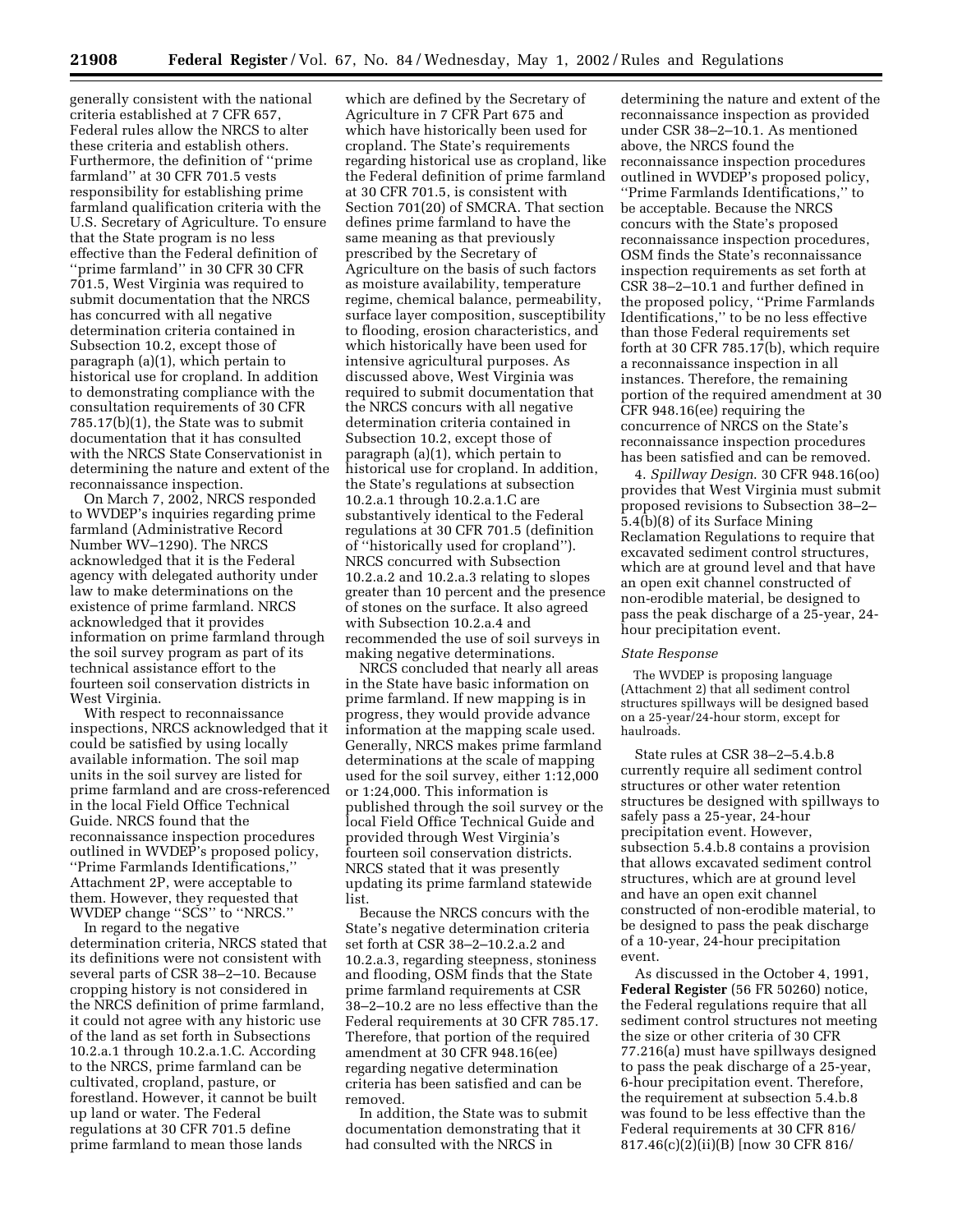817.46(c)(2) and 30 CFR 816/ 817.49(a)(9)(ii)(C)].

The Federal regulations at 30 CFR 816/817.46(c)(2) provide that a sedimentation pond must include either a combination of principal and emergency spillways or single spillway configured as specified in 30 CFR 816/ 817.49(a)(9). The Federal regulations at 30 CFR 816/817.49(a)(9)(ii)(C) further provide that the spillway for an impoundment not included in paragraph (a)(9)(ii) (A) and (B) of this section must be designed and constructed to safely pass a 25-year, 6 hour or greater precipitation event as specified by the regulatory authority.

On August 30, 1994, we provided the State a follow-up letter regarding several proposed revisions that the State had made to its program in 1993 (Administrative Record Number WV– 934). As mentioned above, in October 1991, we had required the State to amend its program and provide that that all sediment control structures not meeting the size or other criteria of 30 CFR 77.216(a) must have spillways designed to pass the peak discharge of a 25-year, 6-hour precipitation event. Although we required the State to amend its program, the State had not proposed any revisions at the time. Instead, the State maintained that these types of structures by their vary nature are not subject to catastrophic failure or excessive erosion. According to the State, the design storm criteria are established to address these potentials and are of not significance for these structures. Initially WVDEP thought that the Illinois program contained a provision similar to the 10-year, 24-hour standard for excavated sediment control structures that WVDEP was seeking to adopt for West Virginia. However, we explained that the Illinois program does not contain such a standard. Rather, the Illinois program contains an exemption from the quarterly inspection requirements for excavated sediment control structures. The inspection frequency was reduced because most excavated sediment control structures have no embankments to examine for structural weaknesses or other hazardous conditions. West Virginia has a similar standard.

WVDEP stated that a spillway design for a 25-year, 24-hour precipitation event would adversely affect the effectiveness of the on-bench sediment control system. We and WVDEP decided that an OSM engineer and a WVDEP engineer would be assigned to review the spillway design standards and determine if the proposed change would actually reduce the effectiveness of onbench sediment control systems. Upon

completion of the joint State/Federal review, it was determined that spillways designed to safely pass a 25-year, 24 hour precipitation event would only require minor changes, and they would not impact the use of excavated sediment control structures (Administrative Record Number WV– 1273). In addition, the engineers determined that there is no peak discharge control problem because the open exit channels for these sediment control structures are currently larger than required due to the size of the equipment used to construct them. As the result of the review, WVDEP proposed revisions to its spillway design requirements at 30 CFR 38–2– 5.4.b.8.

In its February 26, 2002, submission, Attachment 2 contains a proposed revision for CSR 38–2–5.4.b.8. As amended, the provision that exempted excavated sediment control structures from the 25-year, 24-hour spillway design requirement is deleted. In its place, is language that provides the following: ''provided, however that this subsection does not apply to haulroads.'' As proposed, CSR 38–2– 5.4.b.8. now reads as follows.

5.4.b.8. Be designed to safely pass a twenty-five (25) year, twenty-four (24) hour precipitation event. The combination of both principal and/or emergency spillway of the structures shall be designed to safely pass the peak discharge of a twenty-five (25) year, twenty-four (24) hour precipitation event, provided, that a single open channel spillway may be used only if it is of non-erodable construction and designed to carry sustained flows; or earth or grass-lined and designed to carry short term, infrequent flows at nonerosive velocities where sustained flows are not expected; provided, however, that this subsection does not apply to haulroads.

The proposed exemption from the 25 year, 24-hour design standard for a haulroad drainage control system is consistent with 30 CFR 816/817.151(d) and CSR 38–2–4.6, which provides that ditch lines, culverts, bridges or other structures associated with haulroads must be capable of passing the peak discharge of a 10-year, 24-hour precipitation event.

The State submitted the proposed rule changes to the Legislature in February 2002. However, because of a procedural error, the Legislature did not adopt the revised language. To correct this oversight, on April 19, 2002, WVDEP filed these changes with the Secretary of State as emergency rules. According to State law, emergency rules can remain in effect for not more than 15 months. Final legislative rules are to be adopted by the State during a special legislative session or during the regular 2003

legislative session. We will review the emergency and final rules adopted by the State to ensure that the language of those rules is substantively identical to the language that we are approving today, with the exception of the correction of typographical and grammatical errors such as the two noted in Finding 19. Any substantive differences in the language are subject to further public review as a program amendment under 30 CFR 732.17.

We find that the proposed revisions at CSR 38–2–5.4.b.8 regarding spillway design requirements for sediment control and other water retention structures are no less effective than the Federal requirements at 30 CFR 816/ 817.46(c)(2) and 816/817.49(a)(9)(ii)(C). On May 23, 1990, we approved the 24 hour event standard as being no less effective than a 6-hour event standard (55 FR 21304, 21318). Therefore, the required amendment at 30 CFR 948.16(oo) has been satisfied and can be removed. Upon promulgation of a final rule by the State, WVDEP will be required to provide a copy of it to OSM. OSM will review it to ensure that the language contained therein is identical to that language which is being approved today. Any substantive differences in the language will be subject to further public review and approval by us as a program amendment.

5. *Certification of Sediment Control Structures*. 30 CFR 948.16(tt) provides that West Virginia must submit proposed revisions to subsections 38–2–  $5.4(b)(1)$  and  $5.4(d)(1)$  to require that all structures be certified as having been built in accordance with the detailed designs submitted and approved pursuant to subsection 3.6(h)(4), and to require that as-built plans be reviewed and approved by the regulatory authority as permit revisions.

#### *State Response*

This required program amendment should be removed. The WVDEP has developed a procedure for review of as-built certifications (This procedure is included in the WVDEP Inspection and Enforcement Handbook B copy attached) For structures with minor design changes, the inspector will submit asbuilt plans in accordance with 5.4.b. Minor changes are those within the construction tolerances described in 3.35 of the rules. For structures with major design changes, a permit revision in accordance with 3.28.c of the rules is required to be submitted and approved prior to certification. The ''as built'' certifications are after review incorporated as part of the permit and the Aas built" drawings become the design for the structure. A 1988 OSM directive (copy attached) describes the federal policy and procedures for processing construction certifications when they indicate that a structure has been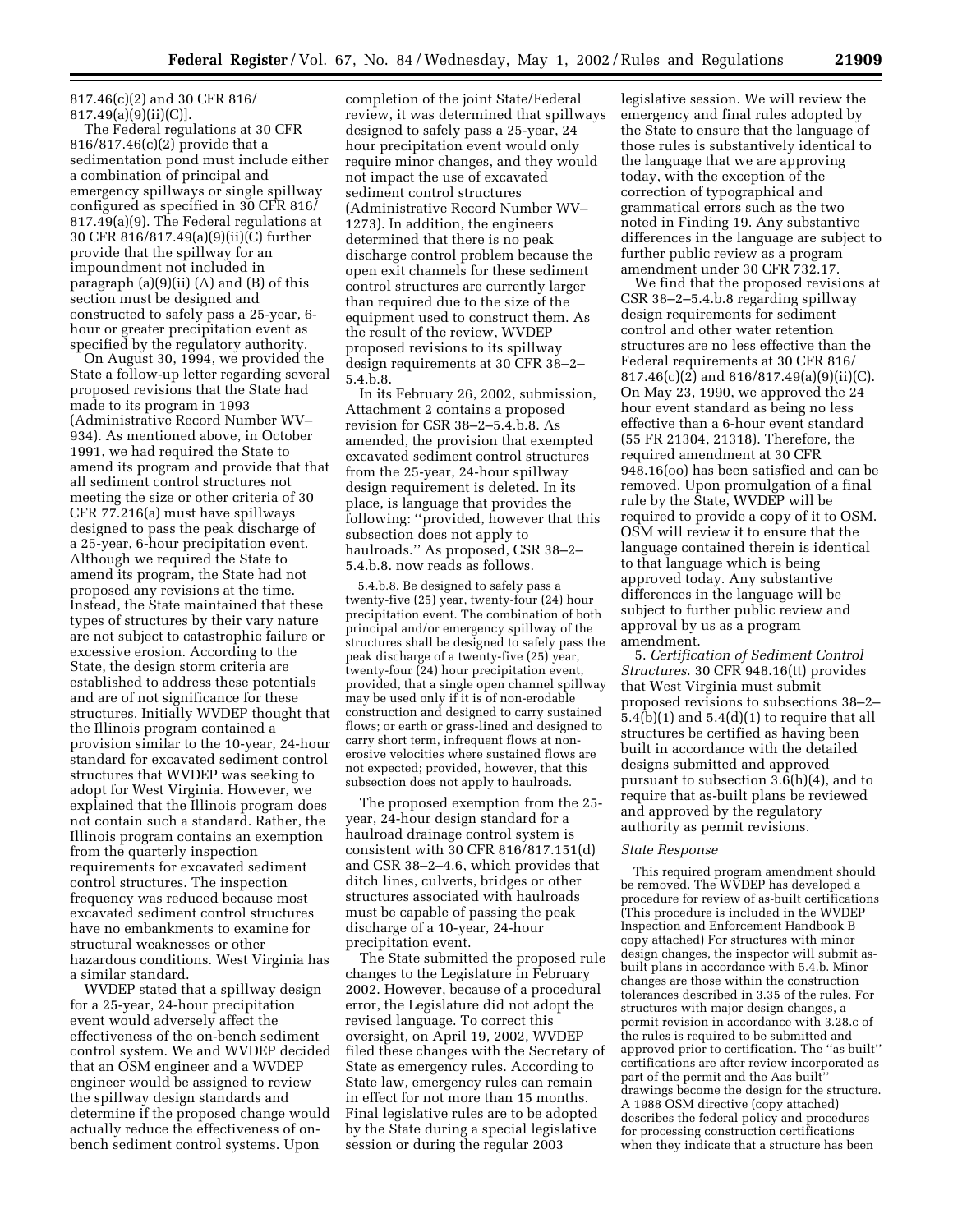constructed differently from the approved design and this OSM directive treats ''as built'' certifications in a manner similar to the WV program.

In its response to this required amendment, quoted above, WVDEP stated that minor changes are those within the construction tolerances described in subsection 3.35 of the rules. Sediment control structures that have been constructed with minor changes that are within approved construction tolerances are, in effect, built in accordance with the approved, certified designs in the preplan. Therefore, we find that such structures are built in compliance with the requirement at CSR 38–2–5.4.b.1. which provides that sediment control structures be ''constructed in accordance with the plans, criteria, and specifications set forth in the preplan.''

WVDEP also stated that a permit revision is required for as-built structures with major design changes. Therefore, the requirements at CSR 38– 2–3.28 concerning permit revisions would apply. In addition, CSR 38–2– 5.4.b.1., concerning design and construction requirements, provides that as-built plans must be submitted by the operator and approved by WVDEP immediately following construction. The as-built plans shall indicate the original design, the extent of changes, and reference points. CSR 38–2–5.4.b.1. also provides that all sediment control or other water retention structures be certified in accordance with CSR 38–2– 5.4.d. This satisfies the portion of 30 CFR 948.16(tt) that requires certification in accordance with the detailed design plans submitted and approved pursuant to subsection 3.6.h.4, which requires the Secretary to approve detailed design plans for a structure before construction begins. CSR 38–2–5.4.d.1. provides that if as-built plans are submitted, the certification shall describe how and to what extent the construction deviates from the proposed design, and the explanation and certification of how the structure will meet the performance standards.

We find that the West Virginia program requires that as-built sediment control structures be reviewed and approved as permit revisions, and that all sediment control structures shall be certified. Therefore, the required amendment at 30 CFR 948.16(tt) is satisfied and can be removed.

6. *Constructed Outcrop Barriers*. 30 CFR 948.16(xx) provides that West Virginia must revise CSR 38–2–14.8(a) to specify design requirements for constructed outcrop barriers that will be the equivalent of natural barriers and will assure the protection of water

quality and will insure the long-term stability of the backfill.

#### *State Response*

The State added a new provision at CSR 38–2–14.8.a.6. The new language is as follows:

14.8.a.6. Constructed outcrop barriers shall be designed using standard engineering procedures to inhibit slides and erosion to ensure the long-term stability of the backfill. The constructed outcrop barriers shall have a minimum static safety factor of 1.3, and where water quality is paramount, the constructed barriers shall be composed of impervious material with controlled discharge points.

In addition, the State contended in its February 26, 2002, program submissions that:

The word ''inhibit'' as in ''to inhibit slides and erosion'' is (no) less effective than the Federal standard of ''prevent'' at 30 CFR 816.99(a).

The State statutory language for outcrop barriers at W.Va. Code 22–3–13(b)(25) requires the retention of the natural barrier to ''inhibit'' slides and erosion. As set forth in the **Federal Register** dated January 21, 1981, OSM agrees that provisions regarding natural barriers at W.Va. Code 22–3–13(b)(25) and (c)(4) were found to be consistent with Section 515(b)(25) of SMCRA.

#### Standard Engineering Practices

The constructed outcrop barriers are designed structures that have a required minimum long-term static safety factor, while the natural outcrop barriers are not designed structures and are not required to have a minimum factor of safety. Furthermore, the analysis of stability includes consideration of the material to be placed, the foundation, and site conditions. The WVDEP is in the process of developing guidelines for constructed outcrop barriers that will include: requirements for the outslope; sequencing of construction of the outcrop barrier; and minimum factor of safety when barrier is part of the sediment control system (Attachment 9).

The State guideline for constructed outcrop barriers is contained in Attachment 9. It is entitled ''Constructed Outcrop Barriers.''

Attachment 9 provides that standard engineering practices for constructed outcrop barriers shall include the following:

1. The design of the constructed barrier shall take into consideration site conditions.

2. The construction of the outcrop barrier shall occur simultaneously with the removal of the natural barrier and be located at or near the edge of the lowest coal seam being mined. Temporary measures must be (in) place until the barrier is constructed.

3. The recommended outslope of the constructed barrier is 2v:1v (This is a typographical error and should be 2h:1v) with a static safety factor of 1.3.

4. If the proposed outslope is steeper than 2v:1v (This is a typographical error and should be 2h:1v), the constructed barrier shall be designed to have a static safety factor of 1.5.

5. If constructed barrier is part of the sediment control system (sediment ditch), the constructed barrier shall be designed to have a static safety factor of 1.5.

As discussed in the January 21, 1981, **Federal Register** (46 FR 5919) notice, State law provides for the use of constructed outcrop barriers to prevent slides and erosion, while Section 525(b)(25) of SMCRA requires the retention of a natural barrier. It was determined in 1981 that the State's alternative for a constructed barrier may be more stringent than the SMCRA requirement. However, at the time, the State program lacked specific criteria for the design of constructed outcrop barriers that will ensure that their performance in preventing slides and erosion would be more effective than that of a natural barrier.

In April 1983, West Virginia submitted specific design criteria for outcrop barriers. The approval of the design criteria for constructed outcrop barriers was announced in the November 16, 1983, **Federal Register** notice (48 FR 52037). However, the design criteria were inadvertently deleted from the State program. As discussed in the October 4, 1991, **Federal Register** notice (56 FR 50265), we required the State to specify design requirements for constructed outcrop barriers.

We later published a notice in the February 21, 1996, **Federal Register** (61 FR 6525) which announced the modification of the required amendment at 30 CFR 948.16(xx) requiring that the State amend its program at CSR 38–2– 14.8.a to specify design requirements of outcrop barriers that will be equivalent to natural barriers and will assure the protection of water quality and ensure the long-term stability of the backfill. The proposed rule and the new guideline are intended to satisfy that requirement.

Section 22–3–13(b)(25) of the Code of West Virginia (W. Va. Code) provides that constructed barriers may be allowed under specified circumstances, provided that, at a minimum, the constructed barrier must be of sufficient width and height to provide adequate stability and the stability factor must equal or exceed that of the natural outcrop barrier. Furthermore, where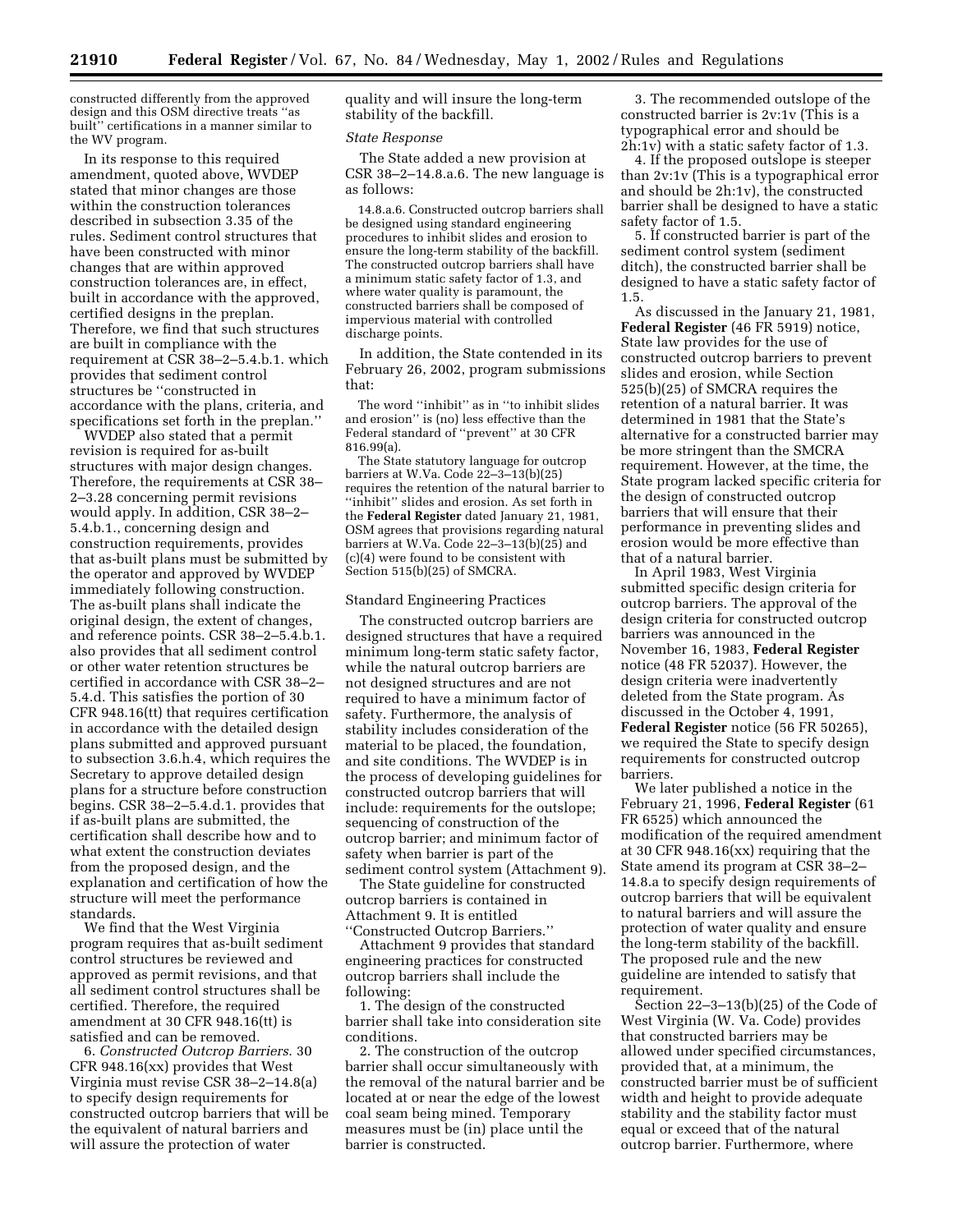water quality is paramount, the constructed barrier must be composed of impervious material with controlled discharge points.

As discussed above, the revised rule at CSR 38–2–14.8.a.6 further provides that constructed outcrop barriers shall be designed using standard engineering procedures to inhibit slides and erosion to ensure the long-term stability of the backfill. The constructed outcrop barriers shall have a minimum static safety factor of 1.3, and where water quality is paramount, the constructed barriers shall be composed of impervious material with controlled discharge points. The proposed rule was included in WVDEP's program amendment of May 2, 2001 (Administrative Record Number WV– 1209). The promulgation of CSR 38–2– 14.8.a.6 was authorized by Enrolled Committee Substitute for House Bill 2663. The bill was passed by the Legislature on April 14, 2001, and signed into law by the Governor on May 2, 2001 (Administrative Record Number WV–1210).

In addition, WVDEP has proposed a guideline that further clarifies what standard engineering practices will be followed when allowing for the removal of a natural barrier and constructing an outcrop barrier. Approval of the proposed guideline is being made with the understanding that the State will correct the typographical errors noted above.

We find that the specific design criteria described above will ensure that constructed outcrop barriers will be as effective as natural barriers in preventing slides and erosion. In addition, we find that the proposed rule at CSR 38–2–14.8.a.6, together with the proposed guideline containing standard engineering practices for the design of constructed outcrop barriers, are in accordance with Section 515(b)(25) of SMCRA. Therefore, the required program amendment codified at 30 CFR 948.16(xx) regarding constructed outcrop barriers is satisfied with the adoption of the proposed rule and guideline and can be removed.

7. *Unjust Hardship Criterion.* 30 CFR 948.16(nnn) provides that West Virginia must submit either a proposed amendment or a description of an amendment to be proposed, together with a timetable for adoption, to revise Section 22B–1–7(d) to remove unjust hardship as a criterion to support the granting of temporary relief from an order or other decision issued under Chapter 22, Article 3 of the W. Va. Code.

# *State Response*

The WVDEP is proposing language (Attachment 3) to exclude unjust hardship as criteria to support the granting of temporary relief under WV Code 22–3.

In its February 26, 2002, submission, WVDEP included Attachment 3. Attachment 3 contains a proposed revision to W. Va. Code Section 22B–1– 7, Appeals to boards. The attachment consists of additions and deletions to language at paragraphs (d) and (h) of Section 22B–1–7 and identifies how these statutory provisions are to be amended. Only paragraph (d) pertains to the required amendment relating to unjust hardship.

WVDEP proposes to amend paragraph (d) by adding a proviso that provides as follows: ''Provided; however, the criterion of unjust hardship cannot be used to support the granting of temporary relief for an order or other decision issued under article three, chapter twenty-two of this code.'' The proposed language was submitted to the Legislature for consideration.

On February 27, 2002, the proposed language was modified and reported out of committee as Senate Bill 735. The revised language reads as follows: ''Provided, That unjust hardship shall not be grounds for granting a stay or suspension of such order, permit or official action for an order issued pursuant to article three, chapter twenty-two of this code.'' Engrossed Senate Bill 735 passed the Senate on March 1, 2002, and was reported to the House Judiciary Committee where it died in committee without further action by the Legislature.

As announced in the February 21, 1996, **Federal Register** (61 FR 6516) on we did not approve the language at Section 22B–1–7(d) concerning allowing temporary relief where the appellant demonstrates that the executed decision appealed from will result in the appellant suffering an ''unjust hardship,'' because the language is inconsistent with Sections 514(d) and 525(c) of SMCRA, which do not allow temporary relief to be granted based on a showing of unjust hardship. As discussed in the July 14, 1998, **Federal Register** notice (63 FR 37775), our earlier required amendment regarding unjust hardship was modified based on a settlement agreement in *West Virginia Mining and Reclamation Association* v. *Babbitt,* Civil Action No. 2:96–0371 (S.D. W.Va., July 11, 1997). We clarified our earlier decision by stating that Section 22B–1–7(d) is not approved only to the extent that it includes unjust hardship as a criterion to support the granting of temporary relief from an

order or other decision issued under Chapter 22, Article 3 of the W. Va. Code, which is the State counterpart to SMCRA.

WVDEP has informed the Surface Mine Board that unjust hardship is an invalid basis for granting temporary relief for SMCRA purposes. In our meeting with the WVDEP on January 15, 2002, WVDEP stated that, to its knowledge, the Surface Mine Board has not used this criterion, and the State has never asked that it be a consideration in granting a stay or suspending an order pursuant to W. Va. Code 22B–1–7(d) (Administrative Record Number WV– 1271).

On October 26, 1988, the West Virginia Supreme Court of Appeals in *Canestraro* v. *Faerber* ruled that, ''When a provision of the West Virginia Surface Coal Mining and Reclamation Act, W.Va. Code 22A–3–1 *et seq.*, is inconsistent with Federal requirements in the Surface Mining Control and Reclamation Act, 30 U.S.C. § 1201 *et seq.*, the State Act must be read in a way consistent with the Federal Act.'' See *Canestraro* v. *Faerber,* 179 W. Va. 793, 374 S.E.2d 319 (1988) (Administrative Record Number WV–761).

In another decision rendered on July 12, 1996, the West Virginia Supreme Court of Appeals held that, pursuant to 30 CFR 731.17(g), whenever changes to laws or regulations that make up the approved State program regarding surface mining reclamation are proposed by the State, no such change to the laws or regulations shall take effect for purposes of a State program until approved as an amendment by OSM. In addition, the Supreme Court ruled that a State regulation enacted pursuant to the West Virginia Surface Coal Mining and Reclamation Act (WVSCMRA), W. Va. Code 22A–3–1 to 40 (1993), [now West Virginia Code 22– 3–1 to 32 (1994 and Supp.1995)], must be read in a manner consistent with Federal regulations enacted in accordance with SMCRA, 30 U.S.C. 1201 to 1328 (1986). See *Charles Schultz* v. *Consolidation Coal Company,* 197 W.Va. 375, 475 S.E.2d 467 (1996) (Administrative Record Number WV– 1038).

As discussed above, we have previously ruled that West Virginia's temporary relief provision at W. Va. Code Section 22B–1–7(d) cannot be approved ''to the extent that the unjust hardship criterion supports the granting of temporary relief from an order or other decision issued under Chapter 22, Article 3 of the West Virginia Code'' (63 FR 37775; July 14, 1998). The effect of that decision is that the unjust hardship criterion at W. Va. Code 22B–1–7(d) is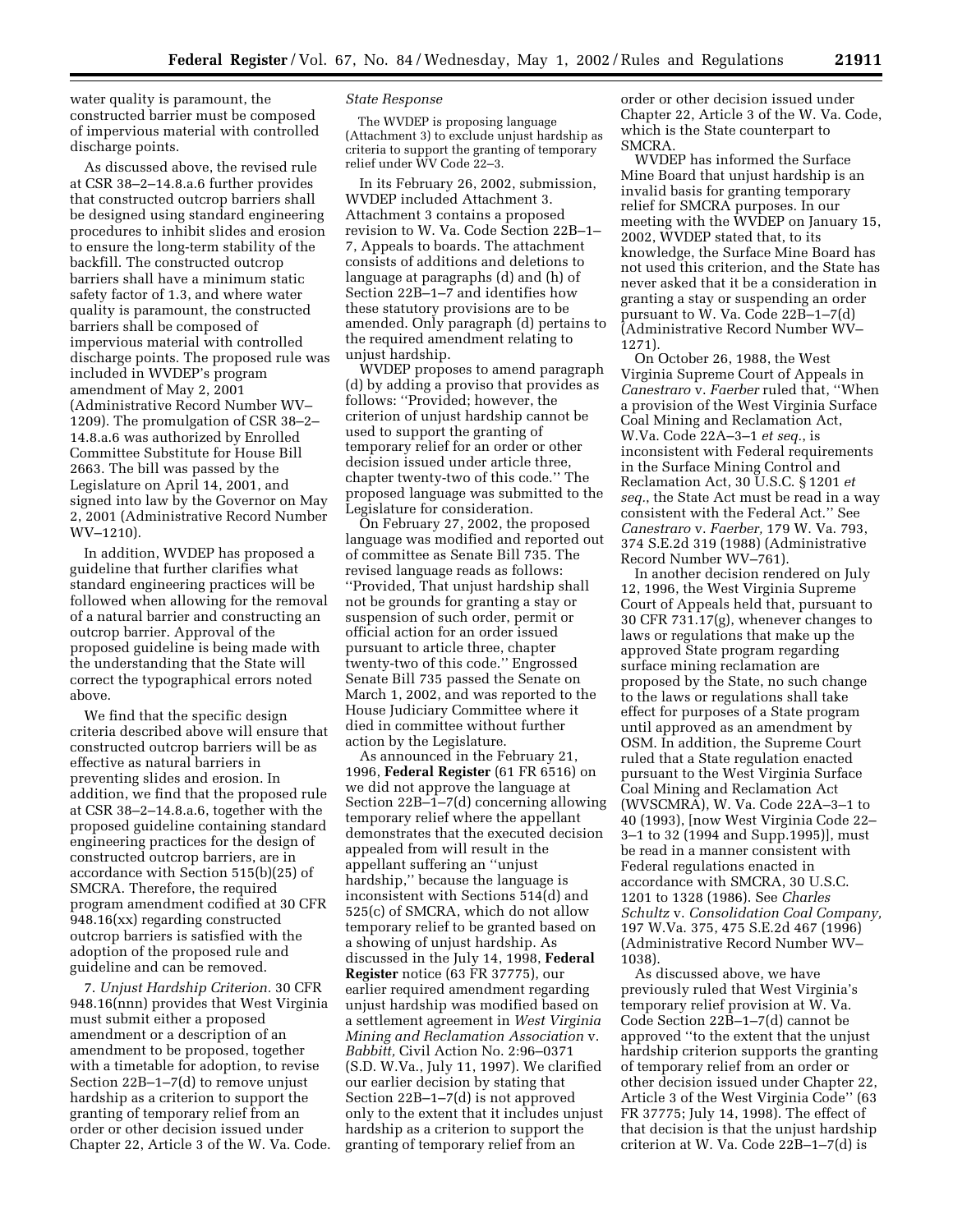not part of the State's approved regulatory program (63 FR 37775). Furthermore, as mentioned above, WVDEP has never asked that unjust hardship be a consideration by the Surface Mine Board in granting a stay or suspending an order pursuant to W. Va. Code 22B–1–7(d), and it has informed the Board that it should never be a basis for granting temporary relief under the approved State program. In addition, the West Virginia Supreme Court of Appeals has held that ''when there is a conflict between the Federal and State provisions, the less restrictive State provision must yield to the more stringent Federal provision. \* \* \* *Canestraro,* 374 S.E.2d at 321. In light of our disapproval of the statutory language that is the subject of this required amendment, and in light of the principles articulated in *Canestraro,* and *Schultz,* we now believe that the concerns identified in the required amendment at 30 CFR 948.16(nnn) have been satisfied, thereby rendering the required amendment unnecessary. Therefore, we are removing it. However, to avoid confusion or misinterpretation of the approved State regulatory program, we recommend that the statutory provision discussed above be deleted.

8. *Economic Feasibility.* 30 CFR 948.16(ooo) provides that West Virginia must submit either a proposed amendment or a description of an amendment to be proposed, together with a timetable for adoption, to revise W. Va. Code 22B–1–7(h) by removing reference to Article 3, Chapter 22.

#### *State Response*

In our meeting with the WVDEP on January 15, 2002, the WVDEP stated that W. Va. Code 22B–1–7(h) applies only to the Environmental Quality Board, which hears Clean Water Act appeals. In its February 26, 2002, submittal, WVDEP provided proposed language (at Attachment 3) to delete the reference to Article 3 Chapter 22 from W. Va. Code 22B–1–7(h). The language was included in Engrossed Senate Bill 735 and reported out of the Judiciary Committee on February 27, 2002. Despite WVDEP's good efforts, the bill did not pass the Legislature in the 2002 legislative session.

We have previously ruled that West Virginia's administrative appeals provision at W. Va. Code 22B–1–7(h) could not be approved ''only to the extent that it references Article 3, Chapter 22 of the W. Va. Code.'' (63 FR 37774, 37775; July 14, 1998). The effect of that decision is that the reference to Article 3 Chapter 22 at W. Va. Code 22B–1–7(h) is not part of the approved

West Virginia program. This disapproved provision should never be implemented by the State because the West Virginia Supreme Court of Appeals has held that ''when there is a conflict between the federal and state provisions, the less restrictive state provision must yield to the more stringent federal provision. \* \* \* *Canestraro,* 374 S.E.2d at, 321. As noted in Finding 7, the West Virginia Supreme Court of Appeals also held in *Schultz* that no change in a State surface mining law or regulation can take effect for purposes of a State program until approved by OSM, and State surface mining reclamation regulations must be read in a manner consistent with Federal regulations enacted in accordance with SMCRA, *Schultz,* 475 S.E.2d 467. (Administrative Record Number WV–1038). Because we have previously disapproved the language that is the subject of this required amendment, and because of the principle articulated in *Canestraro* and *Schultz,* we conclude that the required amendment at 30 CFR 948.16(ooo) has been satisfied. Therefore, we are removing it.

9. *Bond Release.* 30 CFR 948.16(qqq) provides that West Virginia must revise CSR 38–2–2.20, or otherwise revise the West Virginia program to clarify that a bond may not be released where passive treatment systems are used to achieve compliance with applicable effluent limitations.

#### *State Response*

CSR 38–2–12.2.e was amended to provide as follows.

12.2.e. Notwithstanding any other provisions of this rule, no bond release or reduction will be granted if, at the time, water discharged from or affected by the operation requires chemical or passive treatment in order to comply with applicable effluent limitations or water quality standards. Measures approved in the permit and taken during mining and reclamation to prevent the formation of acid drainage shall not be considered passive treatment; Provided, That the Director may approve a request for Phase I but not Phase II or III, release if the applicant demonstrates to the satisfaction of the Director that either. \*

CSR 38–2–12.2.e was amended, in effect, by prohibiting bond release if water discharged from the permit area requires chemical or passive treatment. In addition, a new sentence is added that clarifies that measures approved in the permit and taken during mining and reclamation to prevent the formation of acid drainage shall not be considered passive treatment.

We find that as amended, the provision satisfies the required program amendment codified at 30 CFR 948.16(qqq) which can, therefore, be removed. We also find that the new language which clarifies that measures approved in the permit and taken during mining and reclamation to prevent the formation of acid drainage shall not be considered passive treatment, does not render the West Virginia program less effective than the Federal regulations. Such measures might include, for example, selective placement of acid-generating materials in the backfill, placing limestone or other alkaline-generating materials in the backfill in close proximity to acidgenerating materials, and the use of underdrains to prevent groundwater from wetting acid-generating materials. Measures such as these are taken to prevent the formation of acid discharges, and not to treat such discharges once they are discovered. Therefore, we find the new provision does not render the West Virginia program less effective than the Federal regulations concerning bond release at 30 CFR 800.40, and the provisions concerning hydrologic balance protection at 30 CFR 816.41 and the backfilling and grading requirements at 30 CFR 816/817.102(f) and can be approved.

10. *Water Supply Replacement Waiver.* 30 CFR 948.16(sss) provides that West Virginia must submit either a proposed amendment or a description of an amendment to be proposed, together with a timetable for adoption, to revise CSR 38–2–14.5(h) and W. Va. Code 22– 3–24(b) to clarify that the replacement of water supply can only be waived under the conditions set forth in the definition of ''Replacement of water supply,'' paragraph (b), at 30 CFR 701.5.

#### *State Response*

In our January 15, 2002, meeting with WVDEP, State officials said they would reevaluate the Federal language set forth in the definition of ''Replacement of water supply'' paragraph (b), at 30 CFR 701.5. Subsequently, in its March 8, 2002, letter, WVDEP stated that it had reevaluated its water replacement and waiver requirements at W. Va. Code 22– 3–24 and in its rules. WVDEP stated that it plans to propose changes for the 2003 regular legislative session that would clarify that replacement of an affected water supply that is needed for the existing land use or for the post-mining land use cannot be waived. WVDEP stated that historically, under the State program, replacement waivers are not sought nor granted for such water supplies. In addition, WVDEP stated that, until it amends its program explicitly to be consistent with the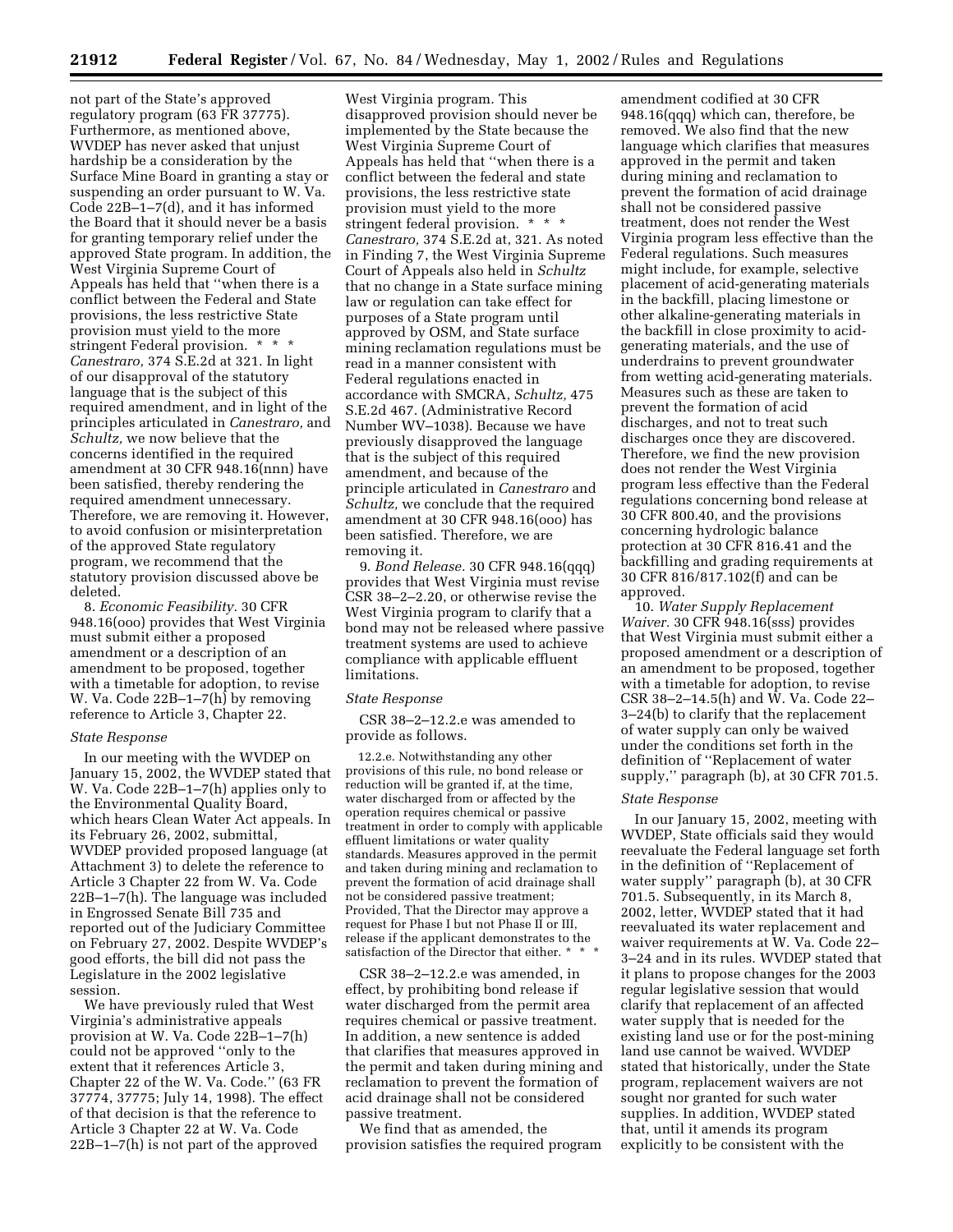Federal water replacement requirement, it will only allow water replacement waivers in accordance with the provisions in the definition of ''Replacement of water supply,'' paragraph (b), at 30 CFR 701.5.

W. Va. Code 22–3–24(b) states that ''[a]ny operator shall replace the water supply of an owner of interest in real property who obtains all or part of the owner's supply of water for domestic, agricultural, industrial or other legitimate use from an underground or surface source where the supply has been affected by contamination, diminution or interruption proximately caused by the surface-mining operation, unless waived by the owner.'' CSR 38– 2–14.5(h) limits the availability of a waiver. It provides that ''[a] waiver of water supply replacement granted by a landowner as provided in subsection (b) of section 24 of the Act shall apply only to underground mining operations, provided that a waiver shall not exempt any operator from the responsibility of maintaining water quality.'' The limitation of maintaining water quality is not sufficient to be no less effective than the corresponding Federal requirements.

30 CFR 701.5 defines the term ''Replacement of water supply.'' Part (b) of the definition states that replacement requirements may be satisfied by demonstrating that a suitable alternative water source is available and could feasibly be developed, but only ''[i]f the affected water supply was not needed for the land use in existence at the time of loss, contamination, or diminution, and if the supply is not needed to achieve the postmining land use.\* \* \*'' Thus, under Federal regulations, actual replacement of water supply is required unless consideration is given to effect on premining and postmining land uses. West Virginia's waiver provision contains no equivalent consideration. Federal law is therefore more restrictive and the State regulations are less effective.

We have previously ruled that West Virginia's water replacement waiver provision could not be approved ''to the extent that  $*$   $*$  [it] would not be implemented in accordance with the definition of ''Replacement of water supply'' at 30 CFR 701.5.'' (61 FR at 6524, February 21, 1996). In addition, OSM required that the West Virginia program be further amended to clarify that under W. Va. Code Section 22–3– 24(b) and CSR 38–2–14.5.h, the replacement of water supply can only be waived under the conditions set forth in the definition of ''Replacement of water supply at 30 CFR 701.5(b). In the February 9, 1999, **Federal Register**,

OSM announced the approval of the State's definition of replacement of water supply at W.Va. Code 22–3–3(z), but we required that the State adopt a counterpart to 30 CFR 701.5(b) (64 FR at 6202–6203). As noted above, the WVDEP has committed to allowing waivers only in a manner consistent with the Federal definition. This commitment complies with the mandate of the West Virginia Supreme Court of Appeals, which has held that ''when there is a conflict between the federal and state provisions, the less restrictive state provision must yield to the more stringent federal provision\* \* \* *Canestraro,* 379 S.E.2.d, at 321.

As noted above in Finding 7, the West Virginia Supreme Court of Appeals has ruled that ''[w]hen a provision of the West Virginia Surface Coal Mining and Reclamation Act, W.Va. Code 22A–3–1 *et seq.*, is inconsistent with Federal requirements in the Surface Mining Control and Reclamation Act, 30 U.S.C. § 1201 *et seq.*, the State Act must be read in a way consistent with the Federal Act.'' *Canestraro,* 374 S.E.2d at 321 (Administrative Record Number WV–761).

In addition, State rules must be read in a manner consistent with Federal regulations, *Schultz.* As noted above in Finding 7, the West Virginia Supreme Court of Appeals also held in *Schultz* that no change in a State surface mining law or regulation can take effect for purposes of a State program until approved by OSM, and State surface mining reclamation regulations must be read in a manner consistent with Federal regulations enacted in accordance with SMCRA, *Schultz,* 475 S.E.2d 467. (Administrative Record Number WV–1038).

Because of the State's commitment to comply with the more restrictive Federal waiver requirement, and because of the principles established in *Canestraro* and *Schultz,* we conclude that the required amendment at 30 CFR 948.16(sss) has been satisfied. Therefore, we are removing it. We recommend that the provision be included in the program at some future date to avoid confusion or misinterpretation.

11. *Existing Structures and Approximate Original Contour (AOC).* 30 CFR 948.16(vvv)(1) provides that West Virginia must amend its program to be consistent with 30 CFR 701.11(e)(2) by clarifying that the exemption at CSR 38–2–3.8(c) does not apply to the requirements to restore the land to AOC.

# *State Response*

This required program amendment should be removed. The State regulation in subsection 3.8.c. was amended to not apply to new and existing coal waste facilities and was submitted to the Office of Surface Mining on March 17, 2000, as a program amendment. A copy of the revised subsection 3.8.c. is attached and is pending OSM action. The State saw no need to add language about approximate original contour to regulation at subsection 3.8(c) since the WV Surface Coal Mining and Reclamation Act performance standard at Section 22–3–13(b)(3) is clear about the requirement to restore the approximate original contour with respect to surface mines.

On August 18, 2000 (65 FR 50413), we approved the State's change which clarifies that the exemption at CSR 38– 2–3.8.c. does not apply to new and existing coal waste facilities. In that same notice, we revised 30 CFR 948.16(vvv)(1) by deleting the requirement to clarify that the exemption at CSR 38–2–3.8(c) does not apply to the requirements for new and existing coal mine waste disposal facilities. However, we continued to require at revised 30 CFR 948.16(vvv)(1) that the State clarify that the exemption at CSR 38–2–3.8(c) does not apply to the requirement to restore the land to approximate original contour (AOC).

In its response quoted above, WVDEP stated that Section 22–3–13(b)(3) of the West Virginia Surface Coal Mining and Reclamation Act is clear about the requirement to restore the AOC with respect to surface mines. W.Va. Code at 22–3–13(b)(3) requires surface mines to be restored to AOC, except those which receive a variance under W.Va. Code 22–3–13(c) concerning mountaintop removal mining operations, and for those situations where the overburden is thin and the resulting material is insufficient to achieve AOC. In addition, W.Va. Code 22–3–13(d) and (e) provide for variances from AOC for steep slope mining operations under certain circumstances. Given this clarification, we are approving the State's response to the required amendment at 30 CFR 948.16(vvv)(1) to the extent that the exemption at CSR 38–2–3.8(c) does not apply to the requirement to restore the land to AOC. Therefore, to the extent that CSR 38–2–3.8(c) is limited to existing facilities and does not apply to the requirement to restore the land to AOC, we find that the required amendment codified at 30 CFR 948.16(vvv)(1) is satisfied and can be removed.

12. *Certification of Haulroads.* 30 CFR 948.16(vvv)(2) provides that West Virginia must amend CSR 38–2–4.12 to reinstate the following deleted language: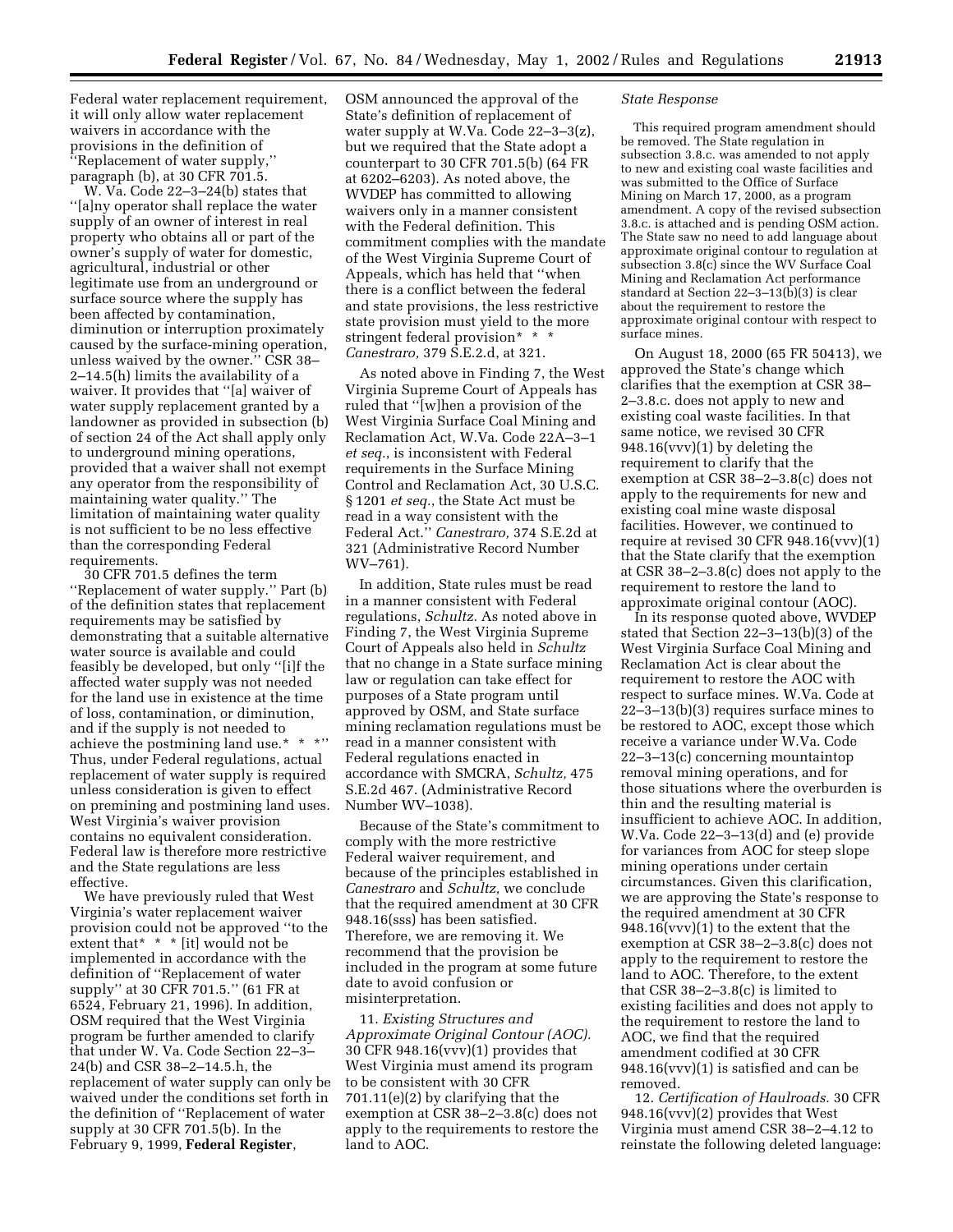''and submitted for approval to the Director as a permit revision.''

#### *State Response*

The WVDEP has established guidelines (Series 20 Effective 1–97, page 22 of the I&E Handbook, Attachment 4) for approval of minor revisions to the original design. Minor deviations from the approved plan for haulroads (width, grade, etc.) are permissible as long they are within the construction tolerance specified in 38–3.35 [38–2–3.35].

The provision at CSR 38–2–4.12 concerns the certification of haulroads. However, the procedures that were initially submitted to OSM only applied to the approval of as-built certifications for drainage systems. During the January 15, 2002, meeting WVDEP agreed to reevaluate this issue and, if necessary, amend its policy to make it applicable to haulroads (Administrative Record Number WV–1271).

On February 26, 2002, WVDEP submitted revised guidelines for the approval of minor revisions to the original design of haulroads (Administrative Record Number WV– 1276). The guidelines are set forth in Attachment 4. As noted above, the State clarified that minor deviations from the approved plan for haulroads are permissible so long as they are within the construction tolerance limits specified in CSR 38–2–3.35, not 38–3.35 as quoted above.

Attachment 4 is entitled, ''Minor Revisions Approvable by Field Level Personnel'' and contains the following language:

*Purpose:* Establish guidelines for approval of minor adjustments to original proposals.

*Policy/Procedures:* Minor revisions to original designs must be within the construction tolerances specified in 38– 2–3.35. If not, a permit revision is required. The following are examples of minor revisions that are approvable at the field inspector level.

1. Minor drainage structure configuration changes (i.e., round vs. square, spillway one one side instead of the other, etc.) as long as the required sediment storage capacity is maintained. (Approved by virtue of the inspector signing off on the as-built certification)

2. Minor road width/slope configuration (as long as the width/ slope do not compromise safety considerations). (Approved as an asbuilt certification)

3. Additional sediment control capacity (i.e., additional sumps on roads, pre sumps in front of sediment ponds). (Approved as an as-built certification)

4. Species substitution on planting plans (i.e., substituting legume for

legume, hardwoods for hardwoods, etc.). Approved by letter submittal and inspector signs off on it.

5. Minor bench size changes on fills (i.e., wider than twenty (20) feet. (Approved on the final certification)

6. Outlets/spillways constructed of different material than originally proposed. (Approved on the as-built certification)

7. Additional rock flumes on backfill areas (letter approval when constructed).

8. Minor encroachment of the permit boundary (i.e., slips, shootovers, etc.). These need to be covered with a notice of violation (NOV) then shown on a progress map or on the final map. The acreage involved has to be included in the disturbed acreage number on the Phase I release application, and the bond reduction calculated accordingly.

Keep in mind that some of these changes need to be delineated on the "map of record." This can be done by requesting a progress map to accompany the certification or letter, or at a mid term review, or at the time of final map submittal (Phase I release).

As described in the July 24, 1996, **Federal Register** notice (61 FR 38384), we approved West Virginia's haulroad certification requirements, except to the extent that the Director (now Secretary) is removed from the responsibility of reviewing permit revisions as required under 30 CFR 774.11(c). In addition, we required the State to reinstate the following deleted language at CSR 38– 2–4.12, ''and submitted for approval to the Director as a permit revision.''

CSR 38–2–3.35 provides that all grade measurements and linear measurements in the State's rules shall be subject to a tolerance of two (2) percent. All angles in the rules shall be measured from the horizontal and shall be subject to a tolerance of five (5) percent. Provided, however, this allowable deviation from the approved plan does not affect storage capacity and/or performance standards. We announced our approval of these requirements in the February 9, 1999, **Federal Register** (64 FR 6208). The approved tolerances pertain to the amount of allowed variance between the approved designs in the permit application and the ''as built'' measurements of those designs.

Only Item (2) of the proposed guidelines described above relates to haulroads. As noted in Attachment 4, a minor road width/slope configuration, as long as the width/slope revision is within the construction tolerance limits specified in CSR 38–2–3.35 and does not compromise safety considerations, can be approved as an as-built certification by field personnel. All

other as-built haulroad configurations must be approved by the Secretary as permit revisions.

Neither SMCRA nor the Federal regulations provides for the approval of as-built certifications that are within the construction tolerance limits as set forth in CSR 38–2–3.35. However, we find that the existing State requirements regarding as-built certifications, together with the proposed State clarification regarding minor changes in the width and/or slope of haulroads, as described in Item (2) of Attachment 4, appear reasonable and are not inconsistent with SMCRA or the Federal regulations. Because the State has clarified that only minor deviations from the approved designs for haulroads are permissible as long as they are within the construction tolerance limits specified at CSR 38–2– 3.35, and all other as-built haulroad configurations that exceed those limits require the Secretary's approval as permit revisions, we are approving the State's proposal and removing the required amendment at 30 CFR 948.16(vvv)(2) which requires that all as-built certifications for haulroads be submitted and approved as permit revisions. This approval is limited to minor as-built haulroad certifications as described herein and does not apply to the other proposed minor revisions that field personnel may authorize as described in Attachment 4, ''Minor Revisions Approvable by Field Level Personnel,'' Series 20, page 22 of the Inspection and Enforcement Handbook. The other revisions mentioned therein do not pertain to this rulemaking.

13. *Slurry Impoundments.* 30 CFR 948.16(vvv)(3) provides that West Virginia must amend its program by clarifying that the requirements at CSR 38–2–5.4(c) also apply to slurry impoundments.

#### *State Response*

The WVDEP is proposing a change to subsection 5.4.d.4 (Attachment 5) which clarifies that non-MSHA size coal processing waste dams and embankments will be certified by a registered professional engineer as indicated in 30 CFR 780.25.

In the July 24, 1996, **Federal Register** (61 FR 38384), we found that the removal of the words, ''which may include slurry impoundments'' from CSR 38–2–5.4.c. made it unclear as to whether slurry impoundments are subject to the impoundment requirements at CSR 38–2–5.4.c. If CSR 38–2–5.4.c. does not apply to slurry impoundments (which appeared to be the purpose of the deletion), the provision is rendered less effective than 30 CFR 816.49 and 817.49.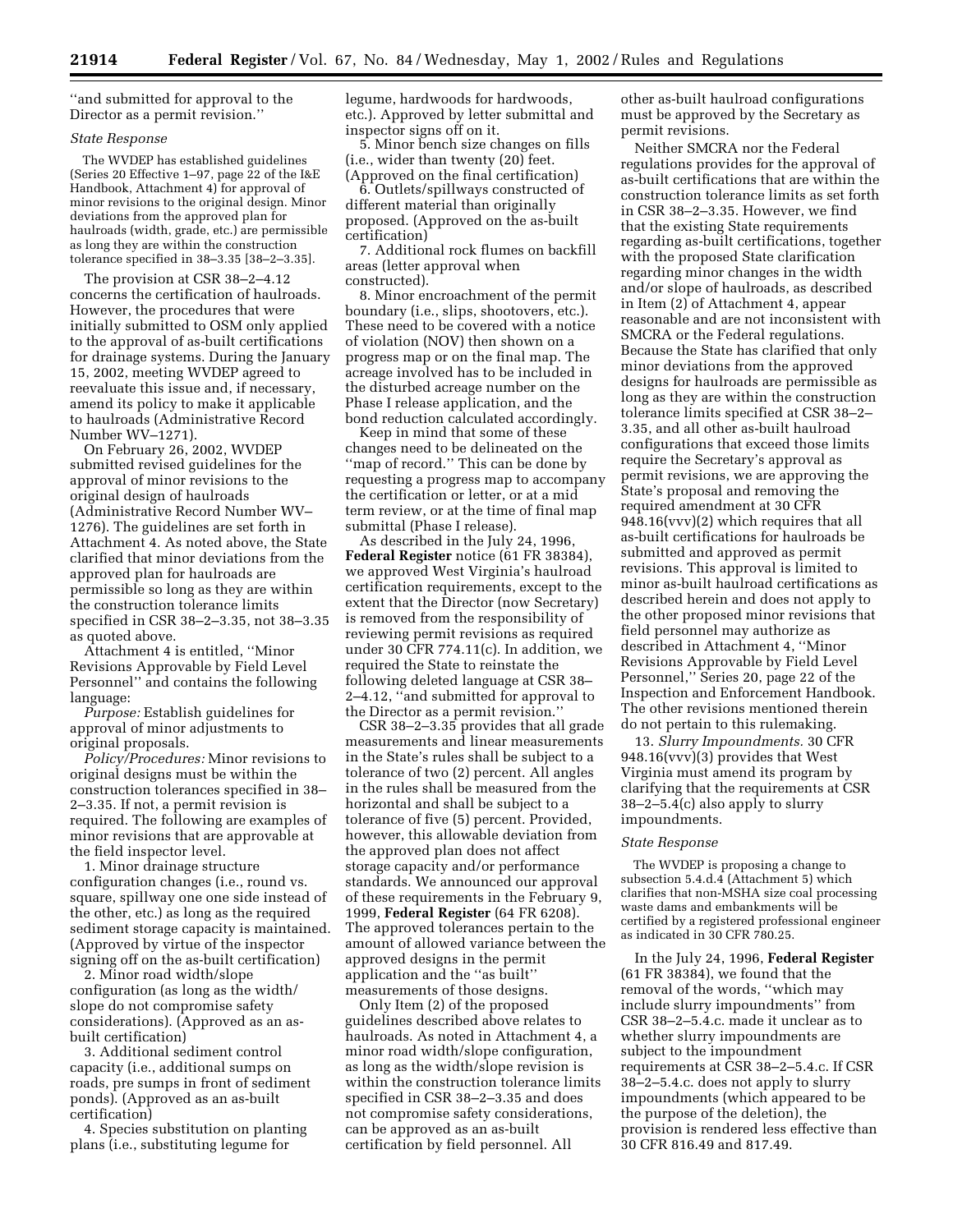The State's existing rules at CSR 38– 2–22.4.c. governing small impoundments state that coal refuse sites which result in impoundments which are not subject to the Dam Control Act or the Federal Mine Health and Safety Act shall be designed, constructed, and maintained subject to the requirements of this subsection and subsections CSR 38–2–5.4 and 22.5.j.6.

By referencing subsection 5.4, the required amendment at 30 CFR 948.16(vvv)(3) appears to be satisfied in so far as it is clear that all non-MSHA size or small coal refuse impoundments must comply with the State's impoundment requirements at subsection 5.4. However, because CSR 38–2–5.4.d allows certain impoundments to be certified by a registered professional engineer or a licensed land surveyor, we questioned whether the State's existing requirements were as effective as the Federal rules. The Federal requirements at 30 CFR 780.25(a)(3)(i) provides that all coal refuse impoundments, regardless of size, must be certified by a registered professional engineer. In addition, it was unclear if coal refuse dams and embankments which are subject to the Dam Control Act or the Federal Mine Health and Safety Act are subject to the impoundment requirements at CSR 38–2–5.4(c).

On February 26, 2002, WVDEP submitted the proposed revision described above to its program (Administrative Record Number WV– 1276). Attachment 5 contains a proposed revision to CSR 38–2–5.4.d. According to the State, this provision is to be amended at subdivision 38–2– 5.4.d.3. by adding the words ''except all coal processing waste dams and embankments covered by subsection 22.4.c. shall be certified by a registered professional engineer.'' As amended, CSR 38–2–5.4.d.3. would read as follows: Design and construction certification of embankment type sediment control structures may be performed only by a registered professional engineer or licensed land surveyor experienced in construction of embankments ''except all coal processing waste dams and embankments covered by subsection 22.4.c. shall be certified by a registered professional engineer.''

The State submitted the proposed rule changes to the Legislature in February 2002. However, because of a procedural error, the Legislature did not adopt the revised language. To correct this oversight, on April 19, 2002, WVDEP filed these changes with the Secretary of State as emergency rules. According to State law, emergency rules can remain

in effect for not more than 15 months. Final legislative rules are to be adopted by the State during a special legislative session or during the regular 2003 legislative session. We will review the emergency and final rules adopted by the State to ensure that the language of those rules is substantively identical to the language that we are approving today, with the exception of the correction of typographical and grammatical errors such as the two noted in Finding 19. Any substantive differences in the language are subject to further public review as a program amendment under 30 CFR 732.17.

As discussed above, CSR 38–2–22.4.c. clarifies that CSR 38–2–5.4 applies to small, non-MSHA size coal refuse dams and embankments. In addition, the proposed revision at CSR 38–2–5.4.d.3 clarifies that all small coal refuse dams and embankments must be certified by a registered professional engineer. Furthermore, CSR 38–2–5.4.d.4. provides that the design and construction of coal refuse impoundments meeting the MSHA size or other requirements at 30 CFR 77.216(a) may only be performed by a registered professional engineer. Given that there are design and construction certification requirements for both MSHA and non-MSHA size coal refuse impoundments at CSR 38–2–5.4.d, the structure of this section implies that all coal refuse impoundments must comply with the impoundment requirements at CSR 38–2–5.4.c. In addition, CSR 38–2– 22.1 requires that all coal slurry impoundments, including MSHA size impoundments, must comply with all applicable requirements of the State program. These would include those requirements contained in CSR 38–2– 5.4. In accordance with 30 CFR 780.25(a)(3)(i) and 784.16(a)(3)(i), we are approving the proposed revision at CSR 38–2–5.4.d.3. which provides that all coal processing waste dams and embankments covered by subsection 22.4.c. shall be certified by a registered professional engineer. Furthermore, given that the State has clarified that slurry impoundments, regardless of size, are subject to the requirements of CSR 38–2–5.4.c., we find that the required amendment at 30 CFR 948.16(vvv)(3) is satisfied and can be removed.

Upon promulgation of a final rule by the State, WVDEP will be required to provide a copy of it to OSM. OSM will review it to ensure that the language contained therein is identical to that language which is being approved today. Any substantive differences in the language will be subject to further public review and approval by us as a program amendment.

14. *Coal Refuse Disposal in the Backfill.* 30 CFR 948.15(vvv)(4) provides that West Virginia must amend CSR 38– 2–14.15(m), or otherwise amend its program to require compliance with 30 CFR 816/817.81(b), (d), and (e) regarding coal refuse disposal, foundation investigations and emergency procedures and to clarify that where the coal processing waste proposed to be placed in the backfill contains acid-or toxic-producing materials, such material must not be buried or stored in proximity to any drainage course such as springs and seeps, must be protected from groundwater by the appropriate use of rock drains under the backfill and along the highwall, and be protected from water infiltration into the backfill by the use of appropriate methods such as diversion drains for surface runoff or encapsulation with clay or other material of low permeability.

#### *State Response*

This required program amendment should be removed. Coal refuse placed in the backfill pursuant to subsection 14.15(m) is placed into the mine workings or excavation areas. This placement, when done in accordance with the State's backfilling and grading, stability and toxic material handling plan requirements, is consistent with the provisions of 30 CFR 816.81 and 817.81.

In our January 15, 2002, meeting with WVDEP (Administrative Record Number WV–1271), State officials agreed to clarify how the State's existing rules require that coal processing waste outside the permit area must be disposed of in accordance with the standards at 30 CFR 816/817.81(b). In addition, WVDEP would clarify how its rules require sufficient foundation investigations as required by 30 CFR 816/817.81(d). Further, WVDEP agreed to provide us with an explanation of how its other program requirements regarding underdrains, diversions, and toxic handling plans apply to the disposal of coal refuse as allowed by CSR 38–2–14.14.m. Finally, they noted that the State's emergency procedures at CSR 38–2–14.15.m.2. are no less effective than the Federal requirements at 30 CFR 816/817.81(e).

*Material from Outside the Permit Area:* In its February 26, 2002, response State officials assured us that WVDEP requires the permittee to identify the source of the coal refuse to be disposed of in the backfill in addition to the laboratory testing. Any changes in the source of the coal refuse require the approval of the Secretary. The State noted that its rules at CSR 38–2– 14.15.m.2. clearly require that prior approval of the Secretary is necessary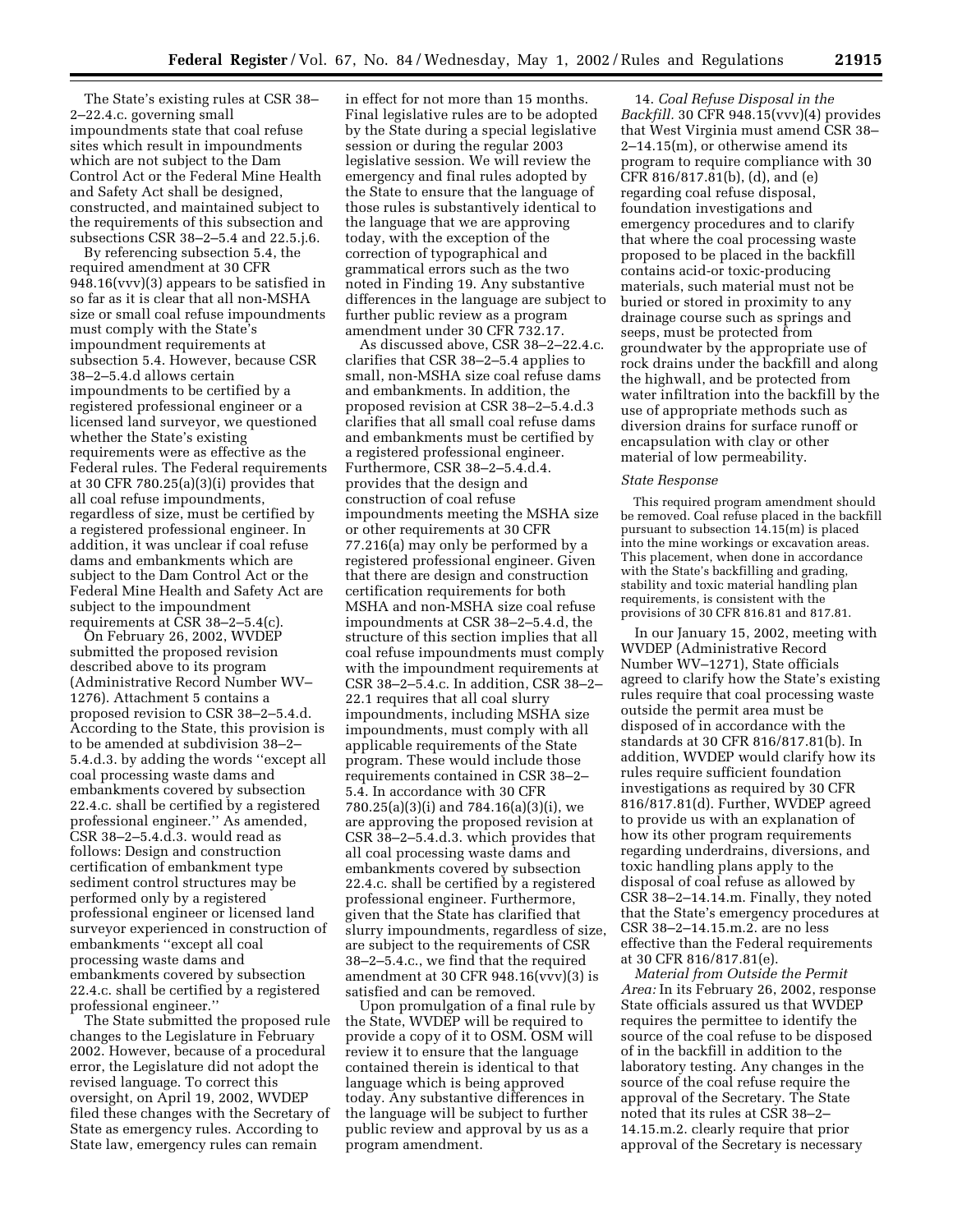before placing coal refuse material in the backfill, regardless of where the material originates. This assurance from the State and the existing requirements at CSR 38–2–14.15.m.2. ensure that, as required by 30 CFR 816/817.81(b), coal refuse from activities located outside the permit area must be approved by the Secretary, and the approval must be based on a showing that the disposal will be in accordance with the standards set forth in CSR 38–2–14.15.m.

*Foundation Investigations:* According to State officials, the part of the required program amendment relating to foundation investigations is satisfied due to the requirements at CSR 38–2– 14.15.a. and 14.15.m. Those requirements provide that the backfill must be designed and certified by a registered professional engineer so that a minimum long-term static safety factor of 1.3 is achieved for the final graded slope. All stability analyses include properties of the material to be placed, properties of the foundation (whether on solid bench or backfill) and include site conditions that will affect stability. The State requirements at CSR 38–2– 14.15.a. and 14.15.m. ensure that sufficient foundation investigations, including any necessary laboratory testing of foundation material, will be performed prior to placing any coal refuse in a backfill as required by 30 CFR 816/817.81(d).

*Acid Material Handling Plan:* In its February 26, 2002, response WVDEP clarified that coal processing waste cannot be placed in the backfill pursuant to CSR 38–2–14.15.m., unless it is non-acid and/or non-toxic producing or is rendered non-acid and/ or non-toxic producing pursuant to subsection 14.15.m.2.

CSR 38–2–14.15.m.2. provides the following:

The coal processing waste will not be placed in the backfill unless it has been demonstrated to the satisfaction of the Secretary that:

The coal processing waste to be placed based upon laboratory testing to be non-toxic and/or non-acid producing; or

An adequate handling plan including alkaline additives has been developed and the material after alkaline addition is nontoxic and/or non-acid producing.

WVDEP officials stated that the rules at subsection 14.6. apply to the handling of all acid producing material. CSR 38– 2–14.6.a. requires that all acid-forming or toxic-forming material be handled and treated in accordance with the approved toxic handling plan. According to State officials, all coal refuse must be rendered non-toxic or non-acid producing before it is placed in the backfill. Furthermore, any

alkaline addition that may be required must occur prior to placement in the backfill.

In addition, CSR 38–2–14.6.b. provides that, ''[a]cid-forming or toxicforming material shall not be buried or stored in proximity to a drainage course or groundwater system.'' Therefore, when a toxic handling plan for the disposal of acid-forming or toxicforming materials is submitted under CSR 38–2–14.15.m.2.B., the plan must identify whether or not a drainage course or groundwater system exists in proximity to the burial site. If such a drainage course or groundwater system exists in proximity to the burial site, the Secretary must disapprove the burial of the acid-producing or toxic-producing material at the proposed site. This requirement ensures that where the coal processing waste proposed to be placed in the backfill contains acid- or toxicproducing materials, such materials cannot be buried or stored in proximity to any drainage course such as springs and seeps as required by 30 CFR 816/ 817.83(a) and 30 CFR 816/817.102(e).

In addition, we note that CSR 38–2– 14.16.g. also provides that the disposal of coal processing waste and underground development waste in the mined out area of previously mined areas must be done in accordance with Section 22, except that a long-term static safety factor of 1.3 must be achieved. Subsection 14.16.g. ensures that coal refuse placed in the backfill on previously mined areas is protected from groundwater by the appropriate use of rock drains under the backfill and along the highwall and from water infiltration into the backfill by the use of appropriate methods such as diversion drains for surface runoff or encapsulation with clay or other material of low permeability. Subsection 14.16.g. contains requirements regarding the disposal of coal processing waste in the backfill that are no less effective than the Federal requirements at 30 CFR 816/817.83(a) and 30 CFR 816/ 817.102(e)

*Emergency Procedures:* 30 CSR 38–2– 14.15.m.2. provides that a qualified registered professional engineer, experienced in the design of similar earth and waste structures, shall certify the design of the disposal facility. If any examination or inspection discloses that a potential hazard exists, the Secretary shall be informed promptly of the finding and of the emergency procedures formulated for public protection and remedial action. If adequate procedures cannot be formulated or implemented, the Secretary shall be notified immediately, and the Secretary will then notify the

appropriate agencies that other emergency procedures are required to protect the public. Subsection 14.15.m.2. contains emergency procedures that are substantively identical to the Federal requirements at 30 CFR 816/817.81(e).

As discussed above, we find that CSR 38–2–14.15.m.2. provides that the disposal of coal processing waste outside the permit area must be disposed of in accordance with the standards at CSR 38–2–14.15.m., as required by 30 CFR 816/817.81(b). The State's backfilling requirements at subsections 14.15.a. and 14.15.m. ensure that sufficient foundation investigations, including any necessary laboratory testing of foundation material, will be performed prior to placing any coal refuse in a backfill as required by 30 CFR 816/817.81(d). The State program provisions at CSR 38–2– 14.15.m.2., CSR 38–2–14.6. and CSR 38–2–14.16.g. prohibit the burial or storage of acid-forming or toxic-forming materials in the backfill in proximity to a drainage course or groundwater system and ensure the protection of acid- or toxic-forming material from groundwater or from infiltration into the backfill as required by 30 CFR 816/ 817.83(a) and 30 CFR 816/817.102(e). Finally, CSR 38–2–14.15.m.2. contains emergency procedures that are no less effective than the Federal emergency procedures at 30 CFR 816/817.81(e). Therefore, we find that the required program amendment codified at 30 CFR 948.16(vvv)(4) relating to the disposal of coal refuse in the backfill has been satisfied and can be removed.

15. *Subsidence Control Plan.* 30 CFR 948.16(zzz) provides that West Virginia must submit either a proposed amendment or a description of an amendment to be proposed, together with a timetable for adoption to revise 38–2–3.12.a.1., or otherwise amend the West Virginia program to require that the map of all lands, structures, and drinking, domestic and residential water supplies which may be materially damaged by subsidence show the type and location of all such lands, structures, and drinking, domestic and residential water supplies within the permit and adjacent areas, and to require that the permit application include a narrative indicating whether subsidence, if it occurred, could cause material damage to or diminish the value or reasonably foreseeable use of such structures or renewable resource lands or could contaminate, diminish, or interrupt drinking, or residential water supplies.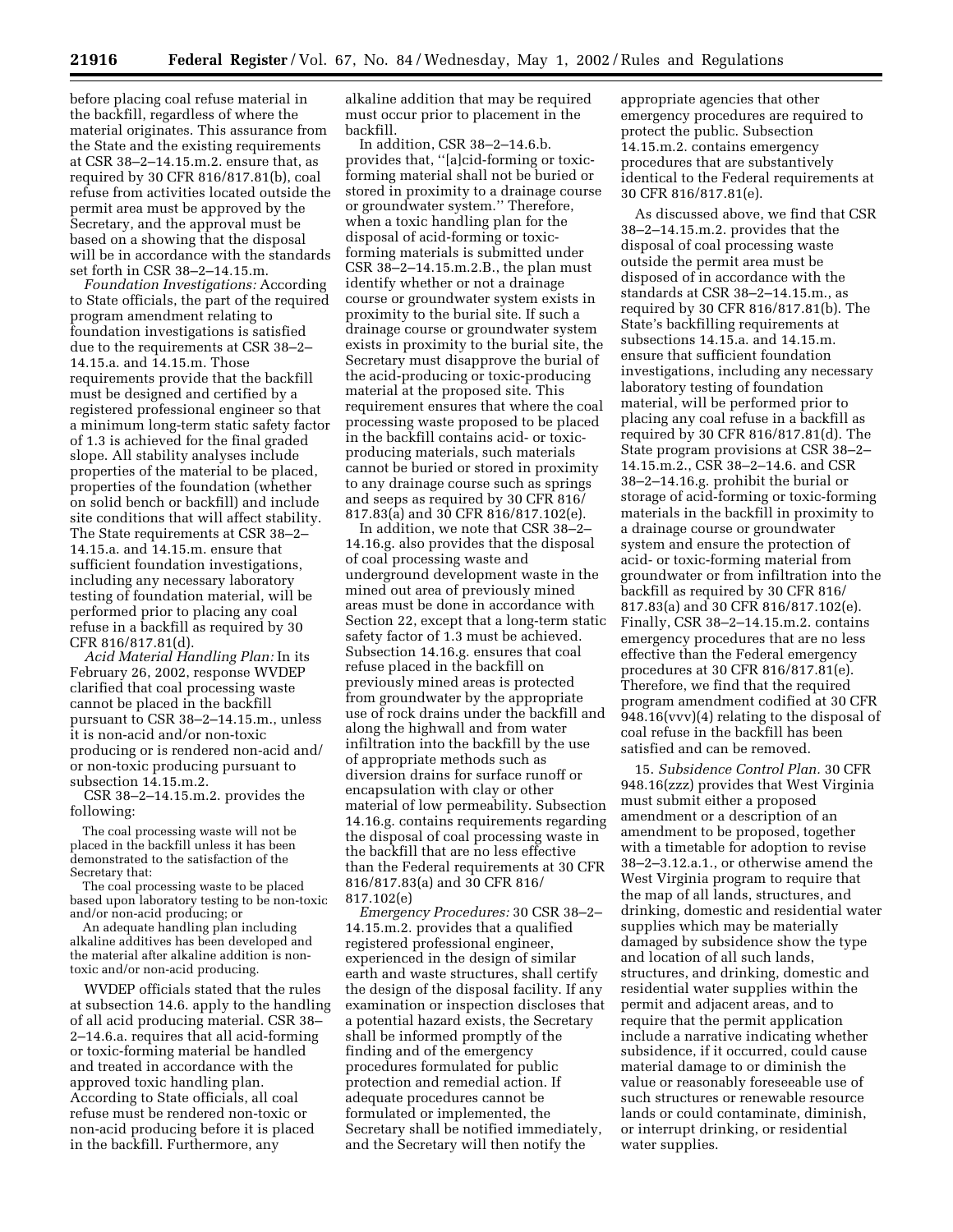#### *State Response*

In its May 2, 2001, submittal, the State amended CSR 38–2–3.12.a.1. concerning subsidence control plans by adding the words, ''a narrative indicating'' to the survey and map requirements of this subsection. As amended, this provision requires a survey, map, and a narrative indicating whether or not subsidence could cause material damage to the identified structures and water supplies. We find that the addition of the words ''a narrative indicating'' satisfies the narrative requirement codified at 30 CFR 948.16(zzz).

In our January 15, 2002, meeting with WVDEP, State officials agreed to modify its permit application to ensure that the identification of structures would also indicate the type of structures being identified. In its February 26, 2002, letter, WVDEP submitted (at Attachment 6) a portion of its permit application that it had modified to require the identification of the location and type of structures, streams, renewable resource lands and water works. Therefore, the applicant must identify both the location and type of structures within a 30-degree angle of draw. With that submittal, the State has satisfied the requirement that the map show the location and type of structures that could be materially damaged by subsidence. We find that the revised permit application together with revised CSR 38–2–3.12.a.1. satisfy the requirements at 30 CFR 948.16(zzz) and can be approved. Therefore, 30 CFR 948.16(zzz) can be removed.

16. *Water Supply Survey.* 30 CFR 948.16(aaaa) provides that West Virginia must submit either a proposed amendment or a description of an amendment to be proposed, together with a timetable for adoption to revise CSR 38–2–3.12.a.2., or otherwise amend the West Virginia program to require that the water supply survey required by CSR 38–2–3.12.a.2. include all drinking, domestic, and residential water supplies within the permit area and adjacent area, without limitation by an angle of draw, that could be contaminated, diminished, or interrupted by subsidence.

#### *State Response*

In our January 15, 2002, meeting, WVDEP agreed to amend its program. By letter dated February 26, 2002, WVDEP sent us draft language (at Attachment 7) that it had submitted to the State Legislature for approval. The proposed amendment clarifies that the State reserves the right to request surveys within a larger area based on

evaluation of the application. As submitted, the revised language at CSR 38–2–3.12.a.1. provides that the applicant for an underground coal mining permit must provide a survey on a map that identifies structures, perennial and intermittent streams or renewable resource lands and a narrative indicating whether or not subsidence could cause material damage or diminution of value or use of such structures or renewable resource lands both on the permit and adjacent areas within an angle of draw of at least 30 degrees ''unless a greater area is specified by the Secretary.'' In addition, the State has revised CSR 38–2–3.12.a.2. to also require a survey of the quality and quantity of water supplies that could be contaminated, diminished or interrupted by subsidence ''within the permit area and adjacent areas.''

The State submitted the proposed rule changes to the Legislature in February 2002. However, because of a procedural error, the Legislature did not adopt the revised language. To correct this oversight, on April 19, 2002, WVDEP filed these changes with the Secretary of State as emergency rules. According to State law, emergency rules can remain in effect for not more than 15 months. Final legislative rules are to be adopted by the State during a special legislative session or during the regular 2003 legislative session. We will review the emergency and final rules adopted by the State to ensure that the language of those rules is substantively identical to the language that we are approving today, with the exception of the correction of typographical and grammatical errors such as the two noted in Finding 19. Any substantive differences in the language are subject to further public review as a program amendment under 30 CFR 732.17.

We find that the emergency rules approved by West Virginia satisfy the requirements codified at 30 CFR 948.16(aaaa) and can be approved. Therefore, 30 CFR 948.16(aaaa) can be removed. Upon promulgation of a final rule by the State, WVDEP will be required to provide us with a copy. We will review it to ensure that the language contained therein is identical to that language which is being approved today. Any substantive differences in the language will be subject to further public review and approval by us.

17. *Presubsidence Survey.* 30 CFR 948.16(bbbb) provides that West Virginia must submit either a proposed amendment or a description of an amendment to be proposed, together with a timetable for adoption to revise 38–2–3.12.a.2., or otherwise amend the

West Virginia program to require that the permit applicant pay for any technical assessment or engineering evaluation used to determine the premining quality of drinking, domestic or residential water supplies, and to require that the applicant provide copies of any technical assessment or engineering evaluation to the property owner and to the regulatory authority.

#### *State Response*

In our January 15, 2002, meeting, WVDEP agreed to amend its program to clarify that the permit applicant must pay for any surveys, including technical assessments or engineering evaluations, conducted to determine the premining quality and quantity of water supplies and to require that copies of any technical assessments or engineering evaluations prepared as part of the survey be provided to the property owner and the WVDEP. In its February 26, 2002, letter, WVDEP submitted language at Attachment 7 to amend CSR 38–2–3.12.a.2.B. to address this issue. As amended, CSR 38–2–3.12.a.2.B. provides that ''at the cost of the applicant,'' a written report of the survey ''containing any technical assessments and engineering evaluation used in the survey'' shall be prepared and signed by the person or persons who conducted the survey. The provision also provides that copies of the report shall be provided to the property owner and to the Secretary

The State submitted the proposed rule changes to the Legislature in February 2002. However, because of a procedural error, the Legislature did not adopt the revised language. To correct this oversight, on April 19, 2002, WVDEP filed these changes with the Secretary of State as emergency rules. According to State law, emergency rules can remain in effect for not more than 15 months. Final legislative rules are to be adopted by the State during a special legislative session or during the regular 2003 legislative session. We will review the emergency and final rules adopted by the State to ensure that the language of those rules is substantively identical to the language that we are approving today, with the exception of the correction of typographical and grammatical errors such as the two noted in Finding 19. Any substantive differences in the language are subject to further public review as a program amendment under 30 CFR 732.17.

We find that, to the extent that CSR 38–2–3.12.a.2.B. requires the permit applicant to pay for the actual technical assessments or engineering evaluations, these amendments satisfy the required amendment codified at 30 CFR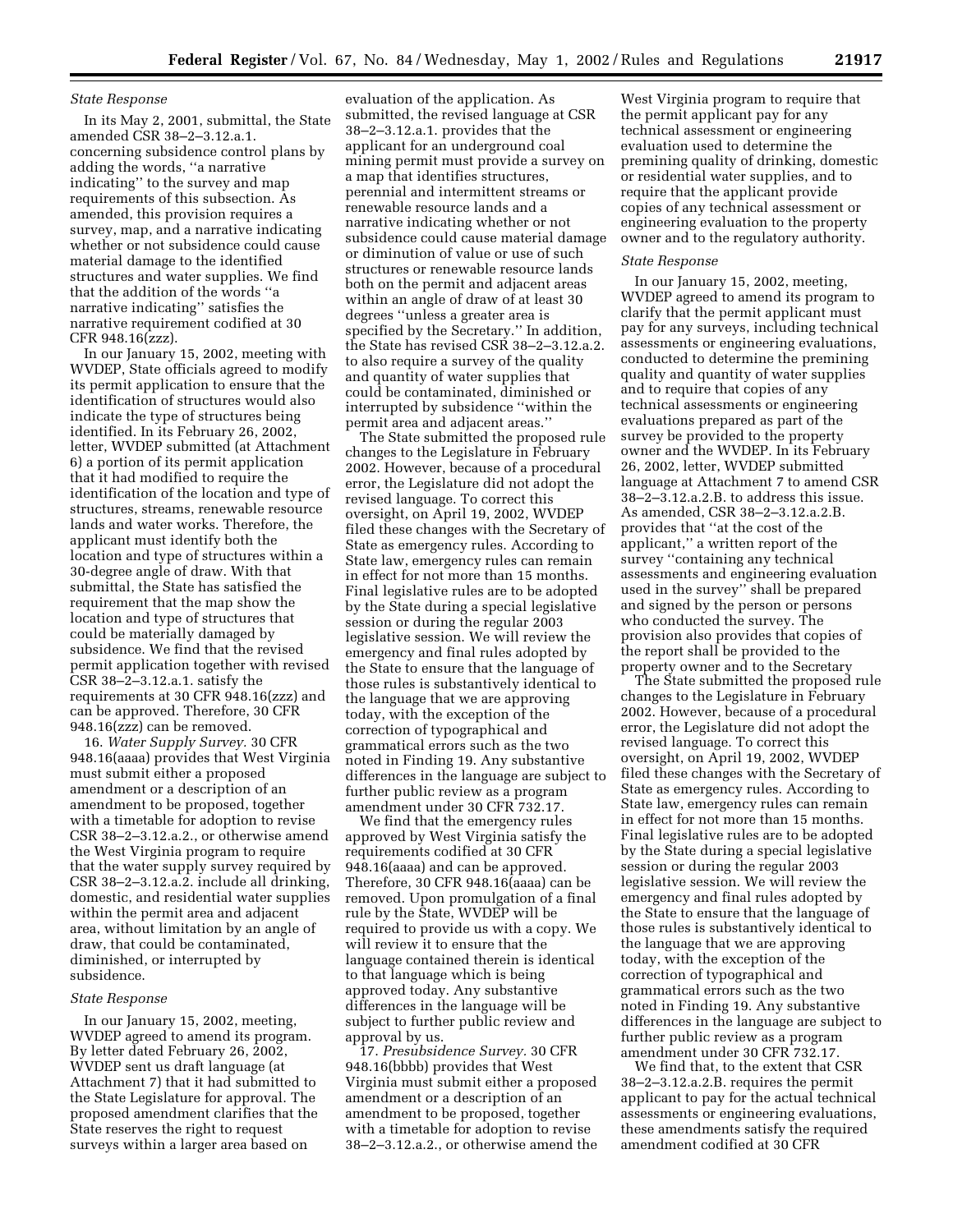948.16(bbbb) and can be approved. Therefore, 30 CFR 948.16(bbbb) can be removed. Upon promulgation of a final rule by the State, WVDEP will be required to provide us with a copy. We will review it to ensure that the language contained therein is identical to that language which is being approved today. Any substantive differences in the language will be subject to further public review and approval by us.

18. *Extension of the 90-Day Abatement Period.* 30 CFR 948.16(ffff) provides that West Virginia must amend CSR 38–2–16.2.c.4. or otherwise amend the West Virginia program to be no less effective than the Federal regulations at 30 CFR 817.121(c)(5), which provide that an extension of the 90-day abatement period may be granted for one of only three reasons: that subsidence is not complete; that not all subsidence related material damage has occurred; or that not all reasonably anticipated changes have occurred affecting the protected water supply.

# *State Response:*

In its program amendment submittal dated May 2, 2001 (Administrative Record Number WV–1209), the State amended CSR 38–2–16.2.c.4 regarding bonding for subsidence damage. CSR 38–2–16.2.c.4 has been revised in pertinent part as follows.

The director may extend the ninety (90) day abatement period but such extension shall not exceed one (1) year from the date of the notice. Provided, however, the permittee demonstrates in writing, and the director concurs that subsidence is not complete, that not all probable subsidence related material [damage] has occurred to lands or structures; or that not all reasonably anticipated changes have occurred affecting the water supply, and that it would be unreasonable to complete repairs or replacement within the ninety (90) day abatement period. If extended beyond ninety (90) days, as part of the remedial measures, the permittee shall post an escrow bond to cover the estimated costs of repairs to land or structures, or the estimated cost to replace water supply.

As discussed in the February 9, 1999, **Federal Register** notice, the State's rule at subsection 16.2.c.4. provided for an extension to the 90-day abatement period (64 FR 6212–6213). However, it allowed an extension if the permittee demonstrates that it would be unreasonable to complete repairs within the 90-day abatement period. Because Federal rules limit the circumstances under which an extension to the 90-day abatement period can be granted, it appeared that operators in West Virginia could get extensions to the abatement period for additional reasons.

The required program amendment codified at 30 CFR 948.16(ffff) requires the State to amend the West Virginia program at CSR 38–2–16.2.c.4. to be no less effective than the Federal regulations at 30 CFR 817.121(c)(5), which provide that an extension of the 90-day abatement period may be granted for one of only three reasons: that subsidence is not complete; that not all subsidence-related material damage has occurred; or that not all reasonably anticipated changes have occurred affecting the protected water supply. We find that the State's amendment to CSR 38–2–16.2.c.4., as quoted above, provides for extensions to the 90-day abatement period that are no less effective than those set forth in 30 CFR 817.121(c)(5). Therefore, the required program amendment at 30 CFR 948.16(ffff) has been satisfied, and it can be removed. We are approving this revision with the understanding that the State will revise subsection 16.2.c.4. and insert the word ''damage'' after the words ''subsidence-related material'' in the third sentence to correct a typographical error.

19. *Bonding for Water Supply Replacement.* 30 CFR 948.16(gggg) provides that West Virginia must amend CSR 38–2–16.2.c.4, or otherwise amend the West Virginia program to be no less effective than the Federal regulations at 30 CFR 817.121(c)(5) by requiring additional bond whenever protected water supplies are contaminated, diminished, or interrupted by underground mining operations conducted after October 24, 1992. The amount of the additional bond must be adequate to cover the estimated cost of replacing the affected water supply.

As discussed in the February 9, 1999, **Federal Register**, 30 CFR 817.121(c)(5) requires that the permittee post additional bond whenever protected water supplies contaminated, diminished or interrupted by underground mining activities conducted after October 24, 1992 are not replaced within a specified time (64 FR 6212–6213). However, the State rule limited this requirement to water supplies that are affected by subsidence whereas the Federal rule applies this requirement to all water supplies affected by underground mining operations in general.

# *State response*

In its February 26, 2002, submission, WVDEP officials stated that additional bond would be required whenever a protected water supply is contaminated, diminished, or interrupted by underground mining, and the amount of bond to be posted would be based on

the estimated cost of replacing the water supply (Administrative Record No. WV– 1276). However, for clarification, WVDEP proposed to amend CSR 38–2– 16.2.c.4. to read as follows:

16.2.c.4. Bonding for Subsidence Damage: The Secretary shall issue a notice to the permittee when subsidence related material damage has occurred to lands, structures, or when contamination, diminution or interruption occurs to a domestic or residential water supply, and that the permittee has ninety (90) days from the date of notice to complete repairs or replacement. The Secretary may extend the ninety (90) day abatement period but such extension shall not exceed one (1) year from the date of the notice. Provided, however, the permittee demonstrates in writing, and the Secretary concurs that subsidence is not complete, that not all probable subsidence related material [material damage] has occurred to lands or structures; or that not all reasonably anticipated changes have occurred affecting the water supply, and that it would be unreasonable to complete repairs or replacement within the ninety (90) day abatement period. If extended beyond ninety (90) days, as part of the remedial measures, the permittee shall post an escrow bond to cover the estimated costs of repairs to land or structures, or the estimated cost to replace water supply.

The State submitted the proposed rule changes to the Legislature in February 2002. However, because of a procedural error, the Legislature did not adopt the revised language. To correct this oversight, on April 19, 2002, WVDEP filed these changes with the Secretary of State as emergency rules. According to State law, emergency rules can remain in effect for not more than 15 months. Final legislative rules are to be adopted by the State during a special legislative session or during the regular 2003 legislative session. We will review the emergency and final rules adopted by the State to ensure that the language of those rules is substantively identical to the language that we are approving today, with the exception of the correction of typographical and grammatical errors such as the two noted in Finding 19. Any substantive differences in the language are subject to further public review as a program amendment under 30 CFR 732.17.

As proposed, the emergency rules at subsection 16.24.c.4. require additional bond whenever domestic or residential water supplies are contaminated, diminished, or interrupted by underground mining operations, not just by subsidence. In addition, the amount of the additional bond must be adequate to cover the estimated cost of replacing the affected water supply. Therefore, we find that proposed 30 CSR 38–2– 16.24.c.4. is no less effective than the Federal requirements at 30 CFR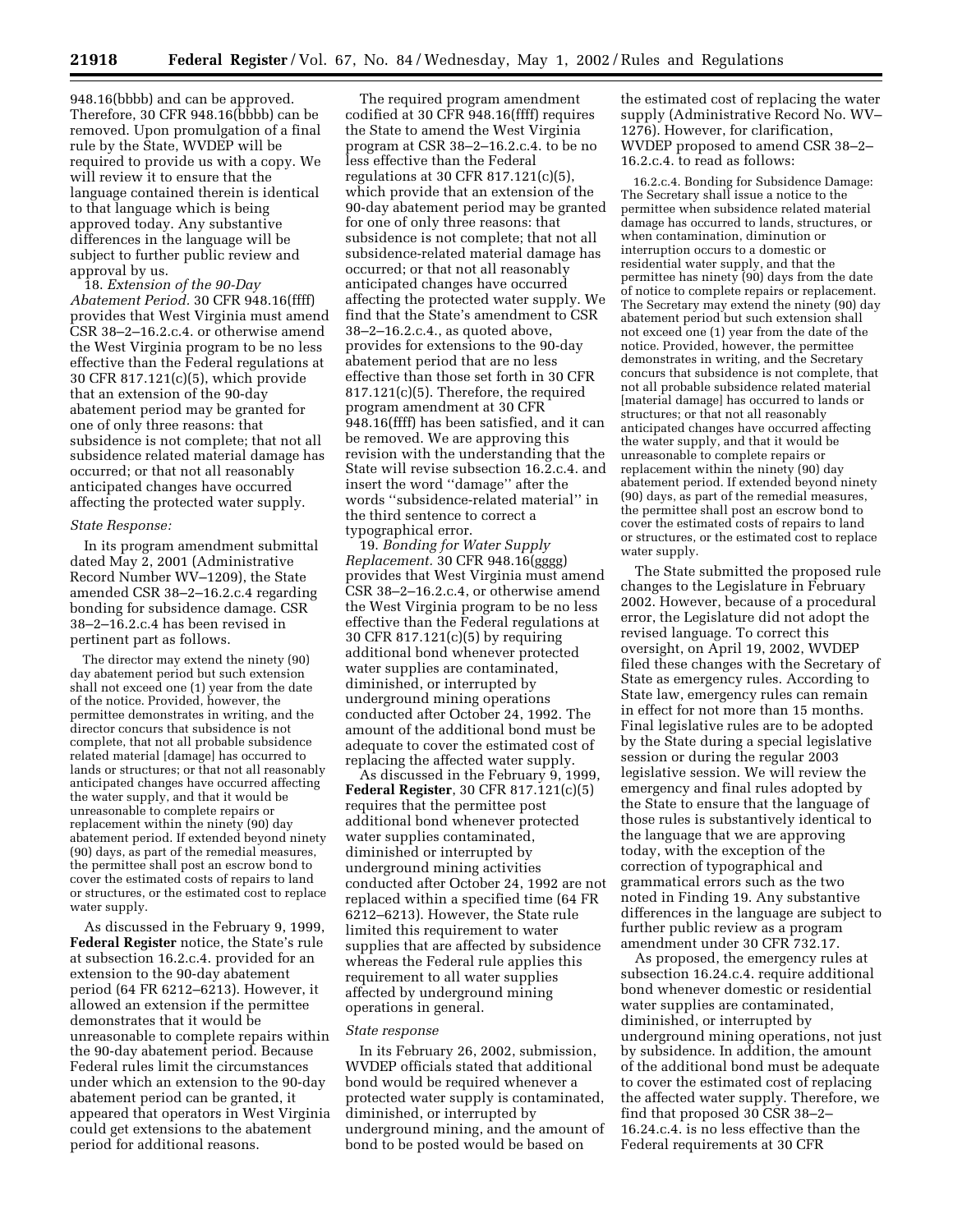817.125(c)(5). The proposed revisions satisfy the required amendment at 30 CFR 948.16(gggg), which we are removing. Upon promulgation of a final rule by the State, WVDEP will be required to provide a copy to us. We will review it to ensure that it is substantively identical to the language being approved today. Any substantive differences in the language will be subject to further public review and approval by us. We are approving this revision with the understanding that the State will revise subsection 16.2.c.4. to replace the comma between ''lands'' and ''structures'' in the first sentence with ''or'' and to correct the spelling of the word ''material'' and insert the word ''damage'' after the words ''subsidencerelated material'' in the third sentence as shown above.

20. *Timetable for Posting Bond for Subsidence-Related Material Damage and Damaged Water Supplies.* 30 CFR 948.16(hhhh) provides that West Virginia must submit either a proposed amendment or a description of an amendment to be proposed, together with a timetable for adoption to amend CSR 38–2–16.2.c.4., or to otherwise amend the West Virginia program, to be no less effective than the Federal regulations at 30 CFR 817.121(c)(5), by requiring that the 90-day period before which additional bond must be posted begin to run from the date of occurrence of subsidence-related material damage.

#### *State Response*

In a program amendment submittal dated May 2, 2001 (Administrative Record Number WV–1209), the State amended CSR 38–2–16.2.c.4. to read as follows:

16.2.c.4. Bonding for Subsidence Damage: The director shall issue a notice to the permittee that subsidence related material damage has occurred to lands, structures, or water supply, and that the permittee has ninety (90) days from the date of notice to complete repairs or replacement. The director may extend the ninety (90) day abatement period but such extension shall not exceed one (1) year from the date of the notice. Provided, however, the permittee demonstrates in writing, and the director concurs that subsidence is not complete, that not all probable subsidence related material [damage] has occurred to lands or structures; or that not all reasonably anticipated changes have occurred affecting the water supply, and that it would be unreasonable to complete repairs or replacement within the ninety (90) day abatement period. If extended beyond ninety (90) days, as part of the remedial measures, the permittee shall post an escrow bond to cover the estimated costs of repairs to land or structures, or the estimated cost to replace water supply.

On February 26, 2002, WVDEP proposed to further amend CSR 38–2–

16.2.c.4. by (1) replacing ''director'' with ''Secretary,'' (2) replacing ''that'' with ''when'' in the first sentence immediately after the word ''permittee,'' and (3) adding the words ''when contamination, diminution or interruption occurs to a domestic or residential'' before ''water supply'' in the first sentence. As amended, CSR 38– 2–16.2.c.4. provides that the Secretary shall issue a notice to the permittee when subsidence-related material damage has occurred to lands [or] structures, or when contamination, diminution or interruption occurs to a domestic or residential water supply, and that the permittee has ninety (90) days from the date of notice to complete repairs or replacement.

As discussed in the February 9, 1999, **Federal Register**, CSR 38–2–16.2.c.4. originally differed from its Federal counterpart at 30 CFR 817.121(c)(5) in that the State rule provided that the 90 day period during which no bond need be posted began with the issuance of a notice of violation to the permittee, rather than with the date of occurrence of damage (64 FR 6212–6213). As amended, the 90-day grace period in the State rule continues to commence upon issuance of a notice (although the notice is no longer a notice of violation), not the date of occurrence of the damage. For the reasons discussed below, we no longer believe that the State must amend its rule to provide that the grace period begins on the date of occurrence of the damage.

The preamble to the Federal rule contains the following explanation of its basis and intent:

The current rules at 30 CFR Part 800 already require the permittee to adjust the amount of the bond when the costs of future reclamation increase or when a reclamation obligation is established; for example, when material damage from subsidence occurs. The final rule is intended to avoid incomplete reclamation by clarifying the application to actual subsidence damage of the requirement in 30 CFR 800.15(a) that the regulatory authority specify a period of time or a set schedule to increase the amount of bond when the cost of reclamation changes. Thus, this provision assures that funds are available in a timely fashion to cover the cost of repairs in case of default by the permittee and to encourage prompt repair through the use of a grace period.

62 FR 16742, col. 1, March 31, 1995.

While the Federal rule includes no provision for notice to the permittee, we find that the notice provision is both equitable and a practical means of implementing this requirement. The preamble quoted above indicates that we did not intend for the rule to apply before a reclamation obligation is established, which often requires some

investigation. Furthermore, exact dates that damage occurred may be unknown or difficult to establish, particularly for damage to land and damage that occurs in a gradual fashion. The cause of a water supply loss can be extremely difficult to ascertain, especially when the loss occurs near a mine during adverse climatic conditions. Like the Federal rule, the State rule establishes a deadline for posting additional bond and a 90-day grace period to encourage prompt repair or replacement. The State rule requires issuance of notice to a permittee ''when'' damage occurs, which we interpret as obligating the State to (1) conduct prompt investigations upon receiving a damage complaint and (2) issue a notice as soon as the investigation is completed. The permittee would be required to post the additional bond upon notification by the State if the damage cannot be corrected within 90 days. In addition, West Virginia has an alternative bonding system approved under 30 CFR 800.11(e), which means that any reclamation obligations not covered by a permittee's site-specific bond are the responsibility of the Special Reclamation Fund. Therefore, we find that the State rule is no less effective than the Federal rule, and that it satisfies the requirements of 30 CFR 948.16(hhhh), which we are removing.

The State submitted the proposed rule changes to the Legislature in February 2002. However, because of a procedural error, the Legislature did not adopt the revised language. To correct this oversight, on April 19, 2002, WVDEP filed these changes with the Secretary of State as emergency rules. According to State law, emergency rules can remain in effect for not more than 15 months. Final legislative rules are to be adopted by the State during a special legislative session or during the regular 2003 legislative session. We will review the emergency and final rules adopted by the State to ensure that the language of those rules is substantively identical to the language that we are approving today, with the exception of the correction of typographical and grammatical errors such as the two noted in Finding 19. Any substantive differences in the language are subject to further public review as a program amendment under 30 CFR 732.17.

21. *Recreational Facilities Use.* 30 CFR 948.16(iiii) provides that West Virginia must submit either a proposed amendment or a description of an amendment to be proposed, together with a timetable for adoption, to:

Amend the term ''recreational uses'' at W. Va. Code 22–3–13(c)(3) to mean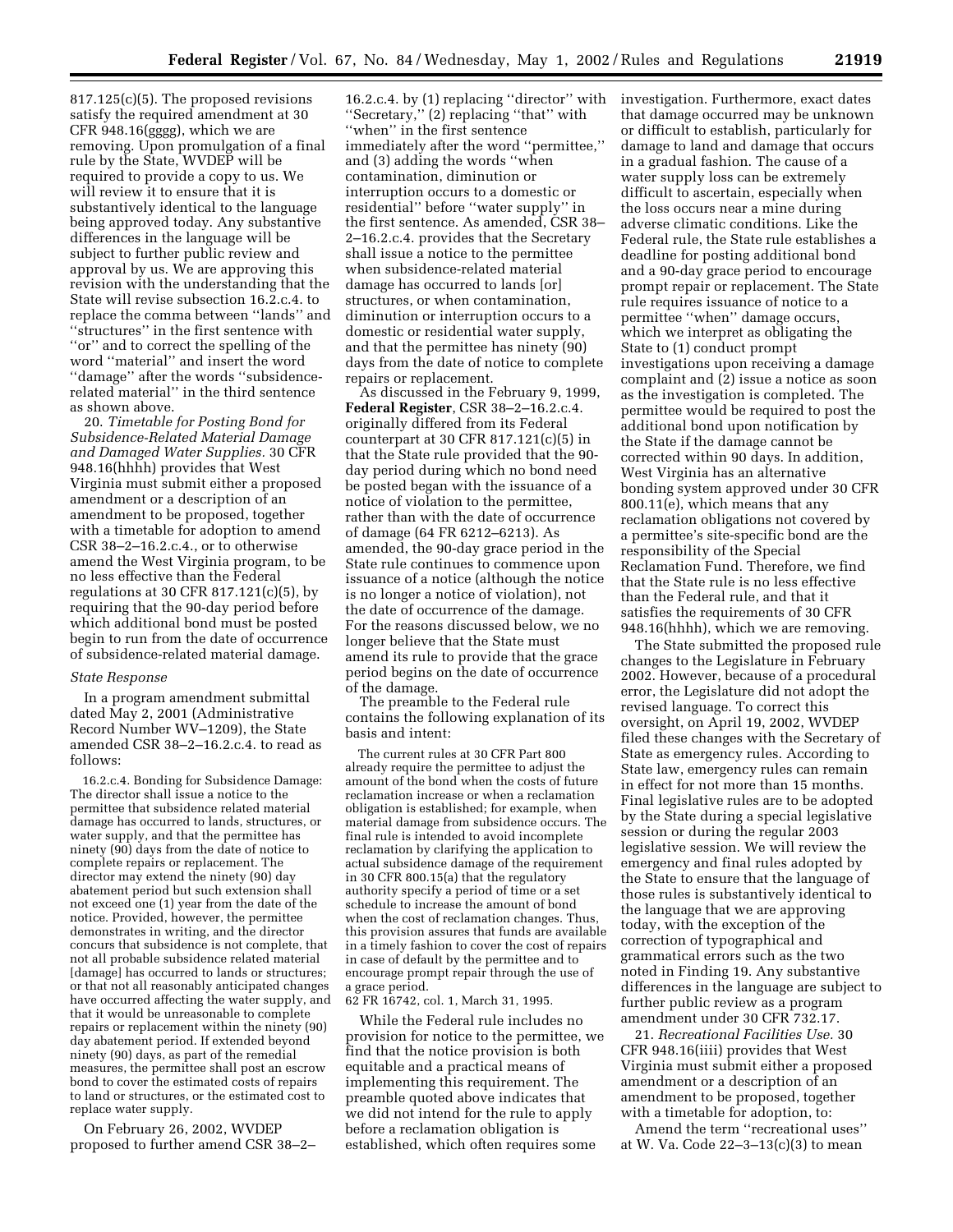''recreational facilities use'' at SMCRA section 515(c)(3).

# *State Response*

In our January 15, 2002, meeting with the WVDEP, WVDEP asserted that when the West Virginia law and rules are read together, they are no less stringent than SMCRA at section 515(c)(3). In addition, by letter dated February 26, 2002, WVDEP stated that neither State code nor State rules define the term ''public facility including recreational land use.'' Furthermore, WVDEP provided the following policy statement to address this required amendment.

It is the state position that the term ''public facility including recreational land use, implies structures or other significant developments that the public is able to use, or that confer some type of public benefit. Depending upon individual circumstances, this term may include schools, hospitals, airports, reservoirs, museums, and developed recreational sites such as picnic areas, campgrounds, ballfields, tennis courts, fishing ponds, equestrian and off-road vehicle trails, and amusement areas, together with any necessary supporting infrastructure such as parking lots and rest facilities. In general, those sites with a public or public facility postmining land use will provide the public with access as a matter of right on a non-profit basis. Facilities that meet a public need, like water supply reservoirs and publicly owned prisons, and facilities that provide a benefit, like flood control structures and institutions of higher education, also qualify, even if they are not readily accessible to all members of the public or completely non-profit.

We find that the state policy quoted above renders the term ''recreational uses'' at W. Va. Code 22–3–13(c)(3) will always include facilities. Therefore, that term is no less stringent than the term ''recreational facilities use'' at SMCRA section 515(c)(3) and can be approved. For this reason, we find that the required amendment codified at 30 CFR 948.16(iiii) is satisfied and can be deleted.

22. *Forfeiture of Bonds.* 30 CFR 948.16 (jjjj) provides that West Virginia must remove the words ''other responsible party'' at CSR 38–2–12.4.e.

# *State Response*

In the program amendment submittal dated May 2, 2001, the State revised CSR 38–2–12.4.e. by deleting the words, ''or other responsible party.'' As amended, this provision is as follows:

12.4.e. The operator or permittee shall be liable for all costs in excess of the amount forfeited. The Director may commence civil, criminal or other appropriate action to collect such costs.

We find that the deletion of the words ''or other responsible party'' satisfies the required program amendment codified at 30 CFR 948.16(jjjj) and can be approved. In addition, we are removing the required program amendment codified at 30 CFR 948.16(jjjj).

23. *Preblast Survey Requirements.* 30 CFR 948.16(kkkk) provides that West Virginia must submit either a proposed amendment or a description of an amendment to be proposed together with a timetable for adoption, to remove the words ''upon request'' at W. VA. Code 22–3–13a(g), or otherwise amend its program to require that a copy of the pre-blast survey be provided to the owner and/or occupant even if the owner or occupant does not specifically request a copy.

#### *State Response*

In the amendment submitted by letter dated November 28, 2001, concerning blasting, the State amended the W. Va. Code at 22–3–13a(g) by revising language concerning the availability of the preblast survey. As amended, the office of explosives and blasting shall provide a copy of the preblast survey to the owner or occupant. Prior to this amendment, the office was only required to notify the owner or occupant of the location and availability of a copy of the preblast survey.

As amended, W. Va. Code 22–3– 13a(g) is rendered consistent with 30 CFR 817.62(d) which requires that a copy of the preblast survey be provided to the person who requested the survey. Therefore, the amendment can be approved. This amendment satisfies the required program amendment codified at 30 CFR 948.16(kkkk) which can, therefore, be removed.

24. *Preblast Survey Requirements.* 30 CFR 948.16(llll) provides that West Virginia must submit either a proposed amendment or a description of an amendment to be proposed, together with a timetable for adoption, to remove the phrase ''or the surface impacts of the underground mining methods'' from  $22-3-13a(i)(2)$ , or otherwise amend its program to clarify that the surface blasting impacts of underground mining operations are subject to the requirements of 22–3–13a.

#### *State Response*

In the amendment submitted by letter dated November 28, 2001, concerning blasting, the State amended W. Va. Code 22–3–13a(j) by revising language concerning applicability of section W. Va. Code 22–3–13a. Among its changes to this section, the State deleted the phrase ''or the surface impacts of the underground mining methods.'' As amended, section 22–3–13a(j) provides that the provisions of section 22–3–13a

do not apply to the extraction of minerals by underground mining methods.

We find that this amendment has removed the offending language and satisfies the required program amendment codified at 30 CFR 948.16(llll). Therefore, we are approving the amendment and deleting the required amendment at 30 CFR 948.16(llll).

25. *Blasting Requirements.* 30 CFR 948.16(mmmm) provides that West Virginia must submit either a proposed amendment or a description of an amendment to be proposed, together with a timetable for adoption, to remove the phrase ''of overburden and coal'' from W.Va. Code 22–3–30a(a), or to otherwise clarify that its general surface coal mining blasting laws and regulations apply to all blasting at surface coal mining and reclamation operations and surface blasting activities incident to underground coal mining, including, but not limited to, initial rounds of slopes and shafts.

#### *State Response*

In the amendment submitted by letter dated November 28, 2001, concerning blasting, the State amended W. Va. Code 22–3–30a(a) by deleting the words ''of overburden and coal.'' As amended, W. Va. Code 22–3–30a(a) provides that blasting shall be conducted in accordance with the rules and laws established to regulate blasting.

We find that this revision has removed the offending language and satisfies the required program amendment codified at 30 CFR 948.16(mmmm). Therefore, we are approving the amendment and deleting the required amendment at 30 CFR 948.16(mmmm).

26. *Removal of Abandoned Coal Refuse.* 30 CFR 948.16(nnnn) provides that West Virginia must submit either a proposed amendment or a description of an amendment to be proposed, together with a timetable for adoption to either delete CSR 38–2–3.14 or revise CSR 38– 2–3.14 to clearly specify that its provisions apply only to activities that do not qualify as surface coal mining operations as that term is defined in 30 CFR 700.5; *i.e.,* that subsection 3.14 does not apply to either the removal of abandoned mine waste piles that, on average, meet the definition of coal or to the on-site reprocessing of coal mine waste piles. If the State chooses the second option it must submit a sampling protocol that will be used to determine whether the refuse piles meet the definition of coal. The protocol must be designed to ensure that no activities meeting the definition of surface coal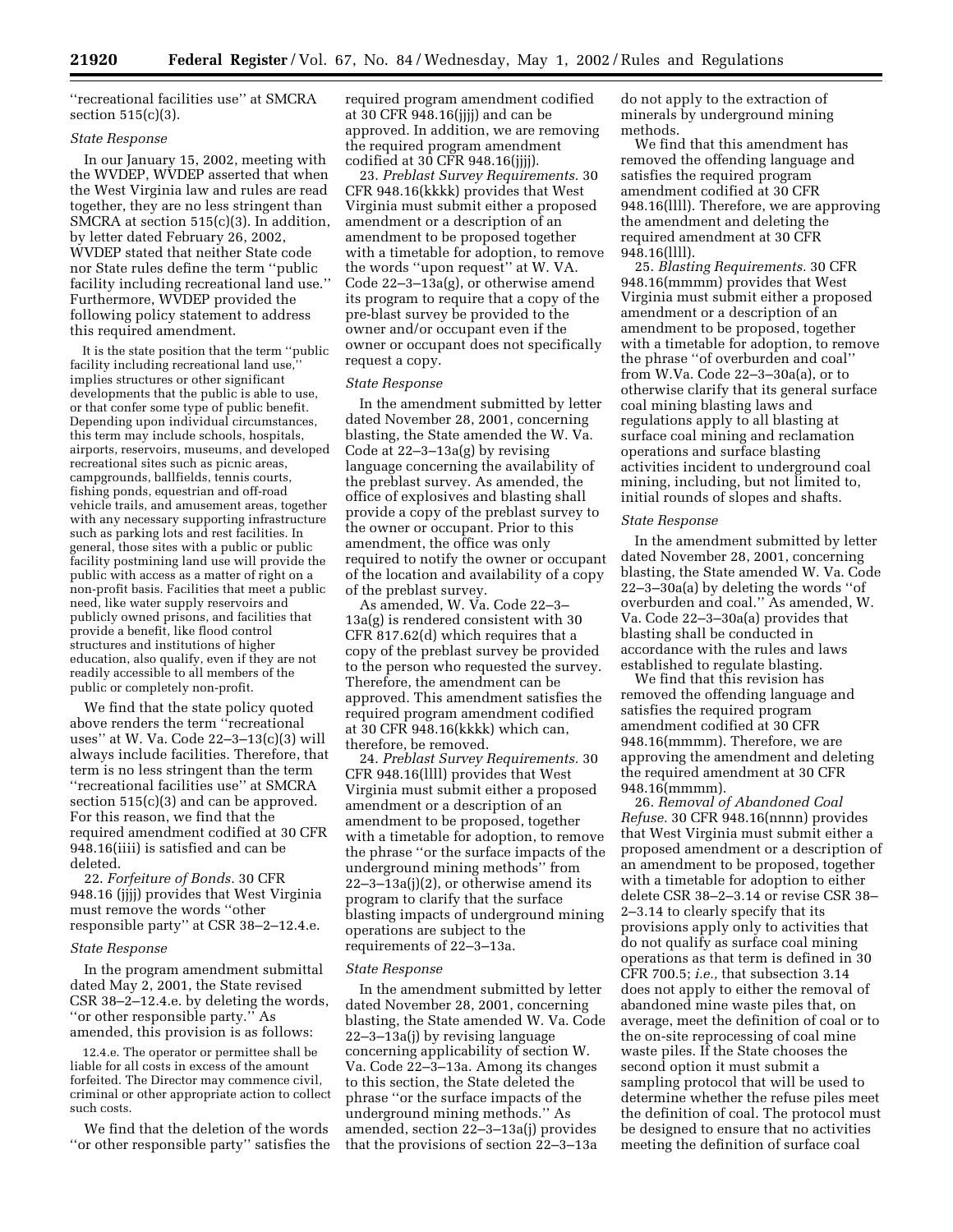mining operations escape regulation under the West Virginia Surface Coal Mining and Reclamation Act.

# *State Response*

In its program amendment submittal dated May 2, 2001, the State amended CSR 38–2–3.14.a., regarding the removal of abandoned coal refuse piles, by changing the proviso concerning the minimum BTU value standard of refuse material to be classified as coal. As amended, subsection 3.14.a. now provides for:

 $\lq{**}$   $\lq{*}$  the removal of abandoned coal processing waste piles; provided that, if the average quality of the refuse material meets the minimum BTU value standards to be classified as coal, as set forth in ASTM standard D 388–99, and if not AML eligible, a permit application which meets all applicable requirements of this rule shall be required.''

Prior to this amendment, the words ''and if not AML eligible'' did not appear in subsection 3.14.a, and the subsection did not require the submittal of a permit application if the refuse material met the minimum BTU value to be classified as coal.

As discussed in the May 5, 2000, **Federal Register**, we approved subsection 3.14 to the extent that it would apply to the removal of abandoned coal mine refuse pile where, on average, the material to be removed did not meet the definition of coal at 30 CFR 700.5 (65 FR 26131). In addition we did not approve subsection 3.14 to the extent that it could be interpreted as applying to the on-site reprocessing of abandoned coal refuse piles. However, we noted that the removal of abandoned coal processing piles may qualify for the government-financed construction requirement under section 528(2) of SMCRA. CSR 38–2–3.31 is the approved State regulation governing governmentfinanced construction within the State. We amended the Federal definition of government-financed construction on February 12, 1999, to provide that government funding of less than 50 percent of a project's cost may qualify if the construction is undertaken as an approved abandoned mine reclamation project under Title IV of SMRCA (64 FR 7469–7483). However, because the West Virginia program lacks counterparts to the revised Federal definition of ''government-financed construction,'' we concluded that the exemption is not available to West Virginia projects with less than 50 percent government financing.

In our January 15, 2002, meeting, we stated that because the State chose to clarify that subsection 3.14 does not apply to activities that qualify as surface

coal mining operations as the term is defined at 30 CFR 700.5, it needed to submit a sampling protocol to determine when a coal refuse pile would meet the definition of coal (Administrative Record Number WV–1271). The sampling protocol must be designed to ensure that no activities meeting the definition of surface coal mining operations escape regulation under the State counterpart to SMCRA and the Federal regulations. WVDEP also needed to select and submit the BTU standard that it would use to determine the difference between coal and noncoal. The ASTM criteria should be used to determine the BTU value of a sample. WVDEP agreed to provide us a sampling protocol and to set the BTU value for coal to ensure that these projects are not surface coal mining operations. The WVDEP acknowledged that since there is only bituminous coal in West Virginia, it would use a BTU value for bituminous coal from the ASTM standard.

On February 26, 2002, WVDEP sent us another program submission (Administrative Record Number WV– 1276). In that submission, WVDEP was noted that:

WVDEP included the words ''and if not AML eligible'' to allow for the removal of abandoned coal refuse piles under AML enhancement requirements. The State has developed a sampling protocol and set the BTU value for coal (Attachment 8).

Attachment 8 contains a draft policy entitled, ''Removal of Abandoned Coal Refuse Piles'' and provides the following:

The Secretary may issue a reclamation contract, in accordance with 38–2–3.14, solely for the removal of existing abandoned coal processing waste piles; only if the average quality of the refuse material *does not* meet the minimum BTU value standards to be classified as coal and/or has a percent ash value of greater than 50, as set forth in ASTM standard D 388–99.

Refuse material that *does not* meet minimum BTU value standards to be classified as coal means; a pile of waste products of coal mining, physical coal cleaning, and coal preparation operations (*e.g.* culm, gob, etc.) containing coal, matrix material, clay, and other organic and inorganic material in which the material in the pile has a calculated average BTU value less than 10,500.

Calculation of the average BTU value of the pile will be based on the average of five minimum samples taken in different and uniformly distributed locations. The number and spacing of sampling locations shall be taken into account variability of the material in short distances.

On March 8, 2002, WVDEP submitted revisions to its program amendment submission of February 26, 2002

(Administrative Record Number WV– 1280). In that amendment, the State submitted a revision to Attachment 8. The revised policy is identical to the one described above, except for the last paragraph regarding the calculation of average BTU values. The revised policy provides the following:

Calculation of the average BTU value of the pile will be based on samples taken in a minimum of five different, uniformly distributed locations. The number and spacing of sampling locations should be take into account variability of the material in short distances.

As amended, CSR 38–2–3.14.a. requires the submittal of a surface mining permit application for the removal of existing abandoned coal processing waste piles if the average quality of the refuse material meets the minimum BTU value standards to be classified as coal, as set forth in ASTM standard D 388–99 and if not AML eligible. In addition, the State has established a sampling protocol through its policy described above that will be used to determine whether abandoned coal refuse piles meet the definition of coal. As provided by 30 CFR 700.5, coal is defined to mean combustible carbonaceous rock, classified as anthracite, bituminous, subbituminous or lignite by ASTM Standard D 388–77. The sampling protocol is designed to ensure that no activities meeting the definition of surface coal mining operations escape regulation under the approved State regulatory program. Furthermore, through the ASTM standard for coal at D 388–99, the State has established a minimum BTU value and/or ash content to be used in determining when coal refuse material does not constitute coal as that term is defined at 30 CFR 700.5.

We find that, because revised CSR 38– 2–3.14.a. and the proposed State policy clearly specify that their provisions apply only to activities that do not qualify as surface coal mining operations as that term is defined in 30 CFR 700.5, the required amendment at 30 CFR 948.16(nnnn) has been satisfied, and it can be removed.

At this time, we are only approving the phrase, ''and if not AML eligible'' at CSR 38–2–3.14.a. to the extent that it would exempt reclamation projects approved under West Virginia's abandoned mine land reclamation program that corresponds to Title IV of SMCRA. We are interpreting the WVDEP's February 26, 2002, policy statement as a commitment to restrict the scope of this phrase in this manner. Furthermore, as noted above, until the State revises its government-financed construction requirements at CSR 38–2–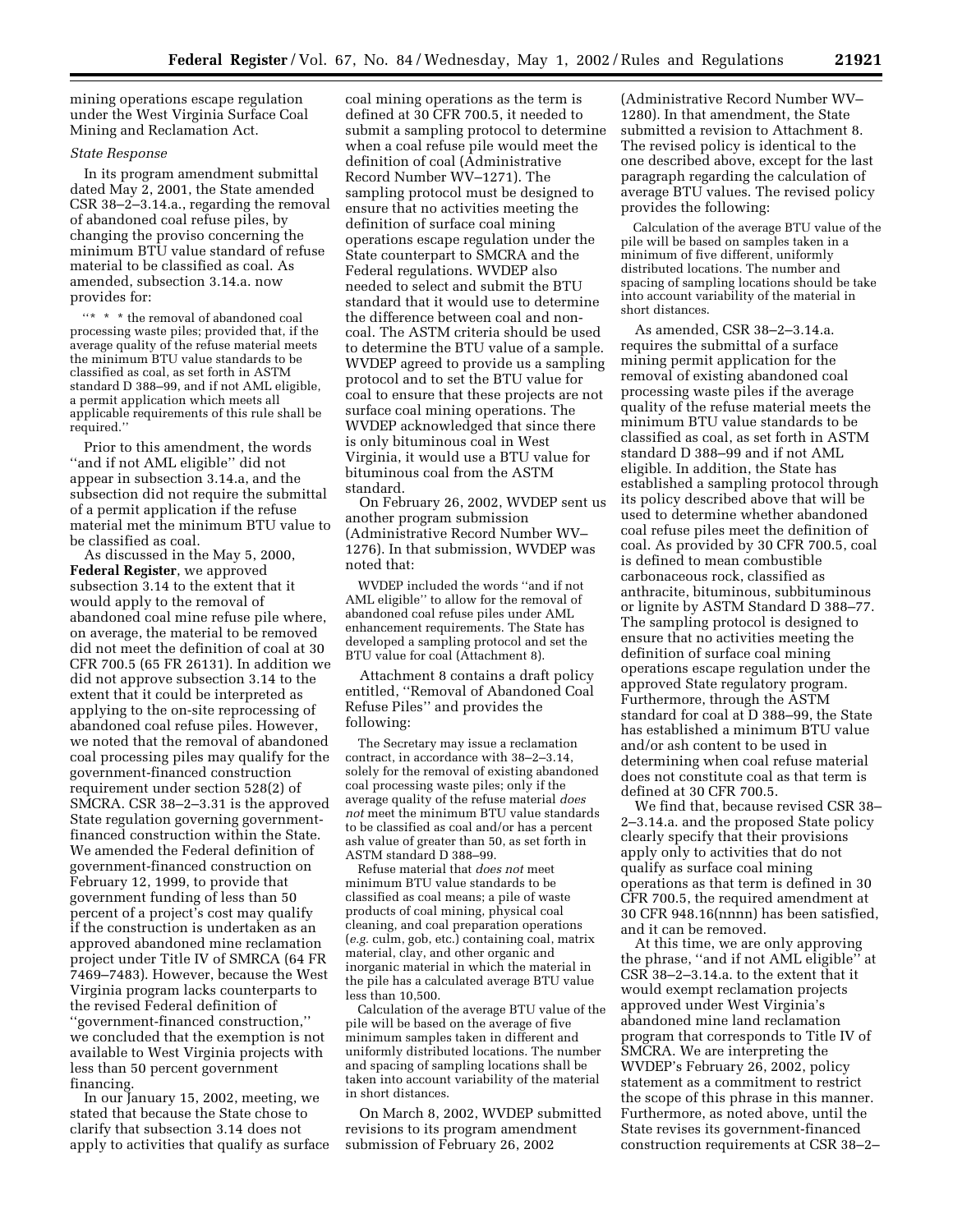3.31, WVDEP cannot allow for the removal of abandoned coal refuse piles under an approved abandoned mined land project that is less than 50 percent government financed.

27. *Coal Removal Incidental to Development.* 30 CFR 948.16(oooo) provides that West Virginia must submit either a proposed amendment or a description of an amendment to be proposed, together with a timetable for adoption to remove CSR 38–2–23.

#### *State response:*

WVDEP proposed to delete the incidental mining requirements at section 23 during the 2001 regular legislative session. However, the WVDEP Advisory Council recommended that the proposed deletion be removed from the final rule change.

As discussed in the May 5, 2000, **Federal Register**, we disapproved proposed regulatory provisions at CSR 38–2-23 (65 FR 26133). As proposed, CSR 38–2–23 would allow special authorization for coal extraction as an incidental part of development of land for commercial, residential, or civic use. The new requirements would allow lesser standards for coal extraction conducted as an incidental part of land development. In disapproving these provisions, we noted that on February 9, 1999, we had found similar statutory provisions at W. Va. Code 22–3–28(a) through (c) to be less stringent than sections 528 and 701(28) of SMCRA, and therefore, unapprovable (64 FR 6201–6204). In our disapproval, we stated that we are bound by the constraints of SMCRA which does not provide a blanket exemption from the definition of surface mining operation for privately financed construction as proposed by the State.

In our January 15, 2002, meeting, and in its resubmission of February 26, 2002, WVDEP acknowledged that the provisions at CSR 38–2–23 have been disapproved by OSM, and that West Virginia is not implementing them, as recently evidenced by the West Virginia Supreme Court decision in *DK Excavating, Inc.* v. *Michael Miano, Director, WVDEP,* 209 W.Va. 406, 549 S.E.2d 280 (2001) (Administrative Record Number WV–1292). (Administrative Record Nos. WV–1271 and WV–1276).

As noted above in Finding 7, the West Virginia Supreme Court of Appeals in *Canestraro* v. *Faerber* ruled that, ''When a provision of the West Virginia Surface Coal Mining and Reclamation Act, W.Va. Code 22A–3–1 *et seq.*, is inconsistent with Federal requirements in the Surface Mining Control and Reclamation Act, 30 U.S.C. § 1201 *et seq.*, the State Act must be read in a way

consistent with the Federal Act.'' *Canestraro,* 374 S.E.2d at 321 (West Virginia Administrative Record No. WV–761). See also *Schlutz,* supra (State regulation enacted pursuant to the West Virginia Surface Coal Mining and Reclamation Act , W. Va. Code 22A–3– 1 to 40 (1993), [now W. Va. Code 22– 3–1 to 32 (1994 and Supp.1995)], must be read in a manner consistent with Federal regulations enacted in accordance with the Surface Mining Control and Reclamation Act, 30 U.S.C. 1201 to 1328 (1986)).

Also noted above in Finding 7, the West Virginia Supreme Court of Appeals also held in *Schultz* that no change in a State surface mining law or regulation can take effect for purposes of a State program until approved by OSM, and State surface mining reclamation regulations must be read in a manner consistent with Federal regulations enacted in accordance with SMCRA, Schultz, 475 S.E.2d 467. (Administrative Record Number WV– 1038).

Finally, and as noted above, in *DK Excavating,* supra, the West Virginia Supreme Court of Appeals reversed a lower State Circuit Court ruling which provided that coal extraction authorized as an incidental part of land development did not come within the State's definition of surface mining. The Supreme Court found that, ''Once a state plan is approved under the federal Surface Mining Control and Reclamation Act, any subsequent amendments to such plan do not become effective until approved by the federal Office of Surface Mining, and may not be approved by the Office of Surface Mining if inconsistent with the Surface Mining Control and Reclamation Act.'' Id. Also, ''Since the Office of Surface Mining has concluded that the amendment to our state plan, codified as West Virginia Code § 22–3– 3(u)(2)(ii) (1997) (Repl.Vol.1998), is inconsistent with the Surface Mining Control and Reclamation Act, that proposed amendment cannot be deemed as an amendment to the approved West Virginia surface mining plan.'' Id.

We have previously ruled that West Virginia's incidental mining requirements cannot be approved, because they are inconsistent with sections 528 and 701(28) of SMCRA. In addition, we required that the West Virginia program be further amended by removing CSR 38–2–23. As discussed above, WVDEP is committed to not implementing the disproved provisions at CSR 38–2–23. This commitment complies with the mandate of the West Virginia Supreme Court of Appeals, which has held that ''when there is a

conflict between the federal and state provisions, the less restrictive state provision must yield to the more stringent federal provision \* \* \*'' *Canestraro,* supra. Furthermore, State rules must be read in a manner consistent with Federal regulations, *Schultz,* supra.

Given the State's commitment not to implement the disapproved regulatory provisions at CSR 38–2–23, as demonstrated by its actions in *DK Excavating*, and because of the principles established in *Canestraro*, *Schultz*, and *DK Excavating*, we conclude that the required amendment at 30 CFR 948.16(oooo) is no longer needed because the concerns contained in that required amendment have been satisfied. Therefore, we are removing it. However, to avoid further confusion or misinterpretation of its approved State regulatory program, we recommend that the State remove CSR 38–2–23.

28. *Bond Release and Premining Water Quality.* 30 CFR 948.16(pppp) provides that West Virginia must submit either a proposed amendment or a description of an amendment to be proposed, together with a timetable for adoption, to remove CSR 38–2–24.4.

#### *State Response*

In its program amendment submittal dated May 2, 2001, the State amended CSR 38–2–24.4., regarding requirements to release bonds, by deleting language concerning an exception to the requirements to release bonds, and by adding a new proviso concerning revegetation (Administrative Record Number WV–1209). As amended, subsection 24.4 reads as follows:

24.4. Requirements to Release Bonds. Bond release for remining operations shall be in accordance with all of the requirements set forth in subsection 12.2 of this rule; Provided that there is no evidence of a premature vegetation release.

In the May 5, 2000, **Federal Register**, at Finding 9, we disapproved the predecessor to amended subsection 24.4 in part because the U.S. Environmental Protection Agency (EPA) declined to concur with the approval of CSR 38–2– 24.4 due to its inconsistency with section 301(p) of the Clean Water Act (CWA) (65 FR 26133). Under section 301(p) of the CWA, the State may issue a National Pollutant Discharge Elimination System (NPDES) permit which modifies the pH, iron, and manganese standards for preexisting discharges from the remined area or affected by a qualifying remining operation. However, the permit may not allow the pH, iron, or manganese levels of any discharge to exceed the levels being discharged from the remined area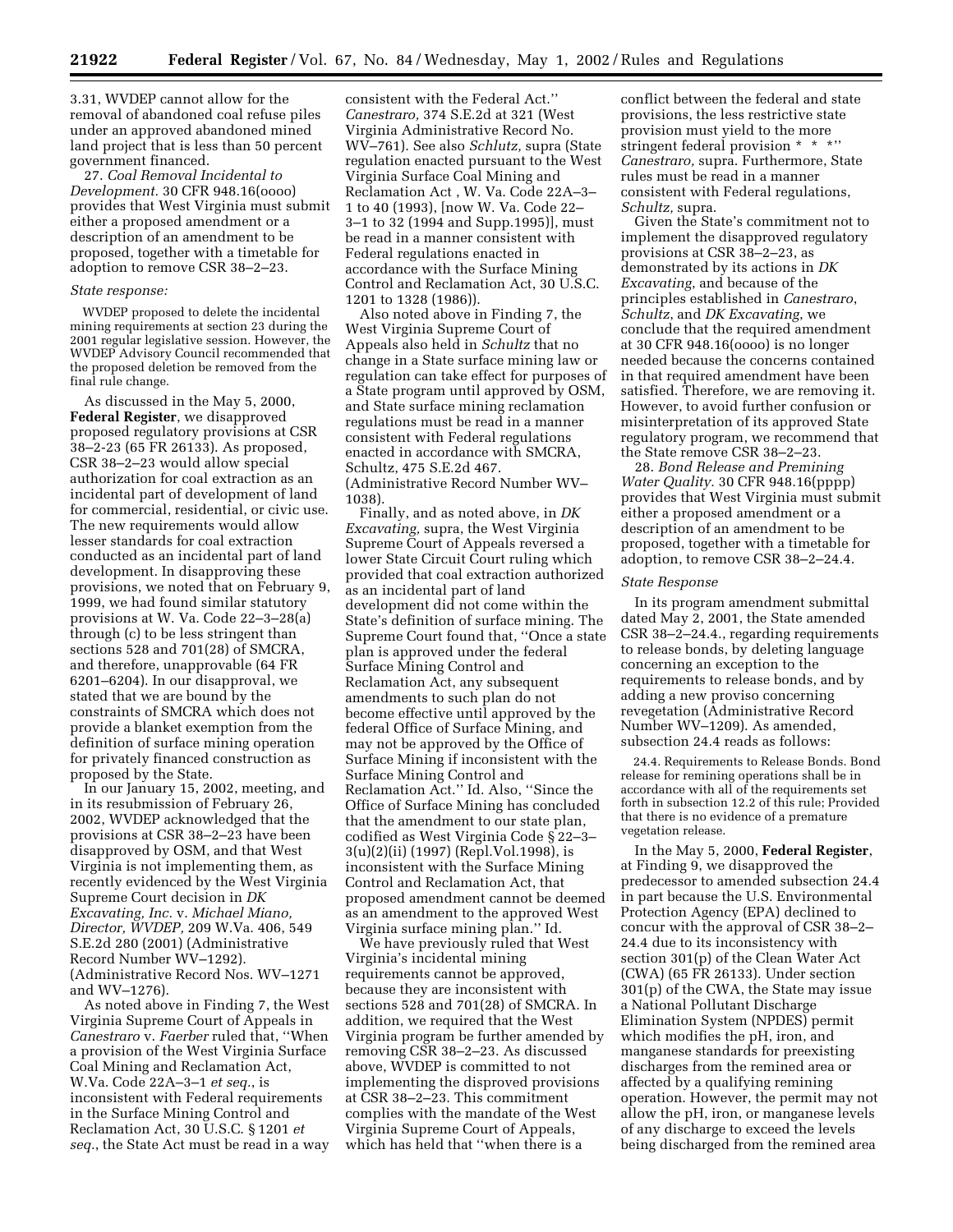before the advent of the coal remining operation.

Section 301(p), however, does not apply to all remining operations. Instead, section 301(p) defines ''coal remining operation'' to mean a coal mining operation which begins after February 4, 1987 (the date of enactment of section 301(p), at a site on which coal mining was conducted before August 3, 1977 (the effective date of SMCRA). EPA declined to concur with approval with the CSR 38–2–24.4 because that subsection would allow use of the section 301(p) standards for remining operations that began prior to February 4, 1987, and for sites on which coal mining was originally conducted on or after August 3, 1977.

As discussed in our May 5, 2000, **Federal Register** decision, we noted that 30 CFR 816.42 and 817.42 require that discharges of water from areas disturbed by surface mining activities must comply with all applicable State and Federal water quality laws and regulations. Because CSR 38–2–24.4 was inconsistent with those requirements, we required its removal.

The State has not deleted CSR 38–2– 24.4 in its entirety, but it has deleted the offending language. In effect, CSR 38–2– 24.4 now requires that bond release for remining operations must comply with the requirements of CSR 38–2–12.2 concerning replacement, release, and forfeiture of bonds. Subsection CSR 38– 2–12.2.e. provides that no bond release or reduction will be granted if, at the time, water discharged from or affected by the operation requires chemical or passive treatment in order to comply with applicable effluent or water quality standards; or long-term water treatment is provided for under subsections 12.2.e.1. or 12.2.e.2. By requiring compliance with ''applicable effluent limitations or water quality standards,'' CSR 38–2–12.2.e requires compliance with the State's water quality requirements, including section 301(p) of the CWA. Furthermore, in our January 15, 2002, meeting with WVDEP, State officials clarified that the addition of the proviso concerning premature vegetation release is intended to ensure that there are no premature vegetation releases on remining operations (Administrative Record Number WV– 1271).

For the reasons discussed above, we find that the amended provision satisfies the required amendment at 30 CFR 948.16(pppp) and can be approved. Therefore, we are removing the required amendment.

On January 23, 2002, EPA announced in the **Federal Register** that is was amending its current regulations at 40

CFR Part 434 to establish a coal remining subcategory that will address preexisting discharges at coal remining operations in the Appalachian and midcontinent coal regions of the eastern United States (67 FR 3370–3410). The new guidelines are to provide incentives for remining abandoned coal sites. According to EPA, under the new rules, remining operations will be required to implement strategies that control pollutant releases and ensure the pollutant discharges during remining activities are less than the pollutant levels released from the abandoned site prior to remining. Upon completion, the operators will reclaim the land to meet the same standards currently imposed on active mining areas. EPA believes that the new guidelines will provide operators with greater certainty about environmental requirements for remining operations. As mentioned in its letter of April 10, 2002 (Administrative Record Number WV– 1294), EPA stated that it expects that WVDEP will be submitting regulations in the near future to comply with the new remining requirements at 40 CFR 434 Subpart G.

# **IV. Summary and Disposition of Comments**

#### *Public Comments*

A. We asked for public comments on the State's initial amendment in the **Federal Register** on January 3, 2001 (66 FR 335) (Administrative Record Number WV–1194). By letter dated February 28, 2001 (Administrative Record Number WV–1202) the West Virginia Highlands Conservancy (WVHC) responded with the following comments.

1. 30 CFR 948.16(dd). WVHC stated that the State program is narrower and less effective than the Federal program. Whereas the Federal standards are specific and somewhat detailed, the State program is not. WVHC stated that the rules the State references are not even part of the approved program. The State effectively admits, WVHC asserted, that its program is deficient by relying on weak guidance documents to plug the holes in its approved program.

Even if its Technical Handbook were as effective as the Federal requirements, WVHC stated, the State could not rely on the Technical Handbook as part of its approved program since it can change such guidance documents at any time without notice to OSM or the public. WVHC stated that all portions of the approved State program must be codified in statute or legislative rule. These productivity rules are central to proper reclamation, and to the State's

economic future. There must be specific standards for operators to follow.

In response, we disagree that guidance documents cannot be part of an approved State program. Any changes in laws, rules, policies, or guidance documents that make up an approved State program are subject to public review and comment and require OSM approval. As discussed in Finding 2, WVDEP chose to include its productivity success standards and the statistical sampling techniques for measuring the success of ground cover, stocking, and production in a policy that will be included in its Inspection and Enforcement Handbook. As required by CSR 38–2–9.3.d. and 9.3.e., only after the applicable success standards have been met and verified by inspectors with the use of the approved statistical sampling methods can the State approve Phase II or III bond release. For the reasons set forth in Finding 2, we have determined that State's proposed policy entitled ''Productivity and Ground Cover Success Standards'' as set forth as Attachment 1 in its March 8, 2002, letter (Administrative Record Number WV– 1280) is no less effective than the Federal requirements at 30 CFR 816.116 and 817.116. Therefore, the required amendment at 30 CFR 948.16(dd) has been satisfied and can be removed.

2. 30 CFR 948.16(ee). WVHC stated that the State cites to less effective portions of its approved program and its guidance documents. The State cannot rely on mere guidance documents, WVHC asserted, as a way to circumvent the public notice and comment process established by Congress. If the State could rely on these guidance documents, there would be no stable State program, and operators and the public would be subject to the whims of WVDEP, WVHC asserted. In any event, the provisions that the State relies on are less effective than the Federal requirements.

In response, again, we must disagree that guidance documents cannot be a part of an approved State program. These documents are subject to the same review and approval standards as laws or regulations. As provided by 30 CFR 948.16(ee), WVDEP was required to submit documentation that it had consulted with NRCS with respect to the nature and extent of its prime farmland reconnaissance inspections required by CSR 38–2–10.2 and obtained the concurrence of NRCS regarding its negative determination criteria at CSR 38–2–10.2. WVDEP submitted a letter to NRCS on February 25, 2002 (Administrative Record Number WV–1276, Attachment 1A),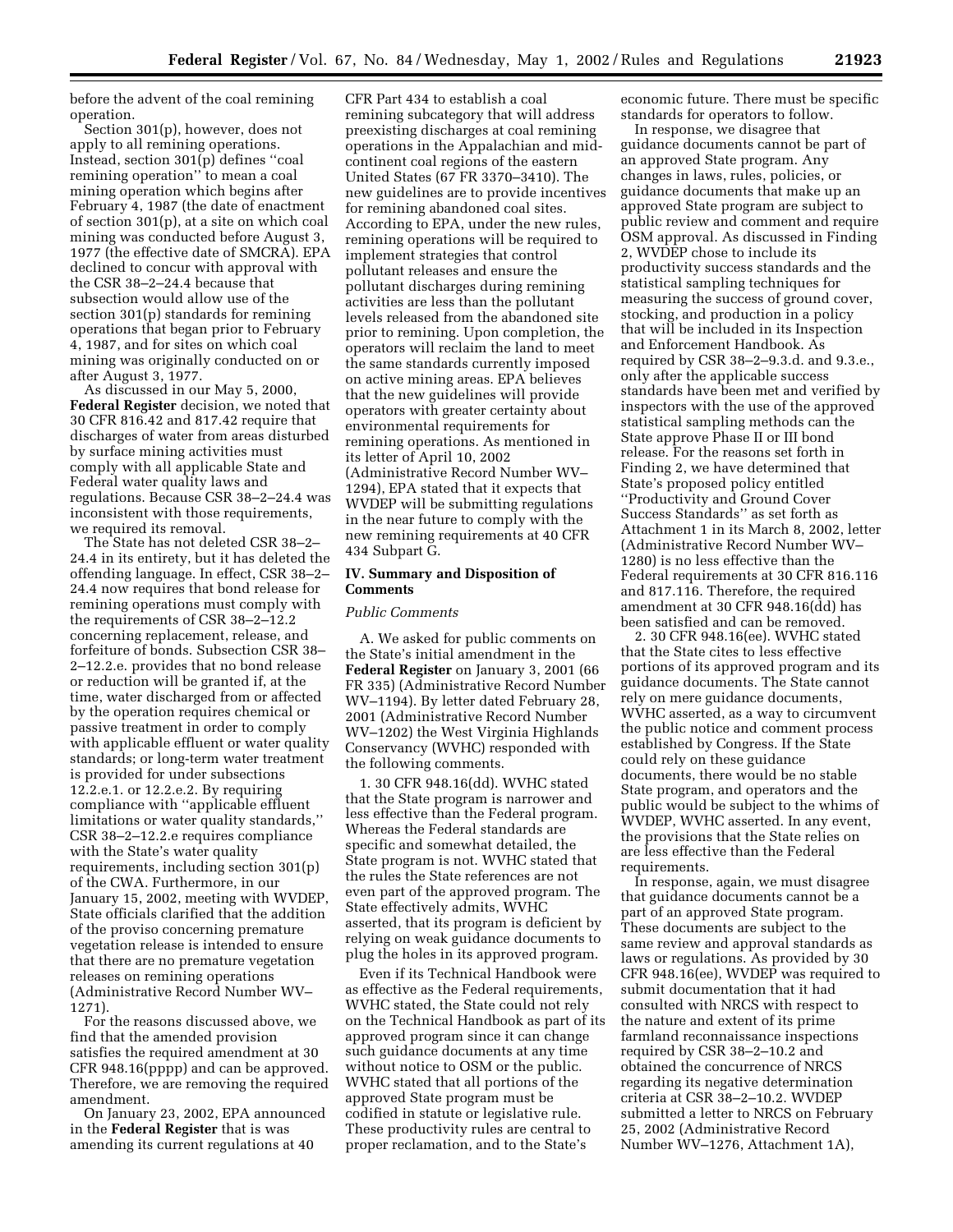outlining its requirements and procedures regarding prime farmlands and seeking specific concurrence with respect to reconnaissance inspections and its negative determination criteria. As discussed in Finding 3, on March 7, 2002, NRCS responded (Administrative Record Number WV–1290) and concurred with the State's prime farmland requirements. Therefore, the required amendment at 30 CFR 948.16(ee) has been satisfied and can be removed.

3. 30 CFR 948.16(oo). WVHC stated that OSM must not remove this requirement since it has promulgated a Federal regulation requiring these standards to prevent failure, flooding and erosion. OSM's standard has been subject to a public notice and comment process, and is necessary to protect communities and the environment from storms, the WVHC asserted. Any lesser standard is not as effective as Federal law WVHC stated.

In response, as discussed in Finding 4, WVDEP proposed modifications to its spillway design requirements at CSR 38–2–5.4.b.8 on February 26, 2002 (Administrative Record Number 1276). Under the proposed State standard, the spillways of all sediment control structures, except for haulroads, must be designed to safely pass a 25-year, 24 hour precipitation event. The proposed rule at CSR 38–2–5.4.b.8. is no less effective than the Federal requirements at 30 CFR 816/817.46(c)(2)(ii)(B). Therefore, the required amendment at 30 CFR 948.16(oo) has been satisfied and can be removed.

4. 30 CFR 948.16(tt). WVHC stated that the State submission improperly relies on guidance documents and is, in any event, less protective than the Federal program.

In response, the Federal regulations at 30 CFR 732.17 concerning State program amendments states, at paragraph (a), that 30 CFR 732.17 applies to ''any alteration of an approved State program.'' If a State regulatory authority submits a policy, technical guidance, or written statement as a means of rendering the State program no less effective than the Federal regulations, that policy, technical guidance, or written statement, if approved by OSM, becomes part of the approved State program. If, after approval by OSM, the policy, technical guidance, or written statement subsequently changed, it should be submitted to OSM as a State program amendment.

As discussed above in Finding 5, we have determined that the State program has satisfied the part of the required amendment that requires all sediment

control structures be certified as having been built in accordance with the detailed designs submitted and approved pursuant to CSR 38–2–3.6.h.4 for the following reasons. CSR 38–2– 3.6.h.4. requires that detailed design plans for a structure be certified and approved before construction begins. CSR 38–2–5.4.b.1. provides that such structures be constructed in accordance with those plans. CSR 38–2–5.4.d.1. requires that prior to any surface mining activities in the component drainage area, the controlling structures must be certified as to construction in accordance with the plans.

We have also determined that the State program has satisfied the part of the required amendment that requires as-built plans be reviewed and approved by the regulatory authority as permit revisions for the following reasons. In its submittal, WVDEP stated that for structures with major design changes, a permit revision would be necessary. WVDEP further clarified that minor design changes are those within the construction tolerances described in CSR 38–2–3.35. Therefore, major design changes are those that exceed the construction tolerances. We have concluded that sediment control structures that are constructed with only minor design changes as described above are, in effect, built to the standards of the approved, certified designs in the preplan.

5. 30 CFR 948.16(mmm). WVHC stated that the State program has completely confused the variance procedures of steep slope mining and mountaintop removal mining. There are many differences in the Federal program that must be part of the State program, WVHC stated. For example, WVHC stated, the steep slope variance is not available for agricultural variances. Accordingly, the State provisions are less effective than Federal requirements and must be rejected, WVHC stated.

In response, this required program amendment was previously satisfied and removed. See the October 1, 1999, **Federal Register** (64 FR 53200, 53201 and 53203).

6. 30 CFR 948.16(nnn). The commenter stated that WVDEP admits that its program is deficient in regard to this amendment and OSM must continue to require the State to amend its program so that it is as effective as Federal law.

In response, as discussed above in Finding 7, we are removing this required amendment because we have previously disapproved the provision that is the subject of the required amendment, and because of the principals established in Canestraro, we have concluded that (nnn) has been satisfied.

7. 30 CFR 948.16(ooo). The commenter stated that the State program is less effective than the Federal program and the State must amend the program. The commenter further stated that the WVDEP admits that its citation is wrong and that it must be changed.

In response, as discussed above in Finding 8, we are removing this required amendment because we have previously disapproved the provision that is the subject of the required amendment, and because of the principals established in *Canestraro,* we concluded that (ooo) has been satisfied.

8. 30 CFR 948.16(sss). The commenter stated that the State's provision is clearly less effective than Federal law and does not require action by the operator to remedy the damage it may do to citizens' property value related to water supply. The commenter further stated that operators must be forced to pay for any damage they do to citizens' water use or potential water use that affects the value of the citizen's property.

In response, as discussed above in Finding 10, we have previously ruled that West Virginia's water replacement waiver provisions could not be approved ''to the extent'' \* \* \* [i]t would not be implemented in accordance with the definition of ''Replacement of water supply'' at 30 CFR 701.5. Because of the State's commitment to comply with the more restrictive Federal waiver requirement, and because of the principles established in *Canestraro* and *Schultz,* we conclude that the required amendment at 30 CFR 948.16(sss) has been satisfied.

9. 30 CFR 948.16(vvv)(1) through (4). The commenter stated that all three parts of this provision the State proposal is not as effective as Federal law and must be rejected, particularly as it relies on guidance documents rather than on properly adopted rules or statutes. These provisions, the commenter stated, are especially important given the potential for damage associated with refuse fills. All requirements must be scrupulously observed, the commenter stated.

In response, as discussed above in Findings 11, 12, 13, and 14, we determined that the proposed or existing State requirements were no less effective than the Federal requirements with regard to restoring the land to AOC, certification of haulroads, applicability of subsection 5.4.c to slurry impoundments, and placement of coal refuse in the backfill, respectively. Therefore, the required amendments at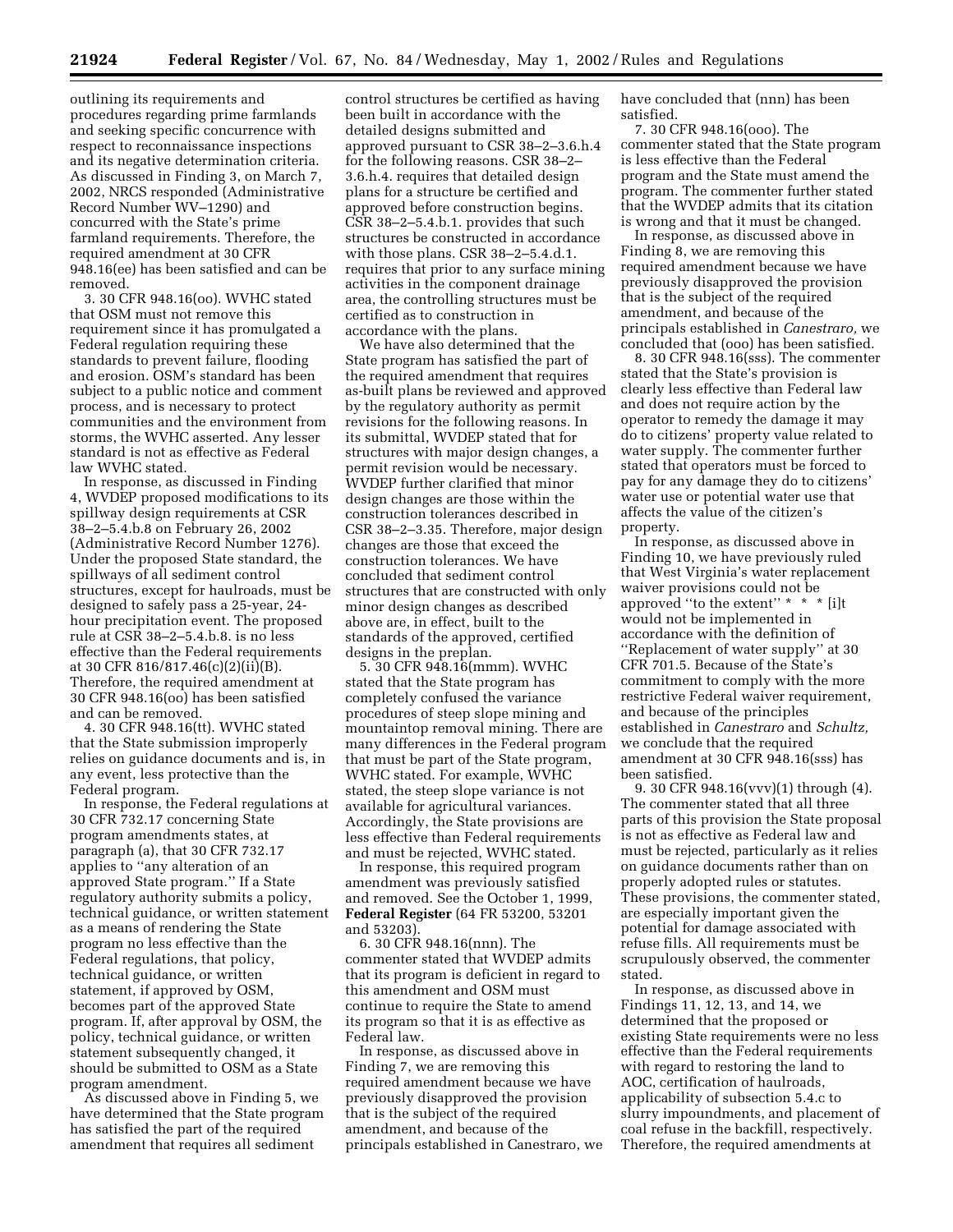30 CFR 948.16(vvv) (1), (2), (3) and (4) have been satisfied and can be removed.

10. 30 CFR 948.16(zzz). The commenter stated that none of the State's proposals are as effective as Federal law requires. For example, the commenter added, there is a clear difference between ''adjacent areas'' and ''adjacent areas with an angle of draw of at least 30 degrees.'' The former protects a larger area, the commenter stated. Generally, the commenter asserted, the specific language of the Federal requirements is more protective of citizens in the area and the State should not be permitted to compromise citizens' rights by letting coal companies harm their homes and properties without compensating them.

In response, and as stated above in Finding 15, the State has complied with this required amendment by revising its permit application to require that the type and location of the applicable structures, lands and water supplies be identified. In addition, in its May 2, 2001, submittal, the State amended CSR 38–2–3.12.a.1. concerning subsidence control plans by adding the requirement to include a narrative. Therefore, the required amendment at 30 CFR 948.16(zzz) has been satisfied.

11. 30 CFR 948.16(aaaa). The commenter stated that the State provisions would not protect citizens' drinking water supplies because they are not as effective as Federal law. The commenter asserted that the WVDEP could not rely on lax and informal guidance documents as substitutes for the approved State program.

In response, as we discussed above in Finding 16, the State has addressed this required amendment by adding language to CSR 38–2–3.12.a.1. that makes it clear that the WVDEP can specify a area greater than that encompassed by a 30-degree angle of draw. In addition, the State has amended CSR 38–2–3.12.a.2. to require a survey of the quality and quantity of water supplies that could be contaminated, diminished or interrupted by subsidence ''within the permit area and adjacent areas.'' Therefore, the required amendment at 30 CFR 948.16(aaaa) has been satisfied.

12. 30 CFR 948.16(bbbb). The commenter asserted that the State's provisions are less effective than the Federal program, and the State may not substitute guidance documents for the approved State program.

In response, and as discussed above in Finding 17, the State amended CSR 38–2–3.12.a.2.B. to clarify that the applicant must pay for the surveys and any technical assessments or engineering evaluations. Therefore, the required amendment at 30 CFR 948.16(bbbb) has been satisfied.

13. 30 CFR 948.16(iiii). The commenter stated that the current State language is not as effective as Federal requirements, and the State must be required to submit provisions that are as stringent as Federal law.

In response, and as discussed above at Finding 21, WVDEP asserted that when the State law and rules are read in concert, there is no confusion that the State provision is no less effective than SMCRA section 515(c)(3). In addition, the WVDEP submitted its policy concerning how the provision will be interpreted by WVDEP. We found that policy renders the West Virginia program no less effective than the term ''recreational facilities use'' at SMCRA section 515(c)(3) and we approved that policy as part of the West Virginia program.

14. 30 CFR 948.16(kkkk). The commenter stated that the current State language is not as effective as Federal requirements, and the State must be required to submit provisions that are as stringent as Federal law.

In response, and as we discuss above at Finding 23, the State has satisfied the required amendment at 30 CFR 948.16(kkkk) by amending the W. Va. Code at 22–3–13a(g).

15. 30 CFR 948.16(llll). The commenter stated that the current State language is not as effective as Federal requirements, and the State must be required to submit provisions that are as stringent as Federal law.

In response, and as we discuss above at Finding 24, the State has satisfied the required amendment at 30 CFR 948.16(llll) by amending the W. Va. Code at 22–3–13a(j).

16. 30 CFR 948.16(mmmm). The commenter stated that the current State language is not as effective as Federal requirements, and the State must be required to submit provisions that are as stringent as Federal law.

In response, and as we discuss above at Finding 25, the State has satisfied the required amendment at 30 CFR 948.16(mmmm) by amending the W. Va. Code at 22–3–30a(a).

B. We also published a notice in the **Federal Register** on March 25, 2002 (67 FR 13577), and requested public comments on the State's February 26, 2002, and March 8, 2002, amendments (Administrative Record Number WV– 1285). By letter dated April 9, 2002 (Administrative Record Number WV– 1295), the West Virginia Coal Association (WVCA) responded with the following comments.

17. According to the WVCA, for years, OSM has saddled West Virginia's

mining regulatory program with numerous required amendments. Some of these amendments were truly warranted in order for the State program to satisfy the mandates of the Federal statute and regulations. In other cases, WVCA asserted, the demanded changes have been superficial, lacking any substantive basis and generally unnecessary. WVCA stated that for WVDEP and the regulated mining community, OSM's practice of continually generating required amendments has placed the State's approved mining program in turmoil. The most offending manifestation of OSM's actions, WVCA asserted, is the legal action filed by the WVHC and currently pending in Federal District Court (*WVHC* vs. *Norton,* Civil Action 2:00–CV–1062). WVDEP proposed program amendments have been allowed to accrue for years, WVCA stated, giving rise to the Conservancy's legal action which seeks to substitute judicial mandate for agency discretion, a result never intended by OSM's guiding statute, SMCRA. WVCA stated that, in general, and with two exceptions, it supports the proposed amendments and responses offered by WVDEP to satisfy several outstanding required program amendments. WVCA urged OSM to approve the amendments as offered by WVDEP or accept the responses offered by the State agency in instances where it believes no program amendment is necessary.

In response, we disagree that the required amendments that have been placed on the West Virginia program are superficial, lack substance and are generally unnecessary. Changes in both State and Federal surface mining laws and regulations over the years have resulted in the imposition of the required amendments that are being considered today. Resolution of these issues will ensure that the State's program is consistent with Federal law and regulations. Compliance with these minimum Federal standards ensures that the regulation of the mining community is fair and consistent from state to state and affords West Virginians the same level of environmental protection of other States. It is unfortunate that some of these required amendments have gone unresolved for many years. We are hopeful that in the future issues of this nature will be resolved in a more timely manner.

18(a). WVCA has four main concerns regarding WVDEP's proposed amendment to CSR 38–2–5.4.b.8 offered to satisfy required program amendment (oo). First, WVCA would like a clarification that 30 CFR 948.16(oo)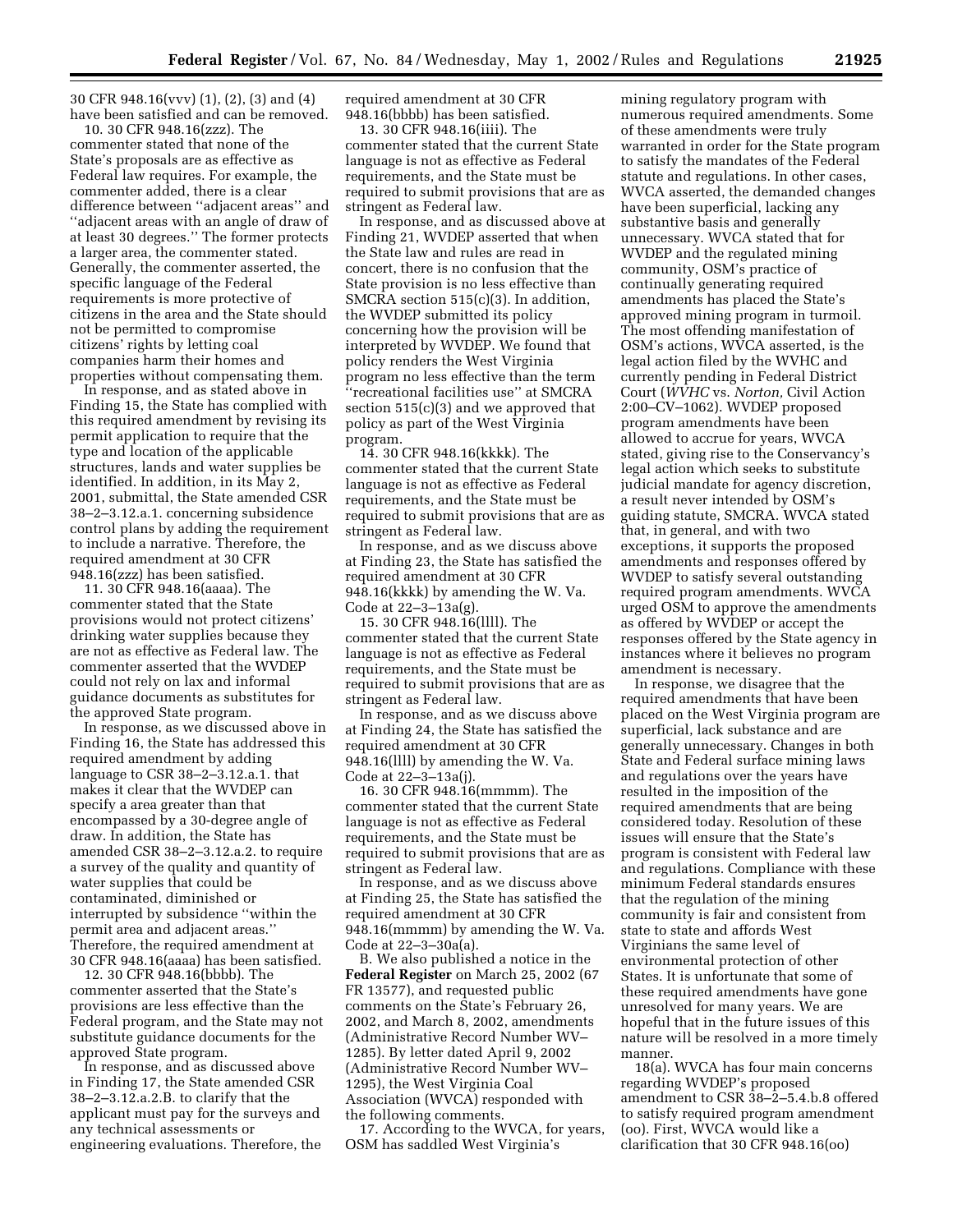deals with a standard to ensure that spillways associated with sediment control structures can ''*safely pass*,'' meaning, ''withstand,'' 25-year 24-hour precipitation events. WVCA stated that 30 CFR 948.16(oo) and the Federal and State counterparts, 30 CFR 816.49(sic)(a)(9)(ii)(C) and W.Va. CSR 38–2–5.4.b.8, do not contain *storage capacity* requirements for sediment control structures.

In response, we agree that the required amendment at 30 948.16(oo) relates to the design and construction of spillways for sediment control structures and does not concern the storage capacity of sedimentation ponds. The State's storage capacity requirements for sedimentation ponds are contained in CSR 38–2–5.4.b.4. On May 23, 1990, these requirements were determined to be no less effective than the Federal requirements at 30 CFR 816/ 817.46(c)(1)(iii)(C) (55 FR 21304, 21319).

18(b). Second, WVCA maintains that CSR 38–2–5.4.b.8 not only corresponds to the Federal requirement at 30 CFR 816.49(a)(9)(ii)(C), but that CSR 38–2– 5.4.b.8's 25-year 24-hour precipitation event standard is more stringent than 30 CFR 816.49(a)(9)(ii)(C)'s 25-year 6-hour precipitation event standard.

In response, as discussed in the May 23, 1990, **Federal Register**, we found that, under most conditions in West Virginia, the peak runoff from a 24-hour precipitation event would exceed that from a 6-hour event or that the difference was insignificant in terms of design considerations. Therefore, we found that the State's use of the 24-hour storm duration for spillway design and construction was no less effective than the Federal 6-hour standard (55 FR 21304, 21319).

18(c). Third, WVCA stated that it believes that CSR 38–2–5.4.b.8 should be applied prospectively only, as it exceeds the requirements of the corresponding Federal law and there is no reason to believe that spillways designed to pass 10-year 24-hour storm events at excavated ponds need to be rebuilt.

In response, we disagree that these requirements should only be applied prospectively and that the proposed State standard exceeds the Federal requirements. As discussed above in Finding 4, a joint review of this issue disclosed that the spillways for many of these sediment control structures are currently larger than the required 25 year, 24-hour standard due to the size of the equipment used to construct them. In addition, retroactive application of the 25-year, 24-hour standard will only pertain to excavated sediment control

structures that are at ground level, because existing State requirements already provide that other sediment control structures must have spillways designed and constructed to safely pass a 25 year, 24-hour event. Furthermore, the applicability requirements at CSR 38–2–1.2 provide for the application of these requirements to all existing and new surface mining operations. We anticipate that upon mid-term review, permit revision or permit renewal, the State will require spillways for excavated sediment control structures that do not safely pass a 25-year, 24 hour event to be redesigned and constructed to comply with these requirements.

18(d). Finally, WVCA stated that, as explained in subsequent paragraphs, it would be remiss not to identify the inconsistency of OSM regarding this required program amendment.

In response, as discussed above in Finding 4, we do not believe that we have been inconsistent in our treatment of this required amendment.

19. According to the WVCA, in the past and in news accounts following flooding, which occurred in July 2001, standards regarding the storage capacity of sediment control structures have been confused with requirements governing the integrity of spillways associated with sediment control structures. Therefore, WVCA asserted, OSM should clarify the distinction between requirements to ''safely pass'' a given precipitation event and requirements to ''contain or treat'' a given precipitation event ("storage capacity" requirements). WVCA stated that 30 CFR 948.16(oo), titled ''Spillway design,'' requires CSR 38–2–5.4.b.8 to be amended to require that ''excavated sediment control structures which are at ground level and have an open exit channel constructed of non-erodible material be designed ''to pass'' the peak discharge of a 25-year 24-hour precipitation event.'' 30 CFR 948.16(oo)(emphasis added by WVCA). According to the WVCA, while CSR 38– 2–5.4.b.4 and the corresponding Federal regulation at 30 CFR  $816.46(c)(1)(iii)(C)$ focus on the requirements for ''containing and treating'' precipitation events, the requirement in 30 CFR 948.16(oo) focuses on the storm event which a spillway must be designed to ''safely pass.'' 30 CFR 816.49(a)(9) is the Federal regulation that corresponds to CSR 38–2–5.4.b.8. 30 CFR 816.49(a)(9) states, ''[a]n impoundment shall include either a combination of principal and emergency spillways or a single spillway \* \* \* designed and constructed to ''safely pass'' the applicable design precipitation event specified in paragraph (a)(9)(ii) of this

section....'' 30 CFR 816.49(a)(9)(emphasis added by WVCA). 30 CFR 816.46(a)(9)(ii)(C) prescribes the design event that ''spillways'' must be capable of withstanding, WVCA stated, and provides that: ''[f]or an impoundment not included in paragraph (a)(9)(ii)(A) and (B) of this section, a 25-year 6-hour or greater event as specified by the regulatory authority.'' 30 CFR 816.46(a)(9)(ii)(C). The WVCA concluded that the requirement to ''safely pass'' such a storm event is distinct from the requirement to ''contain or treat'' such a storm event.

In response, we agree that the required amendment at 30 CFR 948.16(oo) pertains only to the design and construction of spillways for excavated sediment control structures. As discussed above in our response to Comment 18(a), we clarified that this required amendment does not relate to the storage capacity of sediment control structures. It should be pointed out that the Federal requirements have been revised and reorganized since this required amendment was imposed on the State's program. This may be partly to blame for the confusion. As discussed above in Finding 4, the State's proposed 25-year, 24-hour spillway design and construction standard is no less effective than the Federal requirements at 30 CFR 816/817.46(c)(2) and 30 CFR 816/817.49(a)(9)(ii)(C), not 30 CFR  $816.46(a)(9)(ii)(C)$ , as mentioned above.

20. According to the WVCA, the provisions of section 505(b) of SMCRA expressly provide that State law that imposes requirements not found in SMCRA or ones more stringent than required by the Federal program are not legally defective by reason of that inconsistency. WVCA asserted that the West Virginia requirement to withstand a 25-year *24-hour* storm is more stringent than the federal standard in 30 CFR  $816.46(a)(9)(ii)(C)$  requiring safe passage of a 25-year *6-hour* event, because of the longer duration storm event utilized under the West Virginia standard. In this regard, WVCA concluded, West Virginia has not complied with its own statutory prohibition on adopting regulations that are more stringent than corresponding Federal regulations without first making specific findings (See W.Va. Code §§ 22–1–3(c) & -3a).

In response, a 25-year, 24-hour event is longer in duration than a 25-year, 6 hour event. Typically, a 24-hour storm yields more total water volume, but a lower peak flow (depth of water in a channel) than a 6-hour storm. However, as discussed above in response to Comment 18(b), we found that, in West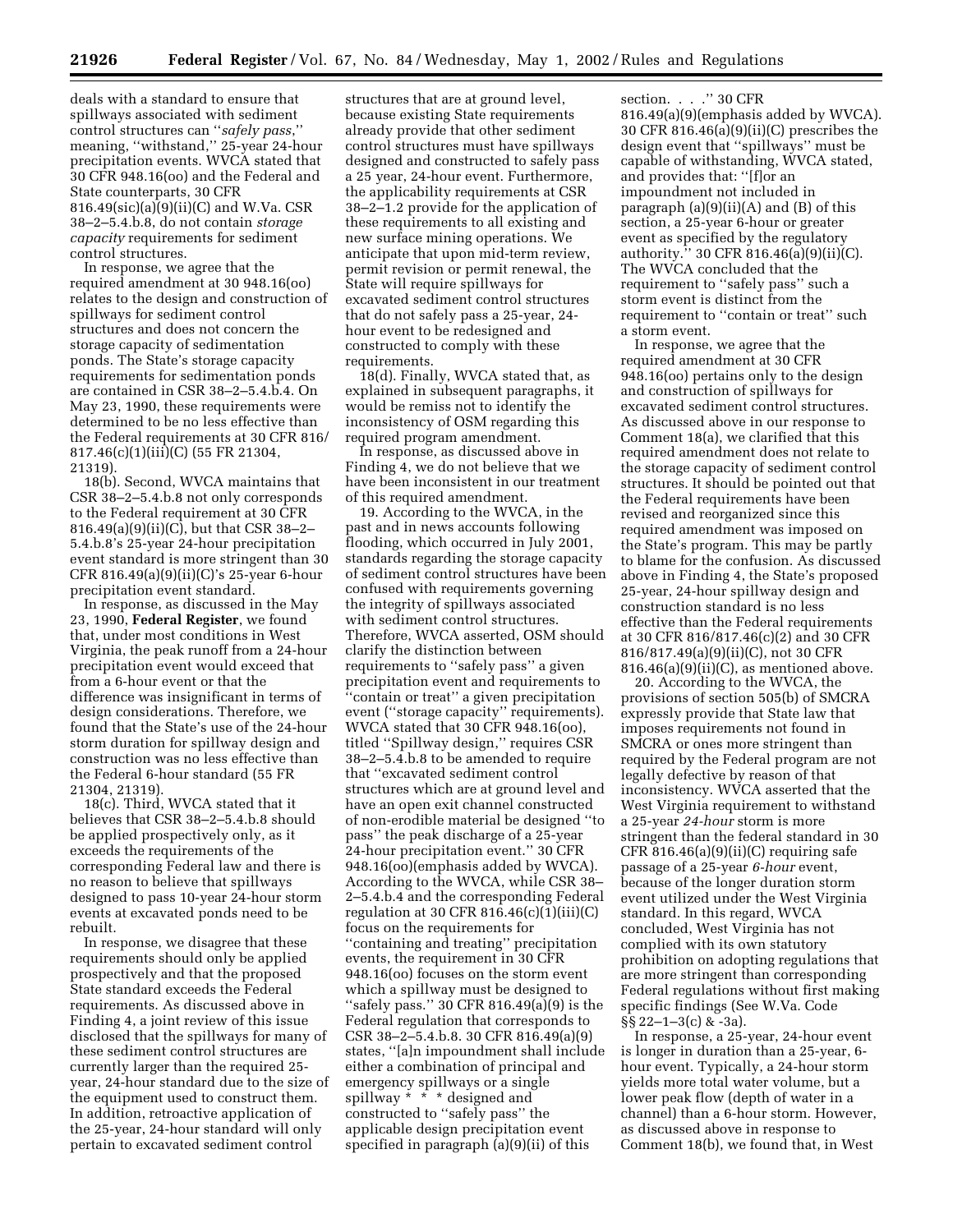Virginia, this does not hold true. Rather, on May 23, 1990 (55 FR 21304, 21318), we found the State's proposed 25-year, 24-hour standard to be no less effective than the Federal 25-year, 6-hour standard. That is, we found that in West Virginia, under most conditions, the peak runoff from a 24-hour storm would exceed that from a 6-hour storm or that the difference was insignificant in terms of design considerations. While we agree that the State standard is no less effective than the Federal standard, we do not consider it to be more stringent than the Federal requirements. Furthermore, our determination was made four years prior to the State adopting its more stringent statutory provisions in 1994. Therefore, even if the 24-hour standard is considered to be more stringent than the Federal requirements, the State has not violated its own statutory prohibition on adopting regulations that are more stringent than corresponding Federal regulations.

21. According to the WVCA, because the proposed amendment to CSR 38–2– 5.4.b.8 exceeds the requirements of the Federal program, it should be applied on a prospective basis only. Further, WVCA stated, prior scrutiny by OSM of the West Virginia program and experience have validated that use of a 10-year 24-hour storm event standard is safe. WVCA stated that in August 1994, OSM Charleston Field Office Director James Blankenship, in a letter to WV DEP Director David Callaghan regarding the West Virginia regulatory program acknowledged the sufficiency of the 10 year 24-hour storm event standard when applied to excavated sediment control structures: ''These types of structures by their very nature are not subject to catastrophic failure or excessive erosion. The designed storm criteria are established to address these potentials and are of no significance for these structures' (see W.Va. Administrative Record 934). WVCA stated that historic events have further confirmed the adequacy of the previous standard utilized by WVDEP. The WVCA concluded that following a record storm event in July 2001, the West Virginia Surface Mine Board determined that structures constructed according to the 10-year 24-hour storm event standard were subjected to 100-year 24-hour storm event but did not breach or fail, just as OSM originally opined in 1994.

In response, we disagree that the proposed revision to CSR 38–2–5.4.b.8 exceeds the Federal requirements, and should only be applied prospectively. As discussed above in Finding 4, we found the State's 10-year, 24-hour standard for the design and construction of spillways to be less effective than the Federal 25-year, 6-hour standard in October 1991. We has never approved the State's 10-year, 24-hour spillway design standard for excavated sediment control structures. Neither is the proposed 25-year, 24-hour State standard more stringent than the Federal 25-year, 6-hour spillway standard. The proposed revision will simply make the State's spillway design and construction requirements for excavated sediment control structures no less effective than the Federal requirements. Retroactive application of these requirements (ie. application to existing ground level, excavated sediment control structures on sites that have not received final bond release) is required by the State's approved program. As provided by CSR 38–2– 1.2.a., these rules apply to all existing surface mining operations in the State. Only CSR 38–2–3.8.c. provides an exemption for existing structures. CSR 38–2–2.48 defines existing structure to mean a structure or facility used with or to facilitate surface coal mining and reclamation operations for which construction began prior to January 18, 1981, the effective date of the State's approved program. Even then, such structures are subject to revision or reconstruction when it is necessary to comply with a performance standard.

Furthermore, the comments made above by WVCA regarding the safety of these types of structures are incorrectly attributed to OSM. The language that WVCA quoted is the State's response to our comment that the proposed State standard was still less effective than the Federal requirements. During a meeting with the State in 1994, it was alleged that OSM had approved the 10-year, 24 hour standard in other States. In response to this allegation, we agreed to determine if a similar exemption existed in the Illinois program. As addressed above in Finding 4, there is no such standard in the Illinois program. We understand that the West Virginia Surface Mine Board recently dismissed a case based on the State's 10-year, 24 hour spillway standard. We believe that, at the time, the Surface Mine Board was not aware that OSM had earlier found the State's standard to be less effective than the Federal requirements. Furthermore, such standard cannot be considered to be part of the approved State program. As discussed above, the West Virginia Supreme Court of Appeals has held that, when an amendment to the State program is found by OSM to be inconsistent with the Federal requirements, the proposed amendment cannot be deemed an

amendment to the approved State program, *DK Excavating*, 549 S.E.2d 280, (Administrative Record Number WV–1292).

22. According to the WVCA, OSM previously pledged to remove the required program amendment at 30 CFR 948.16(oo). WVCA stated that in a 1994 communication from OSM to WVDEP, Charleston Field Office Director James Blankenship pledged to resolve 30 CFR 948.16 (oo) by approving CSR 38–2– 5.4.b.8 ''as an exemption similar to the one approved in the Illinois state program'' (W.Va Administrative Record 934). Additionally, WVCA stated, in two official exchanges subsequent to Blankenship's 1994, letter WVDEP again argues that CSR 38–2–5.4.b.8 is as stringent as the federal program and that OSM's original ''promise'' regarding the outstanding program amendment at 30 CFR 948.16(oo) should be honored. In November 2000, WVDEP responded to required amendment (oo) by citing the language from the 1994 letter (WV Administrative Record 1189). Despite WVDEP's response to OSM, in January 2001 the required amendment to CSR 38–2–5.4.b.8 is again restated (66 Fed. Reg. 335) WVCA stated. In response, WVDEP again pointed to the 1994 pledge by OSM to approve the existing regulation as a program exemption. WVCA stated that to its knowledge, OSM has never clarified why the intent of the 1994 letter regarding amendment (oo) was never implemented. Unfortunately, WVCA stated, the disparity of OSM regarding this particular amendment is illustrative of how the Federal agency communicates with WVDEP regarding the consistency of the State program with its Federal counterpart. Far too often, WVCA asserted, OSM demands changes of WVDEP for insignificant or nonexistent reasons. WVCA stated that, as illustrated by the Federal agency's conduct regarding 30 CFR 948.16(oo), OSM often fails to follow its own directives regarding State programs. The result of this confusion between the Federal and State programs, WVCA asserted, is demonstrated by the current litigation pending against OSM in Federal District Court (*WVHC v. Norton*) and the ongoing section 733 actions undertaken by OSM against WVDEP. WVCA urged that, in the spirit of ending this confusion, OSM approve the amendment to CSR 38–2–5.4.b.8 as offered by WVDEP.

In response, as discussed above in regard to Comment 21, we agreed to consider approving the State's proposal if such an exemption had been previously approved in the Illinois program. As discussed above in Finding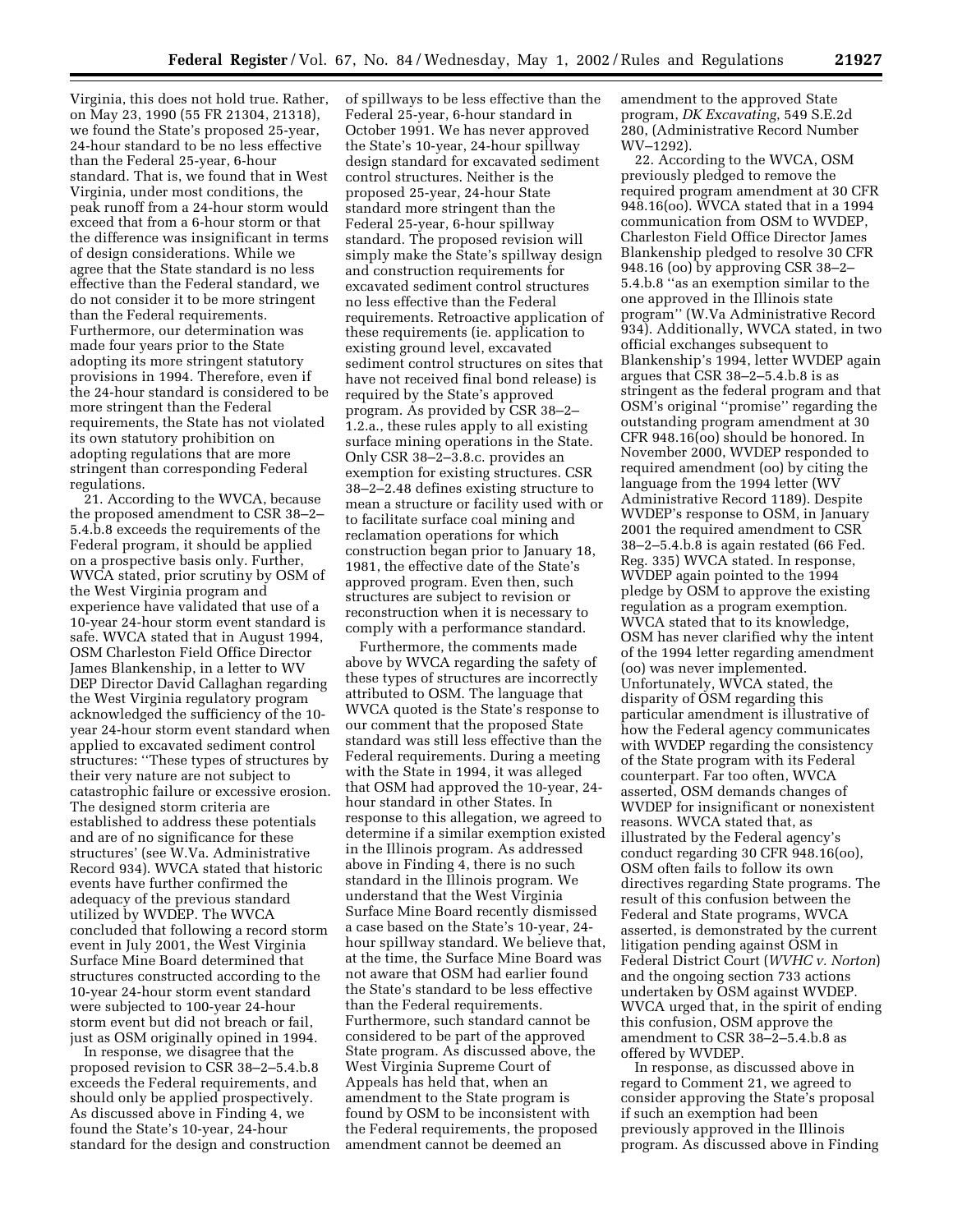4, no such exemption exists in the Illinois program. If we had determined that this provision was as effective as the Federal requirements, it would have removed the required amendment. Instead, the required amendment has remained on the State program since 1991, because the State's spillway standard for excavated sediment control structures was determined to be less effective than the Federal standard. This information was conveyed to the State both informally and formally. In addition, we regularly provides State officials and the public an update on the status of the State's outstanding required amendments and 30 CFR Part 732 issues in the West Virginia Annual Report. We stand by our earlier decision. However, as discussed above in Finding 4, because we now find the State's proposed spillway revision of February 26, 2002 (Attachment 2), to be no less effective than the Federal requirements, we are removing the required amendment at 30 CFR 948.16(oo).

23. WVCA stated that it has the following observation regarding the required amendment specified at 30 CFR 948.16(oooo). WVCA stated that by demanding that WVDEP remove CSR 38–2–23, OSM appears committed to wasting coal resources that could be extracted through incidental, nonmining related construction or development. WVCA stated that such a desire by OSM is counter to the purpose and spirit of SMCRA, and simply does not agree with conventional common sense. WVCA urged OSM, as WVDEP has for several years, to remove the required program amendment.

In response, as discussed above in Finding 28, we disapproved the State's incidental mining requirements at CSR 38–2–23 on May 5, 2000 (65 FR 26130, 26133). In addition, on February 9, 1999 (64 FR 6201, 6204), we found similar statutory provisions at W.Va. Code 22– 3–28(a) through (c) to be less stringent than sections 528 and 701(28) of SMCRA, and therefore unapprovable. In our disapproval, we noted that we are bound by the constraints of SMCRA which does not provide a blanket exemption from the definition of surface mining operations for privately financed construction as proposed by the State. A similar two-acre exemption had existed under section 528(2) of SMCRA, but was repealed by Public Law 100–34 on May 7, 1987. While incidental mining activities are not exempt from the requirements of SMCRA, we have encouraged WVDEP to work with applicants in providing more timely review and approval of such applications to avoid the wasting of coal

resources. Furthermore, given the State's commitment not to implement the disapproved regulatory provisions at CSR 38–2–23, as demonstrated by its actions in *DK Excavating*, and because of the principles established in *Canestraro, Schultz*, and *DK Excavating*, we are removing the required amendment at 30 CFR 948.16(oooo) because the concerns contained therein have been satisfied and it is no longer needed.

C. We asked for public comments on the amendment package submitted on May 2, 2001, concerning House Bill 2663 in the **Federal Register** on May 24, 2001 (Administrative Record Number WV–1213). We did not receive any specific public comments on the State's responses to the required amendments addressed in this document. However, some of the public comments discussed above were addressed by amendments included in this submission.

D. We asked for public comments on the amendment package submitted on November 28, 2001, concerning blasting in the **Federal Register** on January 31, 2002 (Administrative Record Number WV–1267), but we did not receive any comments from the public.

#### *Federal Agency Comments*

Under 30 CFR 732.17(h)(11)(i) and section 503(b) of SMCRA, we requested comments on the amendments from various Federal agencies with an actual or potential interest in the West Virginia program by letters dated January 26, and May 30, 2001, and February 1, and March 11, 2002 (Administrative Record Numbers WV–1199, WV–1215, WV– 1268, and WV–1284, respectively).

1. By letter dated February 14, 2001 (Administrative Record Number 1204), the United States Department of Labor, Mine Safety and Health Administration (MSHA) responded to our request for comments. MSHA requested that we contact MSHA in the event that any long-standing regulation or amendment thereto should change or alter the areas of a surface or underground coal mine or a preparation facility, including refuse piles, impoundments, sealed mines, or highwalls at surface mines. MSHA further stated that if such regulations or amendments do cause such changes or alterations, MSHA will assign a technical inspector to discuss the mine operator's approved plans concerning the affected areas for the amendment at issue.

In response, changes in State laws and regulations are usually incorporated into existing permits at the time of permit renewal, permit revision, or midterm review. MSHA is provided copies of any request for renewal or significant

revisions to permit applications. In addition, notification of any changes in State laws or regulations that make up an approved State regulatory program are provided to MSHA for review and comment prior to our approval.

2. The United States Department of Agriculture, Natural Resources Conservation Service (NRCS) responded on February 9, 2001 (Administrative Record Number WV–1203), and provided the following comments. At required amendment 30 CFR 948.16(dd), NRCS suggested language to be used in place of the WVDEP's response to the required amendment codified at 30 CFR 948.16(dd). NRCS suggested the following language: ''The productivity for grazing land, hayland, and cropland can be based upon the productivity determinations for similar soil classifications, or similar map units, as published in the productivity tables in NRCS soil surveys, or in the NRCS Grassland Suitability Groups.''

In response, we note that after NRCS commented, the State amended its response. As discussed in Finding 2, WVDEP proposed a policy to satisfy the required amendment at 30 CFR 948.16(dd) regarding productivity and ground cover. In effect, the policy will do what the NRCS has suggested. In addition, operators will be expected to work with the NRCS, West Virginia Agricultural Statistics Service/USDA and WVDEP in developing productivity standards for proposed mining operations that have hayland, pastureland, or cropland as the postmining land use.

3. NRCS also commented on the required amendment codified at 30 CFR 948.16(ee). NRCS stated that when evaluating important farmland, NRCS uses form AD–1006 to determine a Relative Value of Farmland to be Converted. This form gives weight to Prime and Unique Farmland, and also gives weight to statewide Important Farmland and Locally Important Farmland. This is the national system of Land Evaluation and Site Assessment, or LESA. Many map units of Statewide importance exceed 10 percent slope, and impact our evaluation. Lists of Prime Farmland, Unique Farmland, Statewide Important Farmland, and Locally Important Farmland are available for each county.

In response, we note that after the NRCS commented, WVDEP revised its response to the required amendment at 30 CFR 948.16(ee). As discussed in Finding 3, WVDEP submitted its prime farmland requirements and procedures to the NRCS for review. The NRCS commented on the nature and extent of WVDEP's reconnaissance inspections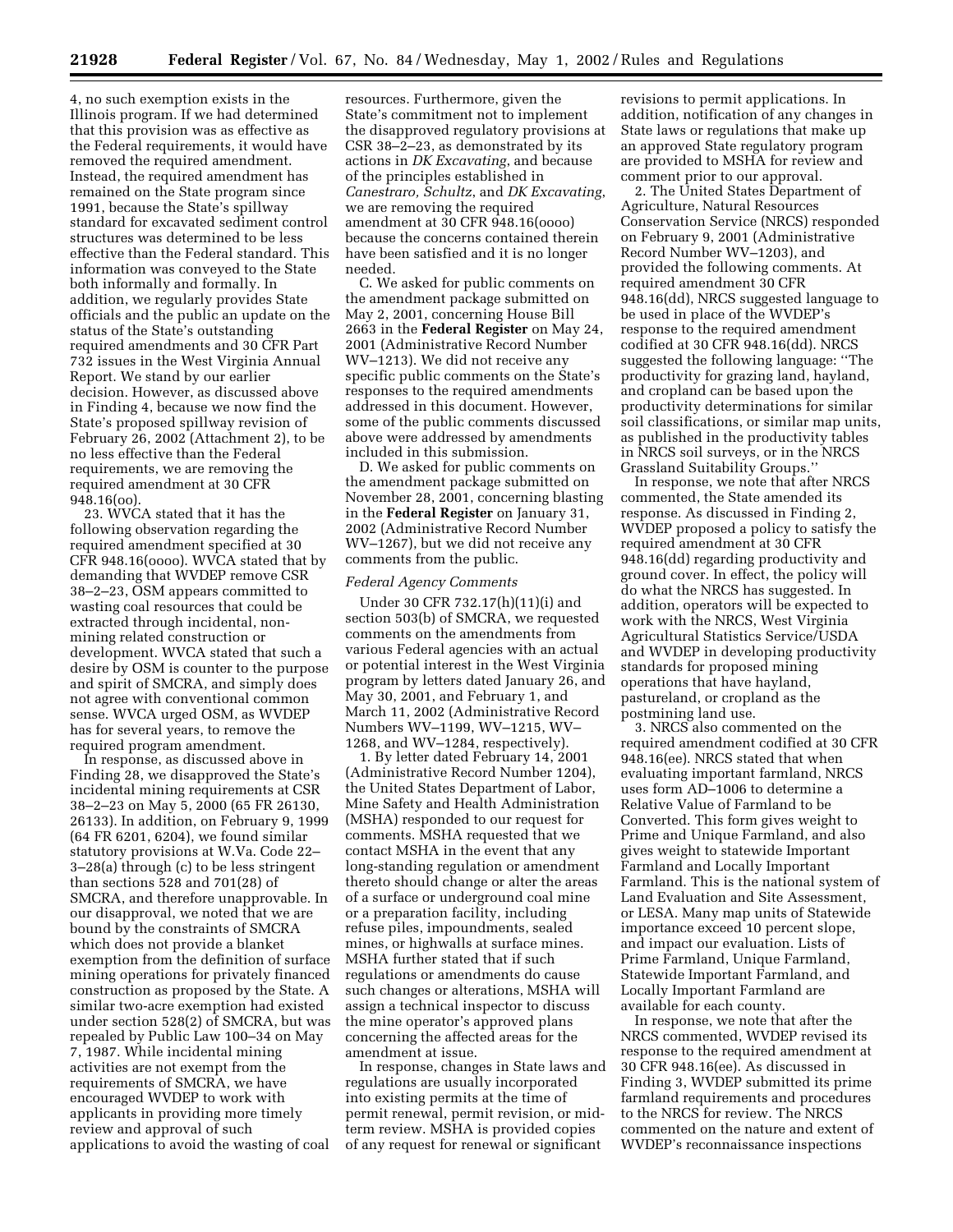and concurred with the State's negative determination criteria for prime farmland. The documents described above are taken into consideration when evaluating areas for prime farmland.

4. The U. S. National Park Service (NPS) responded and provided two suggestions (Administrative Record Number WV–1289). Concerning the State's response to the required amendment at 30 CFR 948.16(iiii), NPS stated that recreational uses such as offroad vehicle use requires only a minimal amount of reclamation, and operators will naturally gravitate towards reclaiming areas to this level if allowed to. The State's reclamation standards in effect would be lowered through what appears to be an unintended interpretation of what constitutes ''recreational facilities use'' under SMCRA section 515(c)(3).

In response, SMCRA at section 515(c)(3) provides the minimum standards for approval of mountaintop removal mining operations. Section 515(c)(3)(A) provides that after consultation with the appropriate land use planning agencies, if any, the proposed postmining land use must be deemed to constitute an equal or better economic or public use of the affected land, as compared with premining use. That is, while the applicant may propose a certain postmining land use for mountaintop removal mining operations, it is the decision of the regulatory authority whether to approve a proposed postmining land use. The decision, in accordance with section 515(c)(3)(A), must focus on the value of the proposed use as compared to the premining use. In addition, SMCRA section 515(c)(3)(B) provides that the applicant must present specific plans for the proposed use and appropriate assurances that such use: will be compatible with adjacent land uses; obtainable according to data regarding expected need and market; assured of investment in necessary public facilities; supported by commitments from public agencies where appropriate; practicable with respect to private financial capability for completion of the proposed use; and planned pursuant to a schedule attached to the reclamation plan so as to integrate the mining operation and reclamation with the postmining land use. Also, Section 515(c)(3)(C) also provides that the proposed use must be consistent with existing State and local land use plans and programs. The State counterparts to these requirements are at W. Va. Code  $22 - 3 - 13(c)(3)$ .

It is our belief that compliance with the SMCRA provisions discussed above leads to the following conclusions: (1) A

postmining land use cannot be approved where the use could be achieved without waiving the AOC requirement, except where it is demonstrated that a significant public or economic benefit will be realized therefrom; and, (2) where an exception or variance from the approximate original requirements is sought, the postmining land use must always offer a net benefit to the public or the economy. As discussed above in Finding 21, we find that the policy statement provided by WVDEP renders the term ''recreational uses'' at W. Va. Code 22–3–13(c)(3) no less stringent than the term ''recreational facilities use'' at section 515(c)(3) of SMCRA and can be approved.

5. NPS also stated that language identified in the amendments as 30 CFR 948.16(dd) allows for the continuation of the practice of returning previously mined lands to grazing land, pasture land or cropland. NPS stated that while grazing is an acceptable reclamation goal under some circumstances, it should be a limited option, especially in the highly productive hardwood forest region that surrounds the New River Gorge National River and Gauley River National Recreation Area. The circumstances under which grazing land, pasture land or cropland would be an acceptable reclamation goal, NPS stated, need to be specified and meet the higher and better use test.

In response, we note that SMCRA and the Federal regulations currently allow such considerations. Under section 515(c)(3) of SMCRA, industrial, commercial, agricultural, residential, or public facility (including recreational facilities) uses may be approved as postmining land uses for mountaintop removal mining operations. Certain managed grassland uses, such as grazing land, pasture land, or hayland, are included within the Federal ''agricultural'' land use category under section 515(c)(3). The State's mountaintop-removal provisions at W.Va. Code 22–3–13(c)(3) contain similar requirements. However, as discussed in the August 16, 2000, **Federal Register**, we approved a new provision at CSR 38–2–7.3.c (65 FR 50409, 50414). Subsection 7.3.c. provides that a change in postmining land uses to grassland uses, such as rangeland and/or hayland or pasture, is prohibited on mountaintop removal mining operations that receive an approximate original contour variance described in W.Va. Code 22–3–13(c). Therefore, as recommended by the NPS, the grassland uses described above, except for cropland, are no longer approvable postmining land uses for

mountaintop removal mining operations in West Virginia. Few, if any, mountaintop removal mining operations in the State have cropland as an approvable postmining land use. In addition, the change from one land use category to another category would have to satisfy the alternative postmining land use requirements of CSR 38–2–7.3.

6. By letter dated March 29, 2002 (Administrative Record Number WV– 1291), the U.S. Army Corps of Engineers (COE) responded and suggested the inclusion of a statement indicating that separate authorization from the COE be required for all work involving any discharge of dredged or fill material into waters of the U.S. COE made this recommendation it said in order to avoid any inadvertent implication that the requirements of Section 404 of the Clean Water Act are somehow superseded by the amendments.

In response, as provided by section 702(a)(3) of SMCRA, we acknowledge that nothing in the SMCRA requirements may be construed as superseding, amending, modifying or repealing the Federal Water Pollution Control Act [amended as The Clean Water Act (CWA)] or the regulations promulgated thereunder. State programs do not have to contain a statement regarding the discharge of dredge or fill material in waters of the United States. However, many States make it a condition of permit approval requiring that the surface mining reclamation operation cannot commence without the issuance of a CWA Section 404 Permit by the COE.

7. By letter dated March 7, 2002 (Administrative Record Number WV– 1290), NRCS stated that its definitions are not consistent with several parts of the State's rules at CSR 38–2–10 regarding negative determination criteria. Because cropping history is not considered in the NRCS definition of prime farmland, they concluded that they could not agree with any historic use of the land as set forth in the State's rules at CSR 38–2–10.2.a though  $10.2a.1$  C.

In response, as discussed above in Finding 2, section 701(20) of SMCRA defines prime farmland to include lands ''which have been used for intensive agricultural purposes \* \* \*.'' In addition, 30 CFR 701.5 defines prime farmland to mean those lands which are defined by the Secretary of Agriculture in 7 CFR Part 675 and which have been historically used for cropland. Because the State's prime farmland requirements include an historical use criterion that is no less effective than the Federal requirements at 30 CFR 701.5 and because the NRCS concurs with the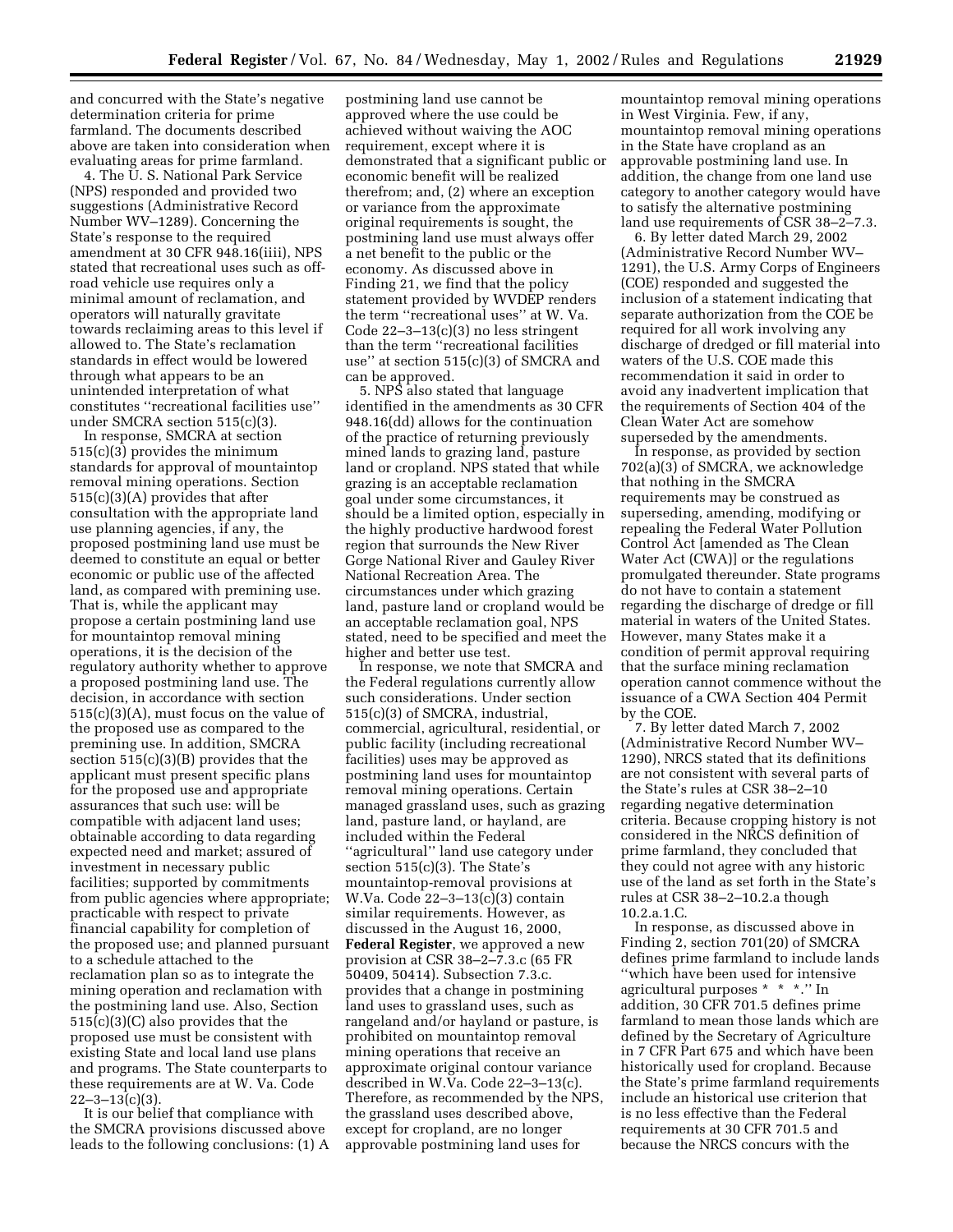State's other negative determination criteria, we found WVDEP's proposal to be no less effective than the Federal requirements at 30 CFR 785.17. Therefore, we are removing the applicable portion of the required amendment at 30 CFR 948.16(ee).

We asked for comments from Federal agencies by letter dated May 30, 2001, concerning the amendment package submitted to us on May 2, 2001, concerning House Bill 2663 (Administrative Record Number WV– 1215).

8. On June 25, 2001, the U.S. Fish and Wildlife Service responded to our request for comments, but it did not comment on any of the State's proposed revisions to the outstanding required amendments (Administrative Record Number WV–1224) that we are addressing in this document. Therefore, no response by us is necessary.

We also asked for comments from Federal agencies by letter dated February 1, 2002, concerning the amendment package submitted to us on November 28, 2001, concerning blasting (Administrative Record Number WV– 1268).

9. On March 1, 2002 (Administrative Record Number WV–1281), MSHA responded and stated that the employee and adjacent landowner safety provisions are consistent with MSHA blasting standards. MSHA also stated it found no issues or impact upon coal miner's health and safety.

10. On February 26, 2002 (Administrative Record Number WV– 1279), COE responded and stated that their review of the proposed amendment found it to be generally satisfactory. The COE did not have any other comments related to the required amendments codified at 30 CFR 948.16(kkkk), (llll), or (mmmm) that were addressed in the State's blasting amendment package.

11. On February 5, 2002 (Administrative Record Number WV– 1270), the NPS responded to the State's blasting amendment and stated that it had no specific comments.

# *Environmental Protection Agency (EPA) Comments/Concurrence*

Under 30 CFR 732.17(h)(11)(i) and (ii), we are required to get comments and the written concurrence of EPA for those provisions of the program amendment that relate to air or water quality standards issued under the authority of the Clean Water Act (33 U.S.C. 1251 *et seq.*) or the Clean Air Act (42 U.S.C. 7401 *et seq.*).

On January 26, 2001, and March 11, 2002, we asked for concurrence on the amendments from EPA (Administrative

Record Numbers WV–1198 and WV– 1283, respectively). On July 3, 2001, and April 10, 2002 (Administrative Record Numbers WV–1225 and WV–1294), EPA sent us its written concurrence with comments. EPA stated that there are no apparent inconsistencies with the Clean Water Act (CWA), the National Pollutant Discharge Elimination System (NPDES) regulations, or other statutes and regulations under the authority of EPA. EPA said that it is providing its concurrence with the understanding that implementation of the amendments must comply with the CWA, NPDES regulations, and other statutes and regulations under its authority.

In addition, EPA provided the following comments on the proposed amendments.

1. Required amendment codified at 30 CFR 948.16(oo) concerning the required design standard for excavated sediment control structures. EPA stated that it does not have any comments on the design of sediment control structures to pass certain size storm flows, but wished to point out that settleable solids effluent limits are required by 40 CFR Part 434 for discharges to waters of the United States resulting from 10-year, 24 hour or less storms.

In response, we acknowledge the applicability of the regulations at 40 CFR Part 434 to the West Virginia program at CSR 38–2–14.5.b.

2. Required amendment codified at 30 CFR 948.16(vvv)(4) concerning the placement of coal processing waste in the backfill. EPA stated that it emphasizes the importance that all assurances be made during placement of any acidic material into backfills, whether refuse or overburden, to minimize acid formation and prevent acid seepage. If conditions exist where there are questions about the effectiveness of measures for preventing acid seepage, EPA stated, then acidic materials should not be placed in the backfill.

In response, and as discussed above in Finding 14, acid-or toxic-producing materials will be rendered non-acid and/or non-toxic prior to being placed in a backfill. WVDEP stated that CSR 38–2–14.15.m.2. provides that coal processing waste will not be placed in the backfill unless it is non-acid and/or non-toxic material or rendered non-acid and/or non-toxic material. In addition, CSR 38–2–1.6.b. prohibits acid-forming or toxic-forming material from being buried or stored in proximity to a drainage course or groundwater system. We agree with EPA that if conditions exist where there are questions about the effectiveness of measures for preventing acid seepage, then acidic

materials should not be placed in the backfill.

3. Required amendment codified at 30 CFR 948.16(bbbb) concerning premining surveys that require technical assessments or engineering evaluations of water supplies prior to underground mining. EPA recommended that these surveys also include the quantity and chemical and biological quality of intermittent and perennial streams. Subsidence has caused impairment of aquatic habitat from water loss through streambed fissures and from ponding in subsided stream stretches, the EPA also stated.

In response, we note that the Federal regulation at 30 CFR 784.20(a)(3), upon which the State rule is based, applies only to technical assessments or engineering evaluations of certain protected water supplies, and not to land, or to streams in general.

4. On April 10, 2002, in response to the State's proposed revision to satisfy 30 CFR 948.16(pppp) regarding bond release and premining water quality, EPA noted that on January 23, 2002, it promulgated effluent guideline regulations for remining operations. The regulations are consistent with section 301(p) of the CWA (Rahall Amendment) and provide an incentive for remining by requiring less stringent effluent limits than are required for conventional mining operations. According to EPA, the remining effluent limits in 40 CFR Part 434 Subpart G apply to preexisting discharges until bond release and, at a minimum, may not exceed preexisting baseline levels. Applications for NPDES permits for remining operations must include pollution abatement plans that identify the best management practices to be used. Applications must also include monitoring data on preexisting baseline loadings, unless such monitoring is considered infeasible due to inaccessible discharges or other reasons. EPA noted that it is expected that WVDEP will be providing regulations consistent with 40 CFR Part 434 Subpart G in the near future.

In response, as discussed above in Finding 28, we acknowledge that EPA has recently issued effluent limitation guidelines for remining operations, and it is anticipated that the State's remining requirements, including CSR 38–2–24.4 if necessary, will have to be revised in the near future to comply with the new requirements.

5. We asked EPA for comments by letter dated February 1, 2001, on the amendment package submitted on November 28, 2001, concerning blasting (Administrative Record Number WV– 1268). On February 28, 2002, EPA responded and stated that it has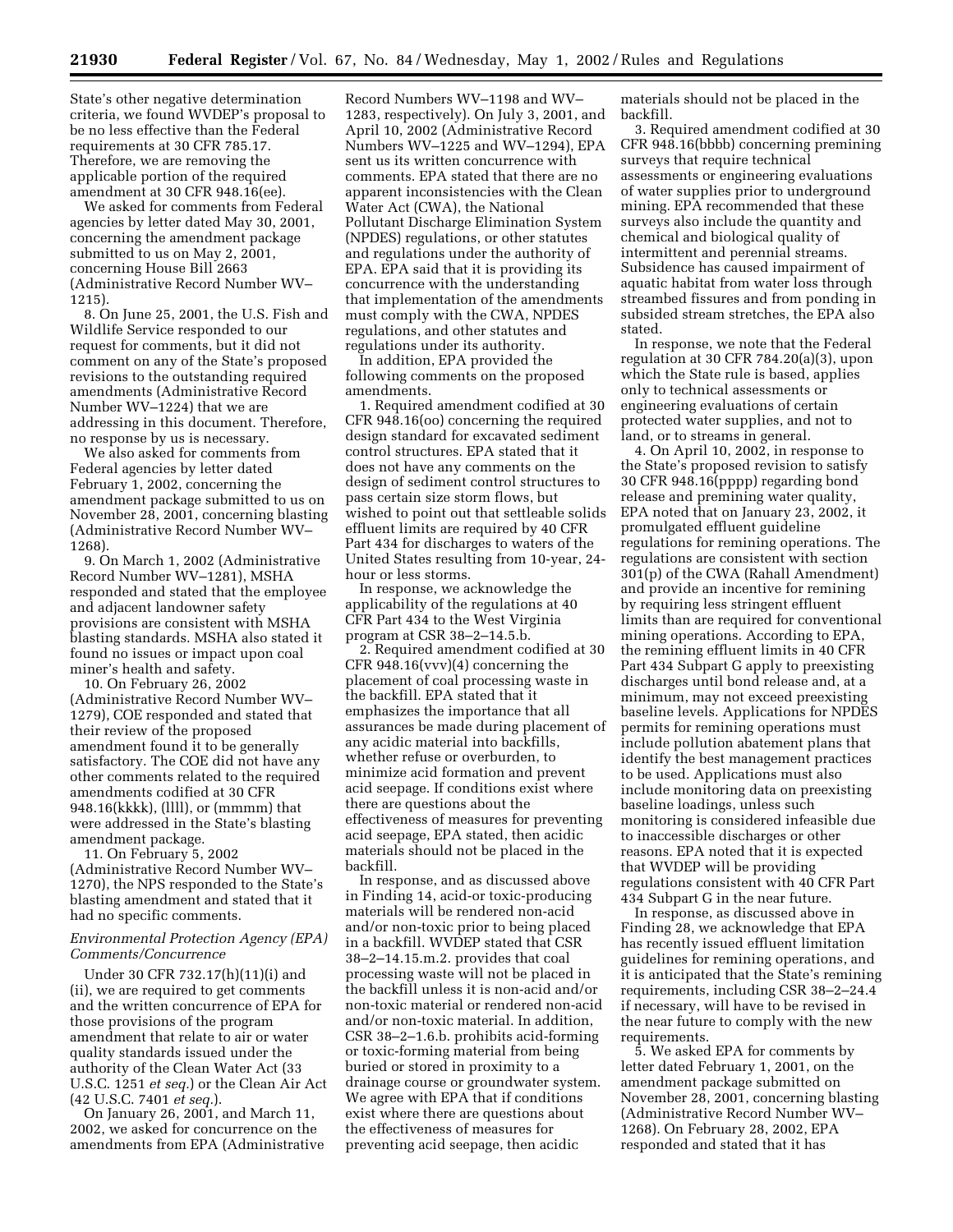determined that there are no apparent inconsistencies with the Clean Water Act or other statutes and regulations under EPA's jurisdiction (Administrative Record Number WV– 1282).

6. We also asked EPA for comment and concurrence by letter dated May 29, 2001, on the amendment package submitted on May 2, 2001, concerning State House Bill 2663 (Administrative Record Number WV–1214). By letter dated November 23, 2001, EPA provided the following comments (Administrative Record Number WV– 1252). Concerning the State's response to 30 CFR 948.16(xx), EPA stated that this provision includes a requirement that, ''where water quality is paramount,'' outcrop barriers be constructed with impervious material and have controlled discharge points. EPA recommended that a definition or some clarification of the term ''paramount'' be added as it relates to water quality.

In response, as discussed above in Finding 6, the State revised its rules at CSR 38–2–14.8.6.a. to provide design requirements for constructed outcrop barriers. In addition, on February 26, 2002, WVDEP proposed guidelines that further clarify what standard engineering practices will be followed when allowing for the removal of a natural barrier and constructing an outcrop barrier. The term ''paramount'' that EPA recommends be defined is also contained in W.Va. Code Section 22–3– 13(b)(25). Like the proposed rule, the statute provides that where water quality is paramount, the constructed barrier must be composed of impervious material with controlled discharge points. The State statutory provision allowing for constructed outcrop barriers was conditionally approved on January 21, 1981 (46 FR 5915, 5919). The conditional approval required the State to provide specific design criteria for constructed outcrop barriers. At time of approval, the State was not required to define the term, paramount. The purpose of both constructed and natural outcrop barriers is to prevent slides and to control erosion. By requiring an operator to construct an outcrop barrier of impervious material with controlled discharge points, the State should be able to ensure that the constructed barrier will effectively control erosion and protect surrounding streams. Not all outcrop barriers need to be constructed with impervious material, such as clay, to control erosion. As proposed, it can be asserted that the State believes that it may be necessary to construct some outcrop barriers of impervious material whenever water quality is paramount.

This may be due to the fact that the proposed outcrop barrier may be adjacent to or in the vicinity of a high quality stream. However, given that the State's existing statutory provision is identical to the proposed regulatory provision at CSR 38–2–14.8.a.6. and because the State's constructed outcrop barrier requirements are in accordance with the Federal requirements for natural barriers at SMCRA section 515(b)(25), we do not agree that the term ''paramount'' needs to be defined or further clarified as recommended by EPA.

7. Concerning the required amendments at 30 CFR 948.16(ffff), (gggg), and (hhhh), EPA noted that these provisions relate to the amount of time allowed to remedy subsidence damage to lands, structures, or water supplies. EPA stated that it is unclear in this section or other sections regarding subsidence control if the term ''lands'' includes streams and wetlands which may be adversely affected by water loss through subsidence cracks and ponding of subsided stream portions. To provide clarification, EPA recommended that the words ''streams and wetlands'' be included along with lands, structures, and water supplies in this section and other appropriate sections addressing subsidence control.

In response, we note that the Federal definition of ''material damage'' at 30 CFR 701.5 covers damage to the surface and to surface features, such as wetlands, streams, and bodies of water, and to structures or facilities. 60 FR 16724, col. 3, March 31, 1995. The State's definition of material damage contained in CSR 38–2–16.2.c. is substantively identical to the Federal definition in these pertinent respects. Therefore, we expect the State to interpret its definition of ''material damage'' in the same manner as we interpret the Federal definition.

#### **V. OSM's Decision**

Based on the above findings, we approve the amendments sent to us by West Virginia. In addition, we are removing the required program amendments codified at 30 CFR 948.16(a), (dd), (ee), (oo), (tt), (xx), (nnn), (ooo), (qqq), (sss), (vvv)(1) through (4), (zzz), (aaaa), (bbbb), (ffff), (gggg), (hhhh), (iiii), (jjjj), (kkkk), (llll), (mmmm), (nnnn), (oooo), and (pppp).

To implement this decision, we are amending the Federal regulations at 30 CFR Part 948, which codify decisions concerning the West Virginia program. We find that good cause exists under 5 U.S.C. 553 (d)(3) to make this final rule effective immediately. Section 503(a) of SMCRA requires that the State's

program demonstrate that the State has the capability of carrying out the provisions of the Act and meeting its purposes. Making this regulation effective immediately will expedite that process. SMCRA requires consistency of State and Federal standards.

#### **VI. Procedural Determinations**

# *Executive Order 12630—Takings*

This rule does not have takings implications. This determination is based on the analysis performed for the counterpart Federal regulations.

# *Executive Order 12866—Regulatory Planning and Review*

This rule is exempt from review by the Office of Management and Budget (OMB) under Executive Order 12866.

# *Executive Order 12988—Civil Justice Reform*

The Department of the Interior has conducted the reviews required by section 3 of Executive Order 12988 and has determined that, to the extent allowable by law, this rule meets the applicable standards of subsections (a) and (b) of that section. However, these standards are not applicable to the actual language of State regulatory programs and program amendments because each such program is drafted and promulgated by a specific State, not by OSM. Under sections 503 and 505 of SMCRA (30 U.S.C. 1253 and 1255) and the Federal regulations at 30 CFR 730.11, 732.15, and 732.17(h)(10), decisions on proposed State regulatory programs and program amendments submitted by the States must be based solely on a determination of whether the submittal is consistent with SMCRA and its implementing Federal regulations and whether the other requirements of 30 CFR Parts 730, 731, and 732 have been met.

# *Executive Order 13132—Federalism*

This rule does not have Federalism implications. SMCRA delineates the roles of the Federal and State governments with regard to the regulation of surface coal mining and reclamation operations. One of the purposes of SMCRA is to ''establish a nationwide program to protect society and the environment from the adverse effects of surface coal mining operations.'' Section 503(a)(1) of SMCRA requires that State laws regulating surface coal mining and reclamation operations be ''in accordance with'' the requirements of SMCRA. Section 503(a)(7) requires that State programs contain rules and regulations ''consistent with''